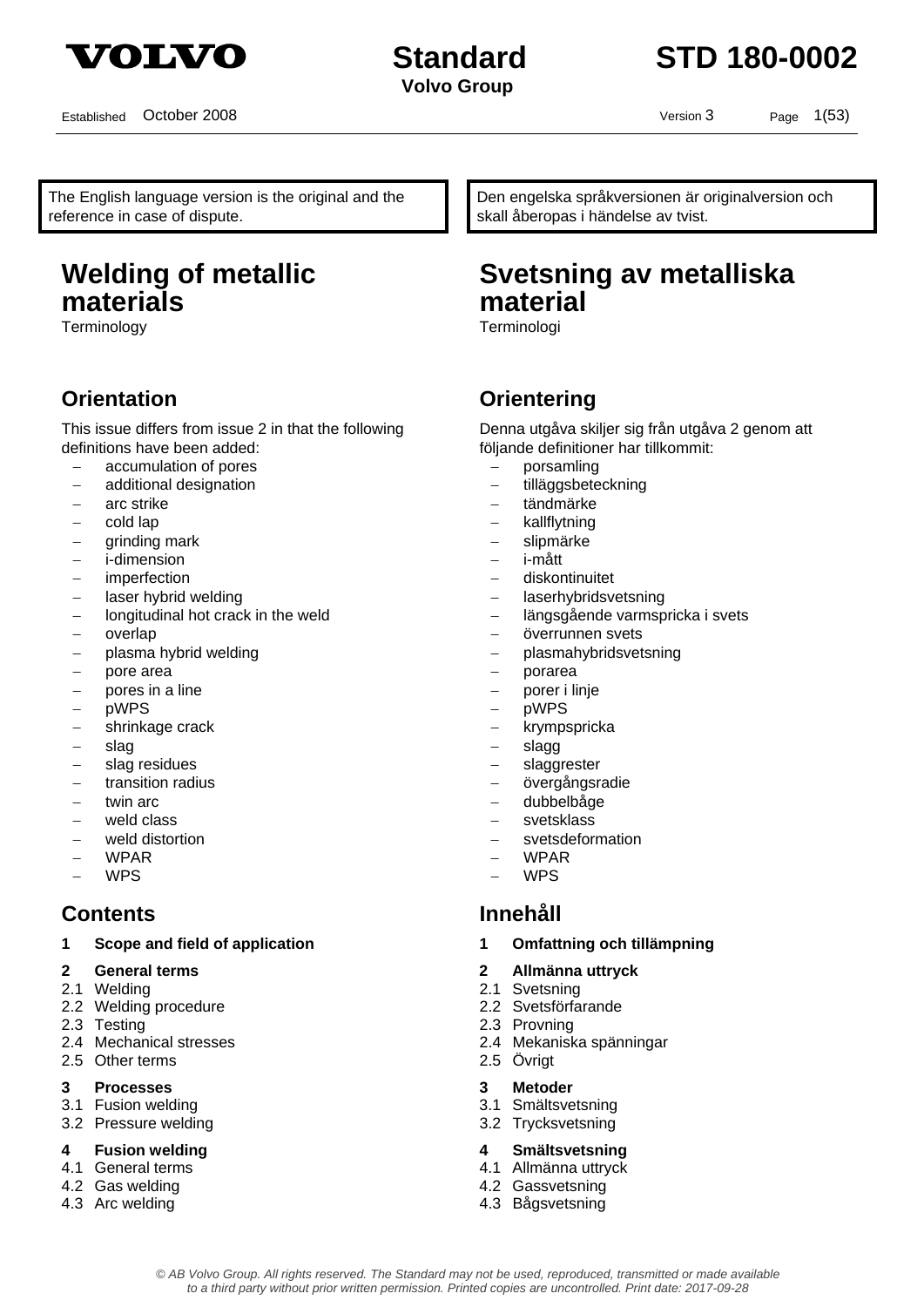



Version 3 Page 2

### **5 Pressure welding 5 Trycksvetsning**

5.1 General terms 5.1 Allmänna uttryck<br>5.2 Joints and welds 5.2 Joints and welds

- 
- 5.3 Resistance welding 5.3 Motståndssvetsning
- 5.4 Stud welding 5.4 Bultsvetsning
- 

## **1 Scope and field of application 1 Omfattning och tillämpning**

The standard contains terminology and definitions of welding processes and general welding terms.

It should be noted that some types of joints may require joint preparation.

**Welding**, achieving of a joint between the parts of a workpiece – with or without filler metal – or between the workpiece and a filler metal, through supply of energy in the form of local heating at least to the liquidus temperature of the parent metal, through plastic local yielding or through atomic diffusion.

**NOTE –** The liquidus temperature is the limit temperature at which the material passes into a fully melted condition when heated.

**Welding process**, process for making a weld as regards the supply of energy.

**Welding procedure**, operation when making a weld. **Svetsförfarande**, förfarande vid utförandet av en

**Tack weld**, weld made for joining, fixing before welding.

### **2.2 Welding procedure 2.2 Svetsförfarande**

**Rebuilding**, deposition of filler metal on a surface through welding.

**Hard facing**, rebuilding to get a coat harder than the parent metal.

**Welder qualification**, testing of the competence of a welder for a certain task.

**Welder test,** welding of a test piece for welder qualification.

- 
- 5.2 Fogar och svetsar
- 
- **6 Index 6 Alfabetiskt register**

Standarden innehåller termer och definitioner avseende svetsmetoder och allmänna svetstekniska begrepp.

## **2 General terms 2 Allmänna uttryck**

Observera att vissa fogtyper kan kräva fogberedning.

### **2.1 Welding 2.1 Svetsning**

**Svetsning,** åstadkommande av förbindning mellan ett arbetsstyckes delar – med eller utan tillsatsmaterial – eller mellan arbetsstycke och tillsatsmaterial, genom energitillförsel i form av lokal värmning till minst grundmaterialets likvidustemperatur, genom plastisk lokal flytning eller genom atomär diffusion.

**ANM.:** Likvidustemperatur är den gränstemperatur, vid vilken materialet vid värmning övergår till fullt smält tillstånd.

**Svetsmetod,** metod för utförande av en svets med avseende på energitillförseln.

svets.

**Weld**, joint achieved through welding. **Svets,** förbindning åstadkommen genom svetsning.

**Seal weld**, sealing made through welding. **Tätsvets,** medelst svetsning utförd tätning.

**Häftsvets** (ej näst), svets avsedd för sammanhållning, fixering före svetsning.

**Site weld**, weld made when assembling. **Montagesvets,** svets utförd vid montering.

**Påsvetsning,** påförande av tillsatsmaterial på en yta genom svetsning.

**Hårdsvetsning**, påsvetsning avsedd att åstadkomma en beläggning hårdare än grundmaterialet.

**Rewelding**, making of a backing run. **Eftersvetsning,** läggande av baksträng.

### **2.3 Testing 2.3 Provning**

**Svetsarprövning,** prövning av en svetsares kompetens för visst arbete.

**Svetsarprov,** svetsning av provstycke för svetsarprövning.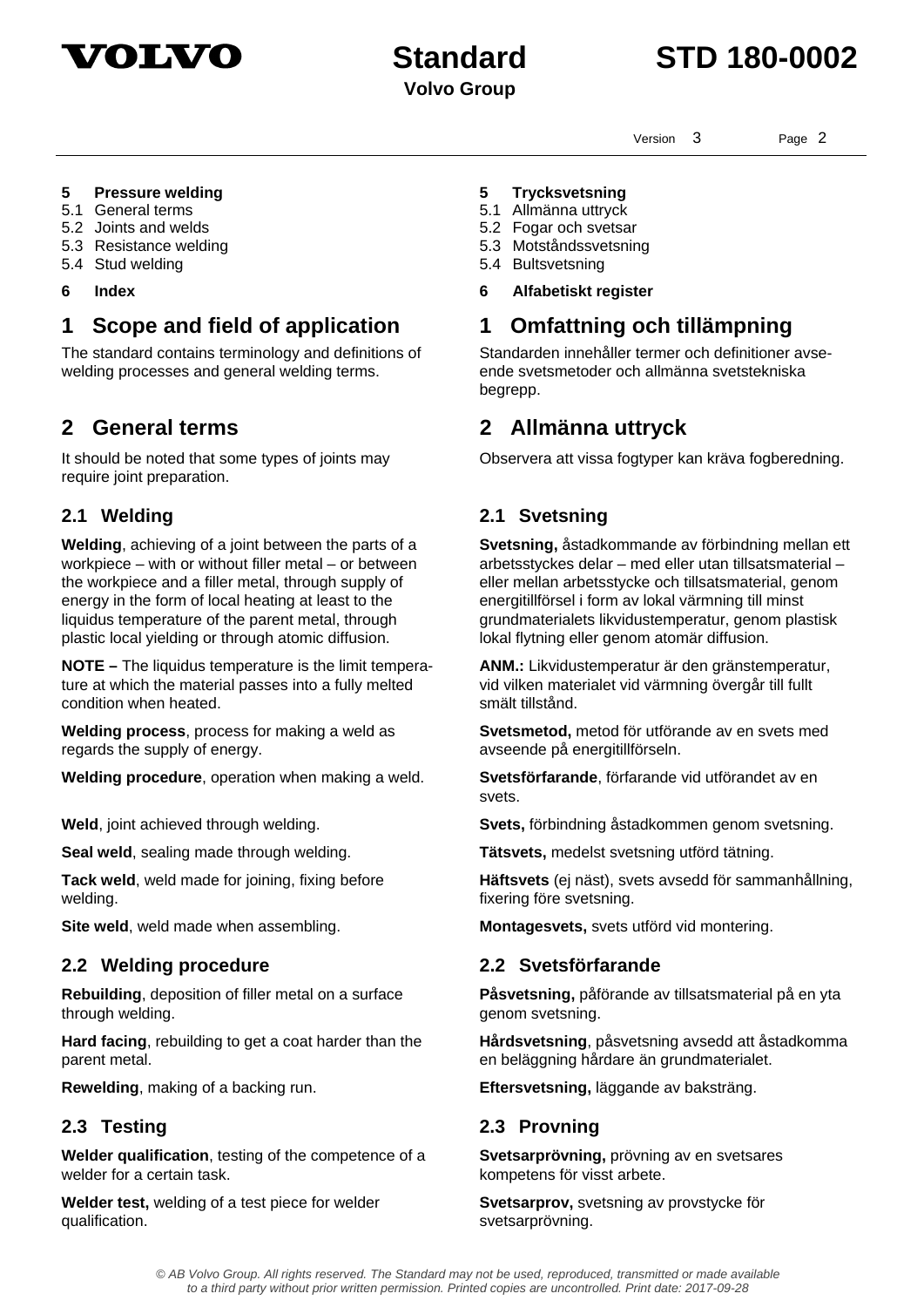



Version 3 Page 3

**Weld metal test**, test to find out the properties of the weld.

**Weld metal test bar**, test bar consisting of weld deposit.

**Thermal stress**, stress between structural parts of different temperatures.

**Residual stress**, remaining stress after thermal and/or mechanical treatment.

**Shrinkage stress**, stress caused by shrinkage after thermal treatment.

**Internal stress**, stress in a structural part caused by a force working within the part.

**Reaction stress**, stress in a structural part caused by a force working outside the part.

**Operating stress**, reaction stress when the structural part is in operation.

**Welding heat stress**, heat stress appearing when welding.

**Welding inherent stress**, internal stress caused by welding.

**Longitudinal stress**, stress in the longitudinal direction of a weld. See figure 1.

**Svetsprov,** prov för att utröna svetsens egenskaper.

**Weld test bar**, test bar taken from a welded joint. **Svetsprovstav,** provstav uttagen ur svetsförband.

**Svetsgodsprovstav**, provstav bestående av svetsgods.

### **2.4 Mechanical stresses 2.4 Mekaniska spänningar**

**Värmespänning,** spänning mellan konstruktionsdelar med olika temperatur.

**Restspänning,** kvarvarande spänning efter termisk och/eller mekanisk behandling.

**Krympspänning,** spänning orsakad av krympning efter termisk behandling.

**Egenspänning**, spänning i en konstruktionsdel, orsakad av inom delen verkande kraft.

**Reaktionsspänning,** spänning i en konstruktionsdel, orsakad av utanför delen verkande kraft.

**Driftspänning**, reaktionsspänning vid konstruktionsdelens användning.

**Welding stress**, stress caused by welding. **Svetsspänning**, spänning orsakad av svetsning.

**Svetsvärmespänning**, värmespänning uppträdande under pågående svetsning.

**Svetsegenspänning**, egenspänning orsakad av svetsning.

**Längsspänning**, spänning i svetsens längdriktning. Se figur 1.



Fig. 1 Longitudinal stress / Längsspänning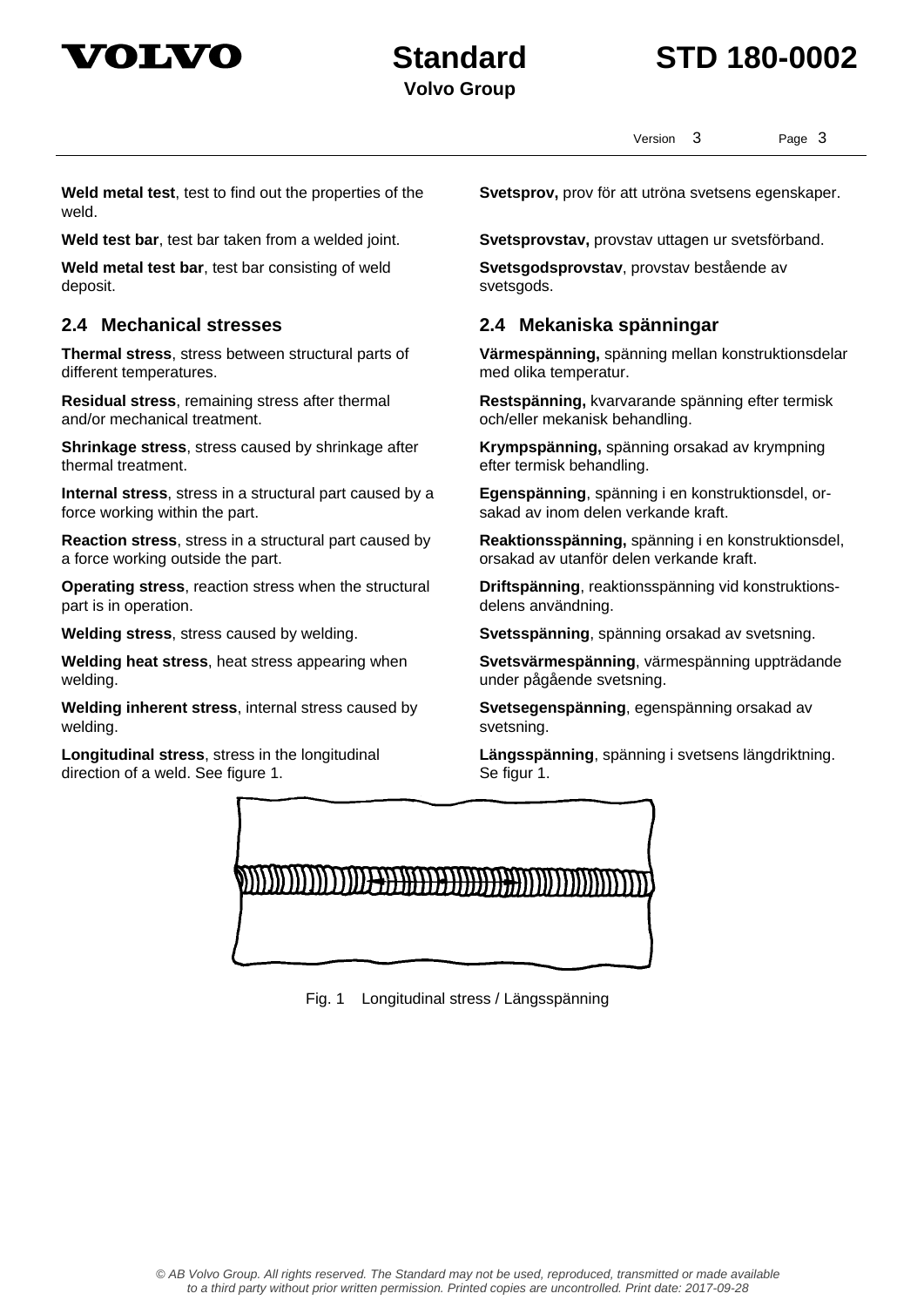



Version 3 Page 4

**Transverse stress**, stress perpendicular to the longitudinal direction of the weld and in a plane approximately parallel to the weld face. See figure 2.

**Tvärspänning**, spänning vinkelrätt mot svetsens längdriktning och i ett plan ungefär parallellt med svetsens toppyta. Se figur 2.



Fig. 2 Transverse stress / Tvärspänning

**Perpendicular stress**, stress perpendicular to the longitudinal direction of the weld and in a plane approximately perpendicular to the weld face. See figure 3.

**Perpendikulärspänning**, spänning vinkelrätt mot svetsens längdriktning och i ett plan ungefär vinkelrätt mot svetsens toppyta. Se figur 3.



Fig. 3 Perpendicular stress / Perpendikulärspänning

**Micro stress**, local stress caused by a structural or a phase transformation or by gaseous or solid inclusions.

**Hardening stress**, micro stress caused by a phase transformation from soft to hard structure, which occurs when the metal goes from hot to cold.

**Stress relief**, the elimination of residual stresses in materials.

**Stress-relieving**, stress relieving through thermal influence.

### **2.5 Other terms 2.5 Övrigt**

**pWPS** = preliminary Welding Procedure Specification **pWPS** = preliminary Welding Procedure Specification

**WPAR** = Welding Procedure Approval Record **WPAR** = Welding Procedure Approval Record

**WPS** = Welding Procedure Specification **WPS** = Welding Procedure Specification

**Welding plan**, welding scheme, drawing and/or description of the order of operations when welding.

**Welded structure**, construction for which welding is the main joining method.

**Mikrospänning**, lokal spänning orsakad av struktureller fasomvandling eller av gasformiga eller fasta inneslutningar.

**Härdspänning,** mikrospänning orsakad av fasomvandling från mjukare till hårdare struktur, som inträffar när materialet går från varmt till kallt.

**Spänningsutlösning,** borttagande av restspänningar i material.

**Avspänningsglödgning** (ej spänningsglödgning), spänningsutlösning genom termisk påverkan.

**Svetsplan,** (best. svetsplanen), svetsschema, ritning och/eller beskrivning över ordningsföljden mellan arbetsmomenten vid ett svetsarbete.

**Svetskonstruktion,** konstruktion vid vars tillverkning svetsning utgör den huvudsakliga förbindningsmetoden.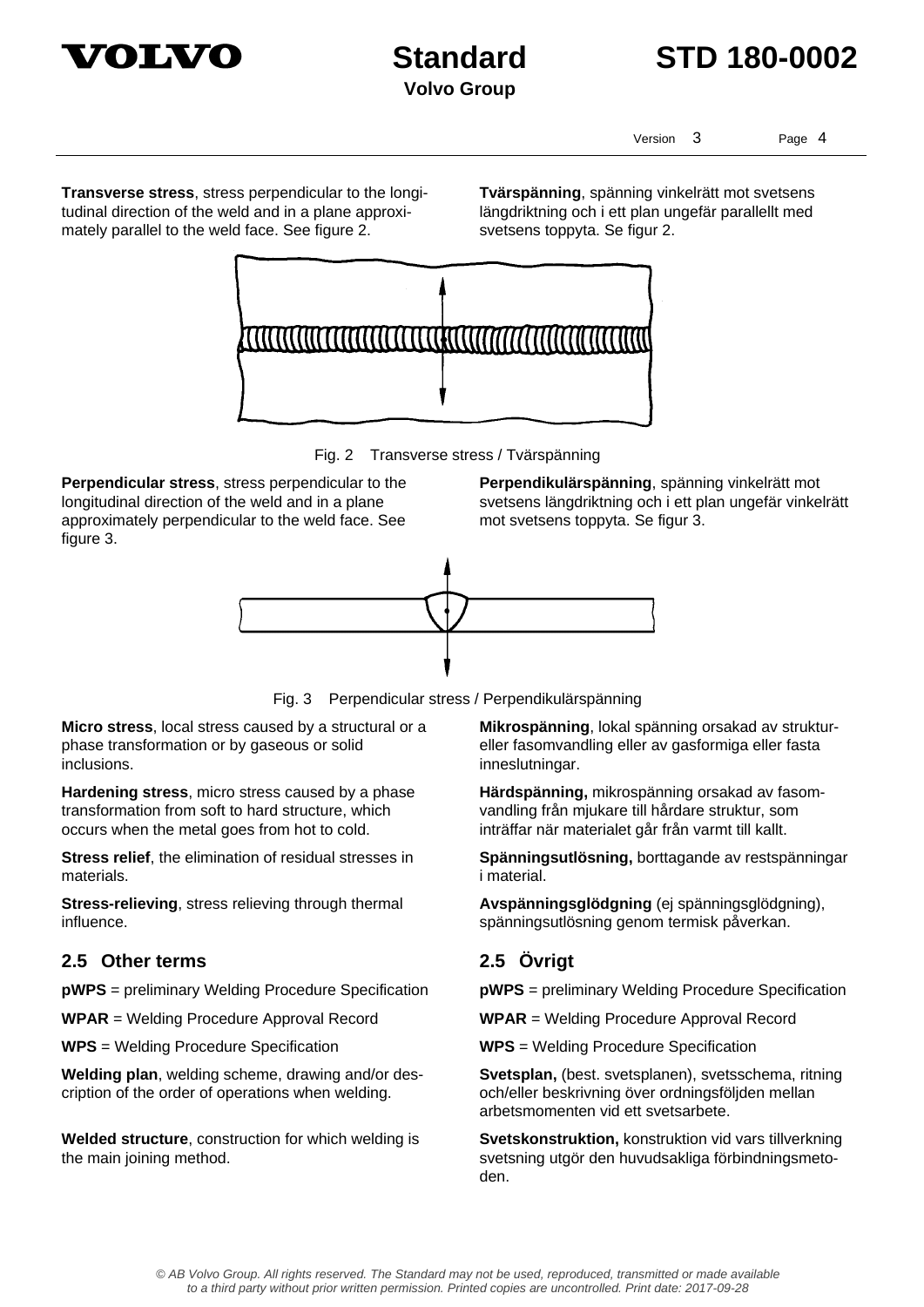



Version 3 Page 5

**Welding constructional steel**, steel whose properties have been specially developed for use in welded structures.

**Weldability**, the property of a metallic material which allows a continuous metallic joint to be made by suitable means when using a given welding process for a given purpose. The weld must fulfil the requirements specified for the local properties of the weld and its influence on the construction in question.

**Brittle fracture**, fracture with no or very little plastic deformation.

**Crack**, local material fracture. **Spricka**, lokalt materialbrott.

**Longitudinal hot crack in the weld**, crack formed during cooling.

**Longitudinal hardening or hydrogen crack** in the heat affected zone (HAZ) next to the weld.

**Transverse shrinkage crack** in the weld. **Tvärgående krympspricka** i svetsen.

**Shrinkage crack**, crack that may arise during the cooling of the workpiece.

**Inner crack**, crack within a weld. **Innerspricka**, spricka inuti svets.

**Micro crack**, small crack, only visible at high magnification.

**Preheating**, heating of a workpiece or part of it to a temperature higher than the ambient.

**Additional heating during welding**, keeping a workpiece at a certain elevated temperature (working temperature) during welding.

**Shrinkage**, reduction in the dimensions during the cooling of the weld.

**Weld distortion**, two- or three-dimensional deformation during the cooling of the weld.

**Flame straightening**, removal of weld distortion, by local heating with a flame.

**Shrinkage area**, the limited area of a workpiece which is heated at flame straightening.

**Spatter**, small particles of fused metal next to or on the weld.

**Grinding mark,** local damage due to grinding. **Slipmärke**, lokal skada genom slipning.

**Imperfection,** technical deviation from optimum weld. **Diskontinuitet,** teknisk avvikelse från optimal svets.

**Svetskonstruktionsstål**, stål vars egenskaper särskilt utvecklats för dess användning i svetskonstruktioner.

**Svetsbarhet**, den egenskap hos ett metalliskt material, som vid användning av en given svetsmetod för ett givet ändamål, gör att en kontinuerlig metallisk förbindning kan åstadkommas medelst ett lämpligt förfarande. Härvid skall svetsen uppfylla de krav som ställs på svetsens lokala egenskaper och på dess inflytande i den konstruktion i vilken den ingår.

**Sprödbrott,** bristning med ingen eller ringa plastisk formändring.

**Längsgående varmspricka i svets,** spricka som uppkommit vid svalning.

**Längsgående härd- eller hydrogenspricka** i den svetspåverkade zonen (HAZ) intill svetsen.

**Krympspricka,** spricka som kan uppstå vid svalning av arbetsstycket.

**Crater crack**, crack in a crater. **Kraterspricka,** spricka i krater.

**Mikrospricka,** liten spricka, iakttagbar endast i stark förstoring.

**Stuck spot weld**, weld with poor adhesion. **Klibbning,** ofullständig bindning mellan fogytor (punktsvetsning).

> **Förvärmning,** värmning av arbetsstycket eller del därav till en temperatur högre än omgivningens.

**Varmhållning,** hållande av ett arbetsstycke vid viss förhöjd temperatur (arbetstemperatur) under svetsning.

**Krympning**, dimensionsminskning uppkommen vid svetsens svalnande.

**Svetsdeformation**, två- eller tredimensionell formändring vid svetsens svalnande.

**Flamriktning,** borttagande av svetsdeformation genom lokal värmning med gaslåga.

**Krympyta**, det begränsade område på ett arbetsstycke som värms vid flamriktning.

**Sprut,** mindre partiklar av smält material bredvid eller på svetsen.

**Weld class,** quality level of weld. **Svetsklass,** kvalitetsnivå för svets.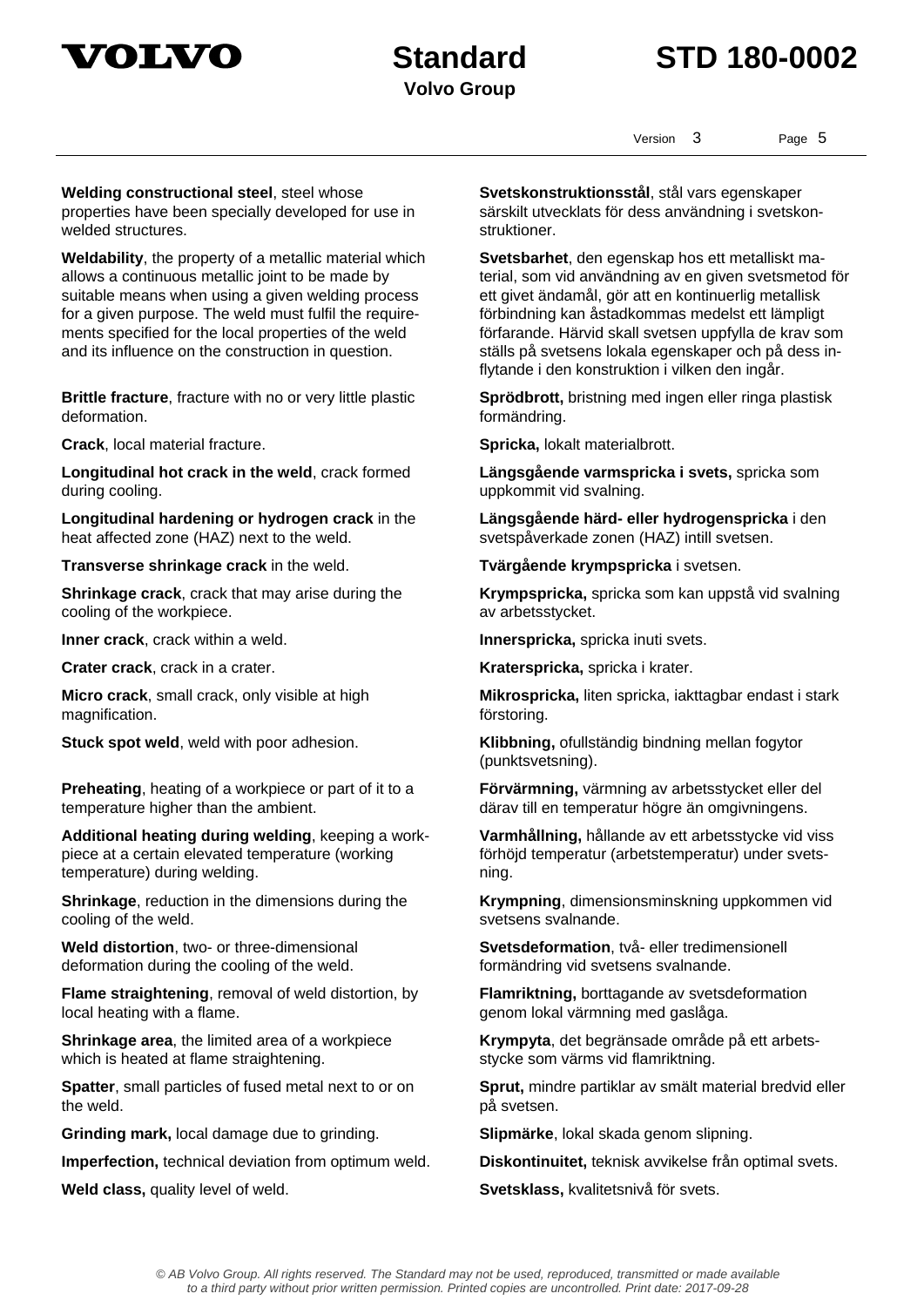



Version 3 Page 6

**Additional designations**, requirements that supplement the weld class.

**Arc strike,** local mark on or at the side of the weld caused by striking of the weld arc.

**Transition radius,** geometric radius at transitions between weld and parent metal and also between weld beads.

## **3 Processes 3 Metoder**

**Fusion welding**, welding process where the parts of the workpiece are locally heated to fusion and brought to coalescence with or without filler metal and without pressure.

**Gas welding** (not autogenous welding), fusion welding process where the heat is produced by means of a flame, formed when burning gas.

**Arc welding**, fusion welding process where the heat is produced by means of an electric arc.

**Electroslag welding**, fusion welding process where the heat is produced by means of an electric current passing through a slag bath serving as a resistance.

**Electron beam welding**, fusion welding process where the heat is produced by radiation of electrons without forming an arc.

**Fusion thermit welding**, fusion welding process where the heat is produced in a chemical reaction between aluminium powder and iron oxide.

**Laser welding**, fusion welding process where the heat is produced by means of coherent light, produced by stimulated emission.

**Laser hybrid welding,** laser welding with filler metal. **Laserhybridsvetsning,** lasersvetsning med

### **3.2 Pressure welding 3.2 Trycksvetsning**

**Pressure welding**, welding process with or without heating, where pressure is used when making the weld.

**Cold pressure welding**, pressure welding process with local plastic yielding, without heat supply.

**Friction welding**, pressure welding process where the heat is generated by friction.

**Forge welding**, pressure welding process where the parts of the workpiece are heated by means of fuel or in an electric furnace.

**Tilläggsbeteckningar,** krav som kompletterar svetsklass.

**Tändmärke**, lokalt märke på eller vid sidan av svetsen orsakat av tändning av svetsbågen.

**Övergångsradie,** geometrisk radie i övergångar mellan svets och grundmaterial samt mellan svetssträngar.

### **3.1 Fusion welding 3.1 Smältsvetsning**

**Smältsvetsning,** svetsmetod där arbetsstyckets delar lokalt värms till smältning och får sammansmälta med eller utan tillsatsmaterial och utan tryck.

**Gassvetsning** (ej autogensvetsning), smältsvetsmetod där värmen alstras medelst en låga, bildad vid förbränning av gas.

**Bågsvetsning,** smältsvetsmetod där värmen alstras medelst en elektrisk ljusbåge.

**Elektroslaggsvetsning,** smältsvetsmetod där värmen alstras av en elektrisk ström då den flyter genom ett slaggbad, vilket verkar som ett motstånd.

**Elektronstrålesvetsning,** smältsvetsmetod där värmen alstras medelst strålning av elektroner utan bågbildning.

**Termitsmältsvetsning,** smältsvetsmetod där värmen alstras vid en kemisk reaktion mellan aluminiumpulver och järnoxid.

**Lasersvetsning,** smältsvetsmetod där värmen åstadkommes medelst koherent ljus, alstrat genom stimulerad emission.

tillsatsmaterial.

**Trycksvetsning,** svetsmetod med eller utan uppvärmning, där tryck används för att utföra svetsen.

**Kalltrycksvetsning,** trycksvetsmetod med plastisk lokal flytning, utan värmetillförsel.

**Friktionssvetsning,** trycksvetsmetod där uppvärmningen sker genom friktion.

**Vällning,** trycksvetsmetod där arbetsstyckets delar uppvärms medelst bränslevärme eller i elugn.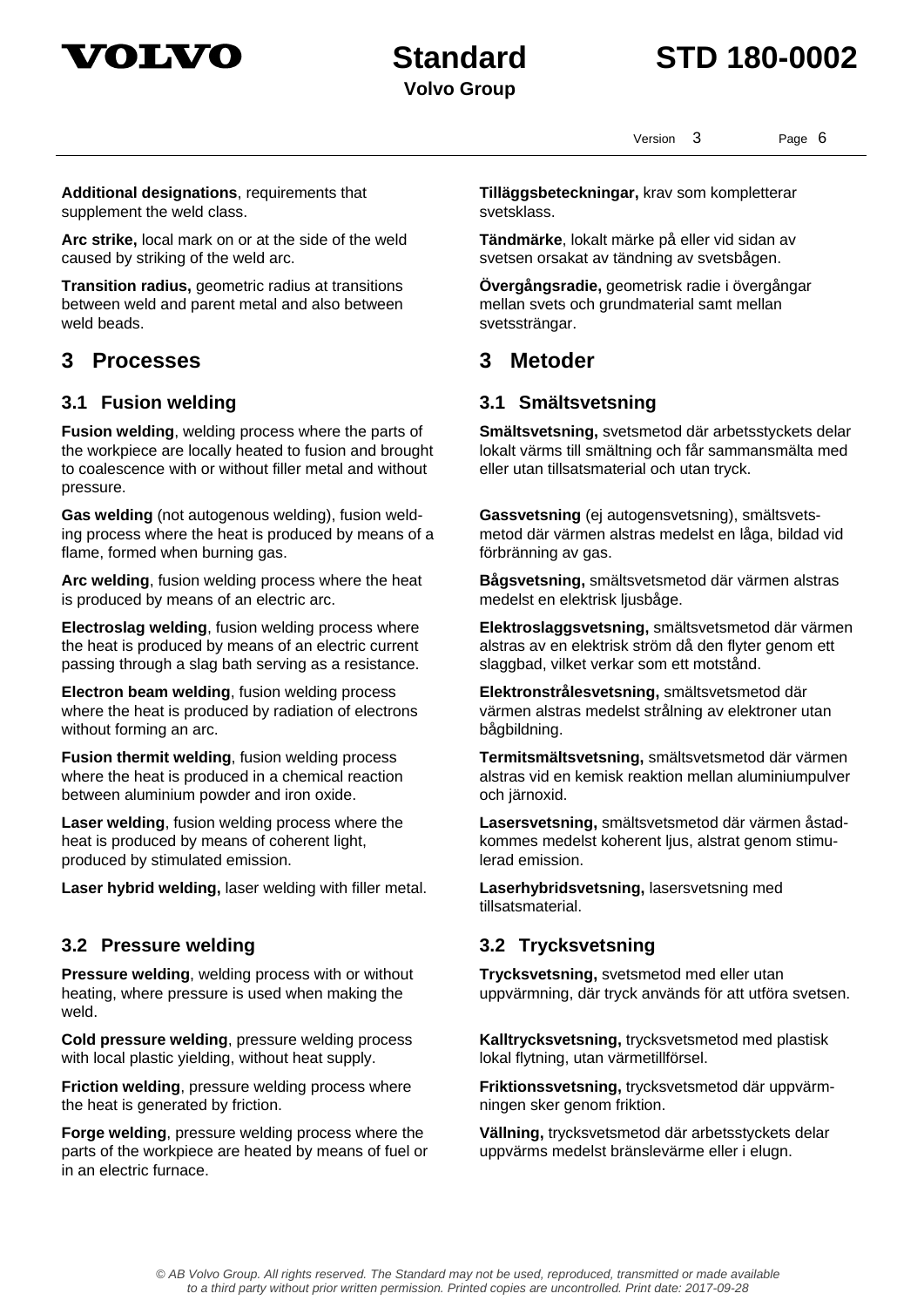

## **Standard STD 180-0002**

Version 3 Page 7

**Resistance welding**, pressure welding process where the heat is produced by means of an electric current passing through the weld joint serving as a resistance.

**Ultrasonic welding**, pressure welding process where the joining is made by interaction between pressure and ultrasonics.

**Induction welding**, pressure welding process with induction heating.

**Pressure thermit welding**, pressure welding process where the heat is produced in a chemical reaction between aluminium powder and iron oxide.

**Diffusion welding**, pressure welding process where the joining is made by diffusion between the joint faces when heated and pressed together, whereby temperature and pressure are too low to cause deformation.

### **4.1.1 Types of joints 4.1.1 Förbandstyper**

**Welded joint**, joint and adjacent parts of the workpiece.

**Butt joint**, welded joint where the parts of the workpiece are mainly in the same plane. See figure 4.



**Motståndssvetsning,** trycksvetsmetod där värmen alstras av en elektrisk ström då den flyter genom svetsstället, vilket verkar som ett motstånd.

**Ultraljudsvetsning,** trycksvetsmetod där förbindningen utförs genom samverkan av tryck och ultraljud.

**Induktionssvetsning,** trycksvetsmetod med induktionsvärmning.

**Termittrycksvetsning,** trycksvetsmetod där värmen alstras vid en kemisk reaktion mellan aluminiumpulver och järnoxid.

**Diffusionssvetsning,** trycksvetsmetod där förbindningen åstadkommes genom diffusion mellan fogytorna, då dessa uppvärms och utsätts för tryck, varvid temperatur och tryck är så låga att deformation ej sker.

## **4 Fusion welding 4 Smältsvetsning**

### **4.1 General terms 4.1 Allmänna uttryck**

**Svetsförband,** skarvsvets jämte angränsande partier av arbetsstycket.

**Stumförband,** svetsförband där arbetsstyckets delar ligger i huvudsakligen samma plan. Se figur 4.



Fig. 4 Butt joint / Stumförband

**Lap joint**, welded joint where the parts of the workpiece are positioned in planes parallel to each other and the weld is positioned between an edge area of one part of the workpiece and a side area of the other part. See figure 5.

**Överlappsförband,** svetsförband där arbetsstyckets delar ligger i med varandra parallella plan och svetsen är lagd mellan en kantyta på arbetsstyckets ena del och en sidoyta på dess andra. Se figur 5.



Fig. 5 Lap joint / Överlappsförband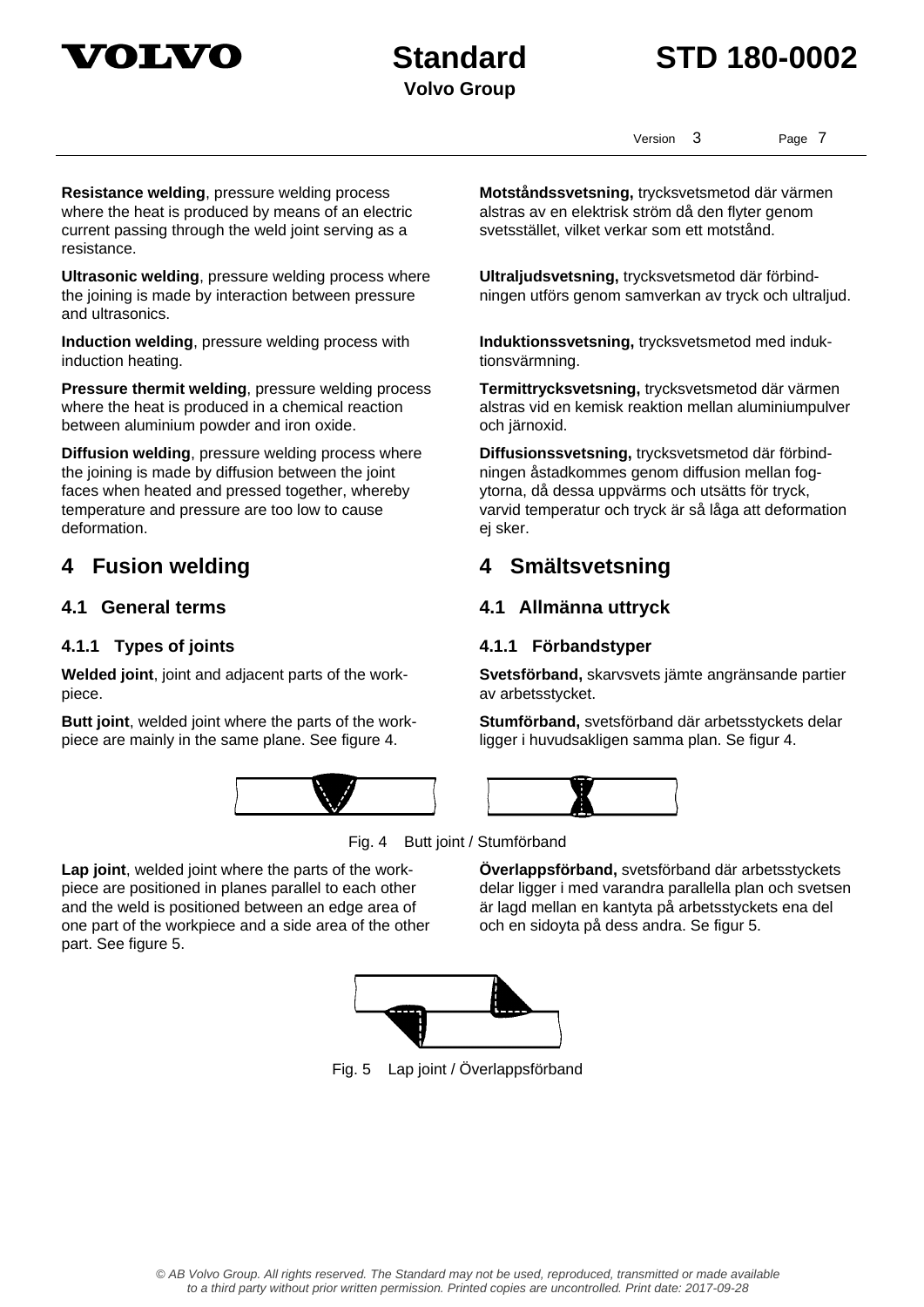



Version 3 Page 8

**Corner joint**, welded joint where the parts of the workpiece form an angle. See figure 6.



**Hörnförband,** svetsförband där arbetsstyckets delar bildar vinkel med varandra. Se figur 6.



Fig. 6 Corner joint / Hörnförband

**Fillet joint,** see figure 7. **Kälförband,** se figur 7.



Fig. 7 Fillet joint / Kälförband

**T-joint**, welded joint where the parts of the workpiece form the letter T. See figure 8.





Fig. 8 T-joint / T-förband

**Joint between three members**, T-joint between three plates. See figure 9.

**Treplåtsförband,** T-förband mellan tre pIåtar. Se figur 9.



Fig. 9 Joint between three members / Treplåtsförband

© AB Volvo Group. All rights reserved. The Standard may not be used, reproduced, transmitted or made available to a third party without prior written permission. Printed copies are uncontrolled. Print date: 2017-09-28

dar formen av ett T. Se figur 8.

**T-förband**, svetsförband där arbetsstyckets delar bil-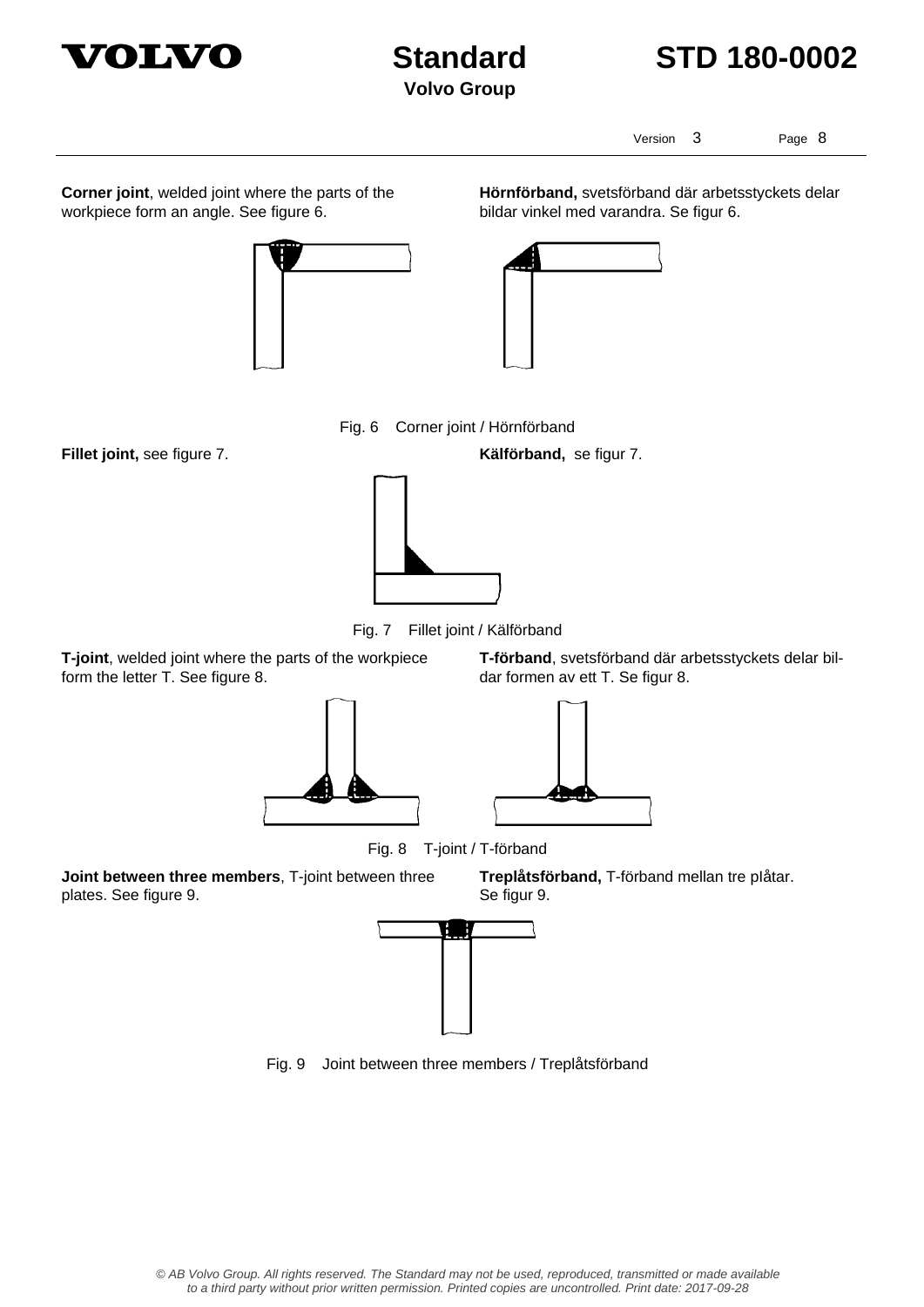



Version 3 Page 9

**Korsförband,** dubbelt T-förband i form av ett kors. Se

**Cross joint**, double T-joint in the form of a cross. See figure 10.

figur 10.

Fig. 10 Korsförband / Cross joint

**Joggled joint**, welded joint where one part of the workpiece is joggled (pressed down) and a weld is made between the side area of the joggled part and the edge area of the other part. See figure 11.

**Jogglat förband,** svetsförband där arbetsstyckets ena del är jogglad (nedpressad) och en svets är lagd mellan sidoytan på den jogglade delen och kantytan på den andra. Se figur 11.



Fig. 11 Joggled joint / Jogglat förband

**Flanged joint**, welded joint where the parts of the workpiece are bent or flanged by means of some other method. See figure 12.

**Flänsat förband,** svetsförband där arbetsstyckets delar bockats eller på annat sätt flänsats. Se figur 12.



Fig. 12 Flanged joint / Flänsat förband

**Edge joint**, welded joint where the parts of the workpiece are positioned in planes parallel to each other and the weld is made on two edge areas facing the same direction. See figure 13.

**Kantförband,** svetsförband där arbetsstyckets delar ligger i med varandra parallella plan och svetsen är lagd mot två åt samma håll vettande kantytor. Se figur 13.



Fig. 13 Edge joint / Kantförband

### **4.1.2 The joint and its parts 4.1.2 Fogen och dess delar**

**Joint**, a place intended for welding, often specially shaped between the parts of a workpiece, held in a certain position when the welding starts.

**Edge preparation**, preparation of the joint edges to the profile intended.

**Fog,** ett för svetsning avsett, ofta särskilt utformat ställe mellan ett arbetsstyckes olika delar, vilka hålls i ett visst inbördes läge när svetsningen börjar.

**Fogberedning,** bearbetning av fogkanterna till avsedd profil.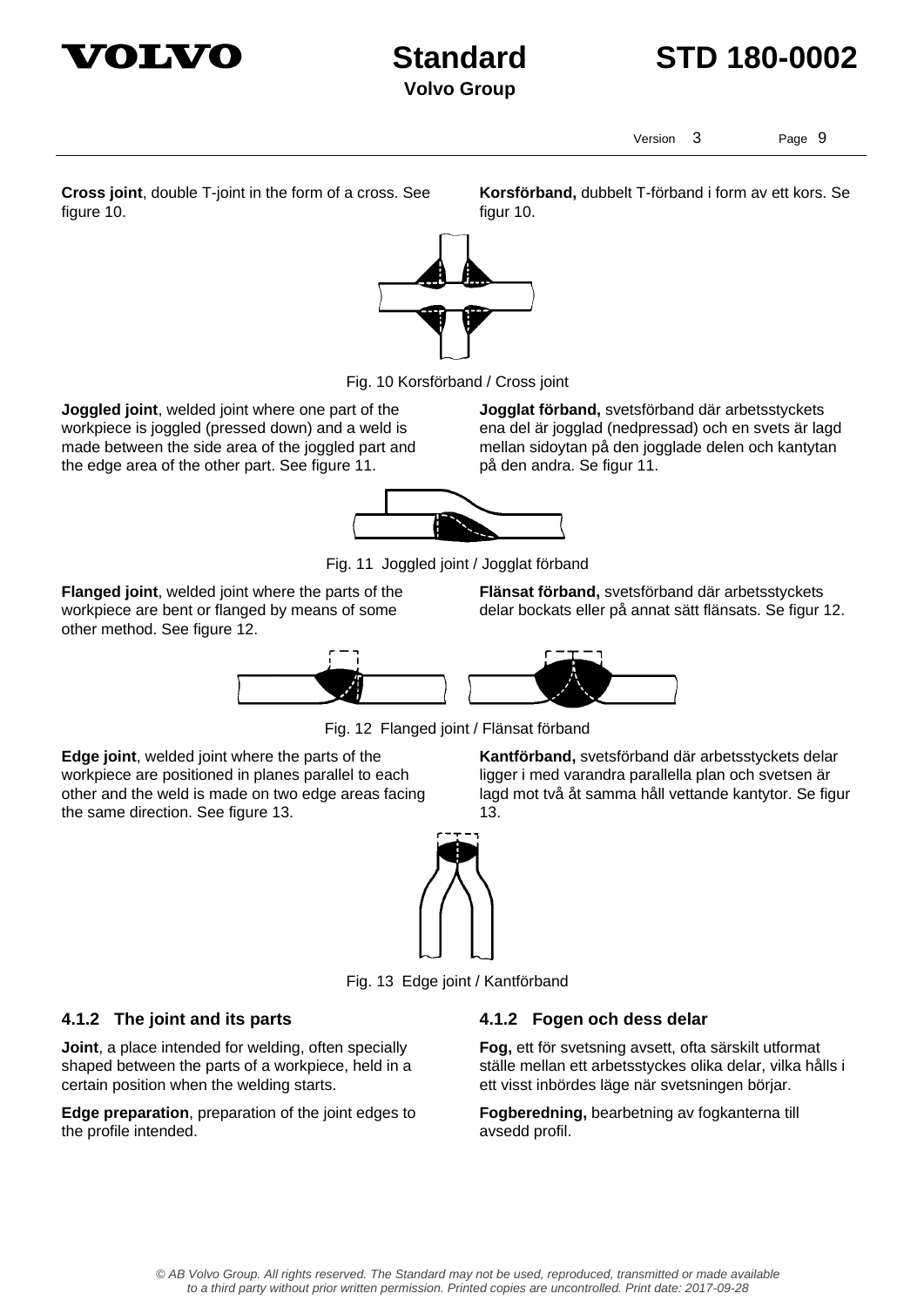

## **Standard STD 180-0002**

Version 3 Page 10

**Top side**, the side of the workpiece furthest from the root in a single-chamfered joint. In a doublechamfered joint, both sides are top sides. See figure 14.

**Toppsida,** vid enkelfasad fog, den sida på arbetsstycket som är belägen längst från roten. Vid dubbelfasad fog är båda sidorna toppsidor. Se figur 14.



Fig. 14 Top side / Toppsida

**Root side**, the side of the workpiece closest to the root. See figure 15.

**Rotsida,** vid enkelfasad fog den sida på arbetsstycket som är belägen närmast roten. Se figur 15.



Fig. 15 Root side / Rotsida

arbetsstyckets delar.

**Fusion face**, a surface of the workpiece being part of the joint.

**Chamfer**, fusion face at an angle to the top side of the workpiece.

**Full chamfer**, chamfer taking up the entire fusion face. See figure 16.

**Fogyta,** den inom fogen fallande ytan av endera av

**Fas,** fogyta snett ställd i förhållande till arbetsstyckets toppsida.

**Helfas,** fas upptagande hela fogytan. Se figur 16.



Fig. 16 Full chamfer / Helfas

**Partial chamfer**, chamfer taking up part of the fusion face, while the rest is a square edge. See figure 17.

**Delfas,** fas upptagande en del av fogytan, medan resten är rätkantad. Se figur 17.

**Enkelfas,** fas med fasningen utförd från arbets-



Fig. 17 Partial chamfer / Delfas

**Single chamfer**, chamfer with the bevelling carried out from one side of the workpiece. See figure 18.





Fig. 18 Single chamfer / Enkelfas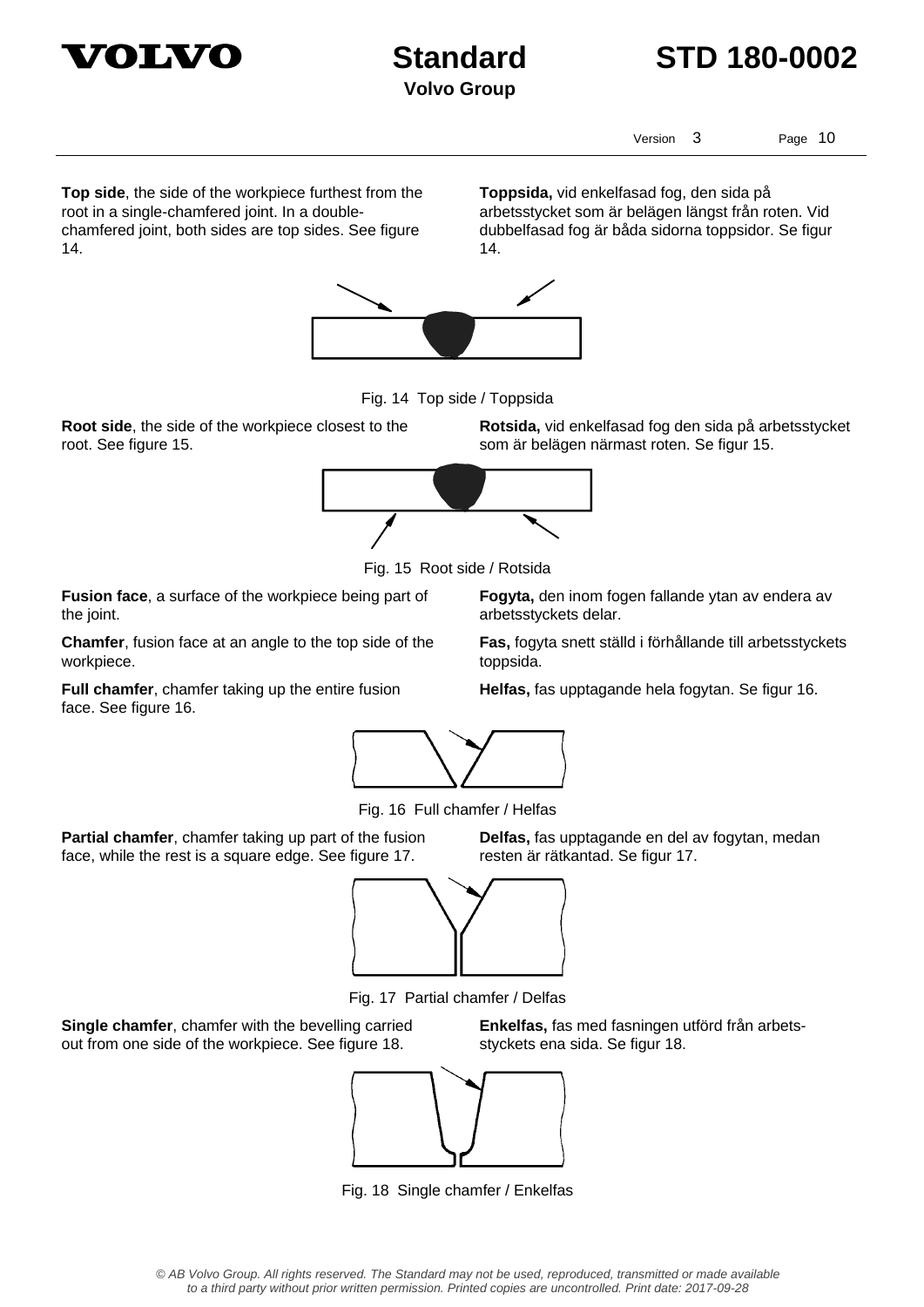



Version 3 Page 11

**Double chamfer**, chamfer with the bevelling carried out from both sides of the workpiece. See figure 19.

**Dubbelfas**, fas med fasningen utförd från arbetsstyckets båda sidor. Se figur 19.

**Skålfas,** konkav fas (i regel delfas) vars tvärsnitt är en

krökt eller bruten linje. Se figur 20.



Fig. 19 Double chamfer / Dubbelfas

**Fusion chamfer**, concave chamfer (usually partial chamfer) where the cross section is a bent or broken line. See figure 20.



Fig. 20 Fusion chamfer / Skålfas

**Open joint**, joint where the fusion faces are fully separated. See figure 21.

**Closed joint**, joint where the fusion faces are fully or partly in contact with each other. See figure 22.



**Root gap**, the space between the parts of the fusion faces located next to each other. See figure 23.



**Öppen fog,** fog där fogytorna är helt skilda. Se figur 21.

**Sluten fog,** fog där fogytorna helt eller delvis berör varandra. Se figur 22.



Fig. 21 Open joint / Öppen fog Fig. 22 Closed joint / Sluten fog

**Spalt,** utrymmet mellan fogytornas närmast varandra belägna delar. Se figur 23.

**Rätkant,** mot spalt gränsande del av fogyta, i huvudsak vinkelrätt ställd mot toppsidan. Se figur 24.



Fig. 23 Root gap / Spalt

**Square edge**, part of the fusion face adjoining a gap, mainly perpendicular to the top side. See figure 24.





Fig. 24 Square edge / Rätkant

**Joint profile**, profile of a cross section through the joint.

**Bevel profile**, profile of a cross section through one joint edge.

**Fogprofil,** profil hos en tvärsektion genom fogen.

**Fasprofil,** profil hos en tvärsektion genom ena fogkanten.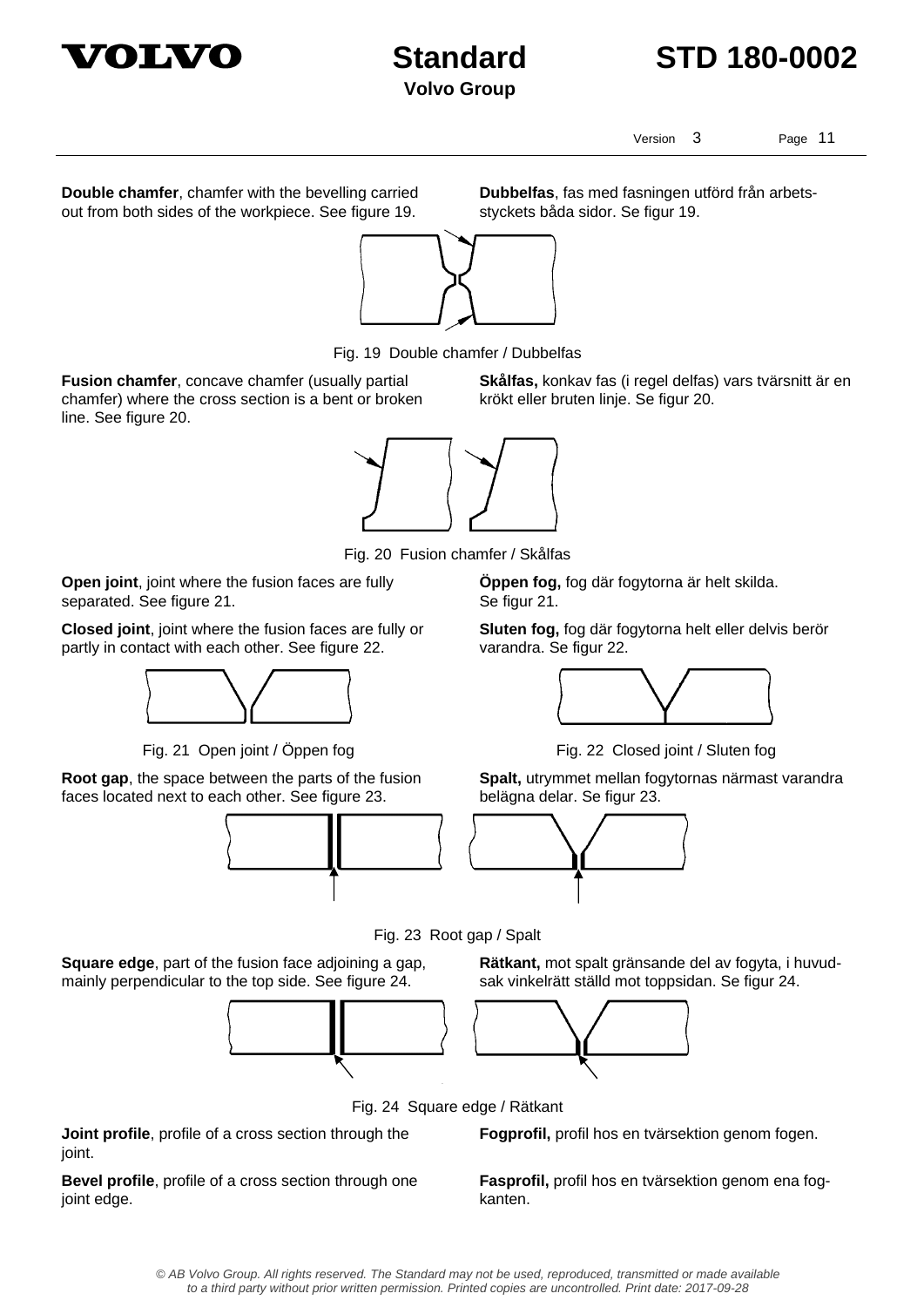



Version 3 Page 12

**Bevel depth**, the distance between the top side and the square edge. See figure 25.

**Bevel angle**, the acute angle between a straight bevel and an imaginary square edge. See figure 26.



**Inner bevel angle**, the angle of bevel next to the root, when the profile of bevel is a broken line. See figure 27.

**Outer bevel angle**, the angle of bevel next to the weld face, when the profile of bevel is a broken line. See figure 28.



**Groove angle**, the total of the angles of bevel. See figure 29.



Fig. 29 Groove angle / Fogvinkel

**Inner groove angle**, the total of the inner angles of bevel. See figure 30.

**Outer groove angle**, the total of the outer angles of bevel. See figure 31.



Fig. 30 Inner groove angle / Inre fogvinkel Fig. 31 Outer groove angle / Yttre fogvinkel

**Root,** the part of the cross section where the fusion faces are next to each other; in a joint with a large square edge, the space around the gap at the back of the first run.

**Fasdjup,** avståndet från toppsida till rätkant. Se figur 25.

**Fasvinkel,** den spetsiga vinkeln mellan en rätfas och en tänkt rätkant. Se figur 26.



Fig. 25 Bevel depth / Fasdjup Fig. 26 Bevel angle / Fasvinkel

**Inre fasvinkel,** fasvinkeln närmast roten, då fasprofilen är en bruten linje. Se figur 27.

**Yttre fasvinkel,** fasvinkeln närmast toppytan, då fasprofilen är en bruten linje. Se figur 28.



Fig. 27 Inner bevel angle / Inre fasvinkel Fig. 28 Outer bevel angle / Yttre fasvinkel

**Fogvinkel,** summan av fasvinklarna hos hophörande faser. Se figur 29.

**Inre fogvinkel,** summan av de inre fasvinklarna hos hophörande faser. Se figur 30.

**Yttre fogvinkel,** summan av de yttre fasvinklarna hos hophörande faser. Se figur 31.



**Rot,** det ställe i tvärsnittet där fogytorna kommer varandra närmast; vid fog med stor rätkant, området kring spalten vid första strängens frånsida.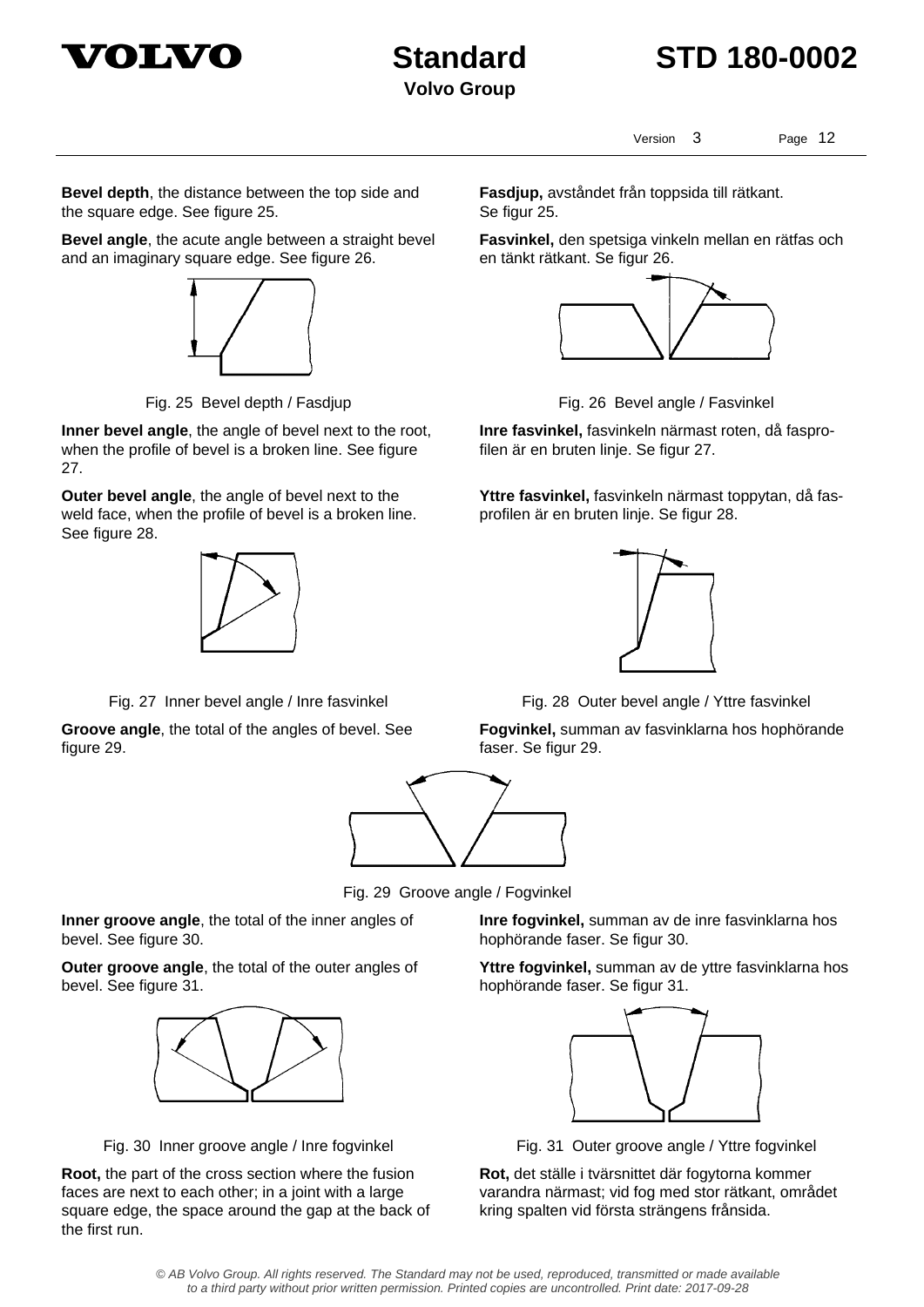

## **Standard STD 180-0002**

Version 3 Page 13

**Stumfog,** fog där arbetsstyckets delar ligger huvud-

**V-fog,** stumfog med rätfasade fogytor med eller utan

**Halv V-fog,** fog med den ena fogytan rätkantad och den andra rätfasad med eller utan rätkant. Se figur 34.

**I-fog,** fog med rätkantade fogytor. Se figur 32.

**Rotspår,** ränna upptagen för eftersvetsning.

sakligen i samma plan.

rätkanter. Se figur 33.

**Open root**, root in an open joint. **Come in the Suppen rot**, rot i öppen fog.

**Closed root**, root in a closed joint. **Sluten rot,** rot i sluten fog.

**Groove made by back chipping**, groove made for rewelding.

### **4.1.3 Types of joints 4.1.3 Fogtyper**

**Butt joint**, joint where the parts of the workpiece are mainly in the same plane.

**Square groove**, joint with square edges. See figure 32.

**Single V-groove**, butt joint with straight chamfered fusion faces with or without square edges. See figure 33.



Fig. 32 Square groove / I-fog Fig. 33 Single-V groove / V-fog

**Single bevel groove**, joint with one fusion face unbevelled and the other straight chamfered with or without square edge. See figure 34.



Fig. 34 Single bevel groove / Halv V-fog

**Double V-groove**, butt joint with fusion faces with double straight chamfered with or without square edges. See figure 35.

**Dubbel V-fog,** stumfog med dubbelt rätfasade fogytor med eller utan rätkanter. Se figur 35.



Fig. 35 Double-V groove / Dubbel V-fog

**Asymmetric double V-groove**, double-V groove where the root is closer to one of the top sides. See figure 36.

**Osymmetrisk dubbel V-fog,** dubbel V-fog där roten ligger närmare endera toppsidan. Se figur 36.



Fig. 36 Asymmetric double-V groove / Osymmetrisk dubbel V-fog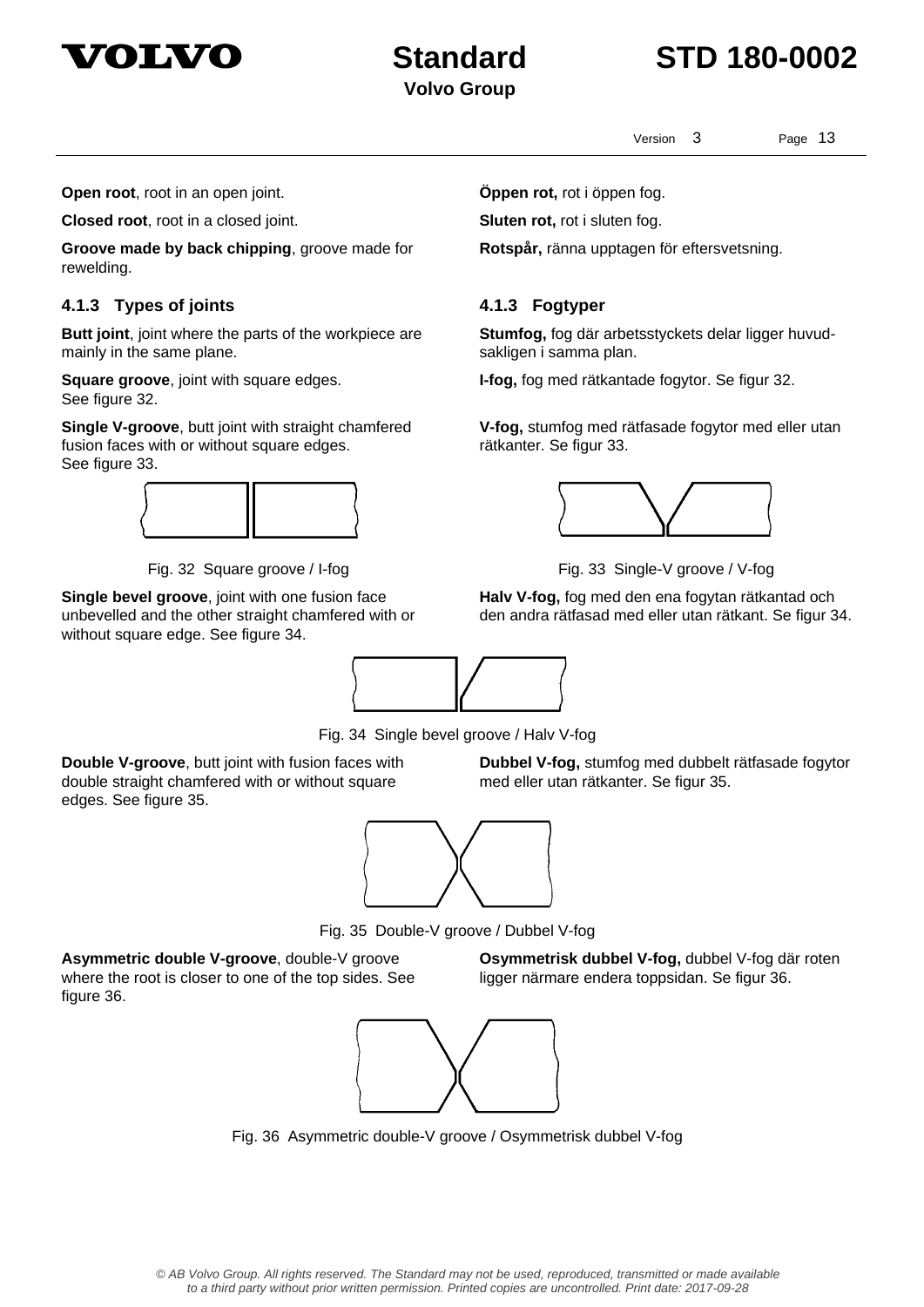



Version 3 Page 14

**Double-bevel groove**, joint with one fusion face unbevelled and the other double straight chamfered with or without square edge. See figure 37.

**Dubbel halv V-fog,** fog med den ena fogytan rätkantad och den andra dubbelt rätfasad med eller utan rätkant. Se figur 37.



Fig. 37 Double-bevel groove / Dubbel halv V-fog

**Single-J groove**, joint with one fusion face unbevelled and the other with fusion chamfer with or without square edge. See figure 38.

**Double-J groove**, joint with one fusion face unbevelled and the other with double fusion chamfer with or without square edge. See figure 39.



**Single-U groove**, butt joint with fusion chamfers with or without square edges. See figure 40.

**Double-U groove**, butt joint with double fusion chamfers with or without square edges. See figure 41.



**Single-U-V groove**, double chamfered butt joint with both fusion faces on the one side straight chamfered and the other side fusion chamfered with or without square edges. See figure 42.

**Fillet joint**, joint in the angle between two parts of a workpiece, not positioned in the same plane. See figure 43.



Fig. 42 Single-U-V groove / U-V-fog Fig. 43 Fillet joint / Kälfog

**J-fog,** fog med den ena fogytan rätkantad och den andra enkelt skålfasad med eller utan rätkant. Se figur 38.

**Dubbel J-fog,** fog med den ena fogytan rätkantad och den andra dubbelt skålfasad med eller utan rätkant. Se figur 39.



Fig. 38 Single-J groove / J-fog Fig. 39 Double-J groove / Dubbel J-fog

**U-fog,** stumfog med båda fogytorna enkelt skålfasade med eller utan rätkanter. Se figur 40.

**Dubbel U-fog,** stumfog med bägge fogytorna dubbelt skålfasade med eller utan rätkanter. Se figur 41.



Fig. 40 Single-U groove / U-fog Fig. 41 Double-U groove / Dubbel U-fog

**U-V-fog,** dubbelfasad stumfog med bägge fogytorna på den ena sidan rätfasade och på den andra skålfasade med eller utan rätkanter. Se figur 42.

**Kälfog,** fog i vinkeln mellan två delar av ett arbetsstycke, vilka ej ligger i varandras förlängning. Se figur 43.

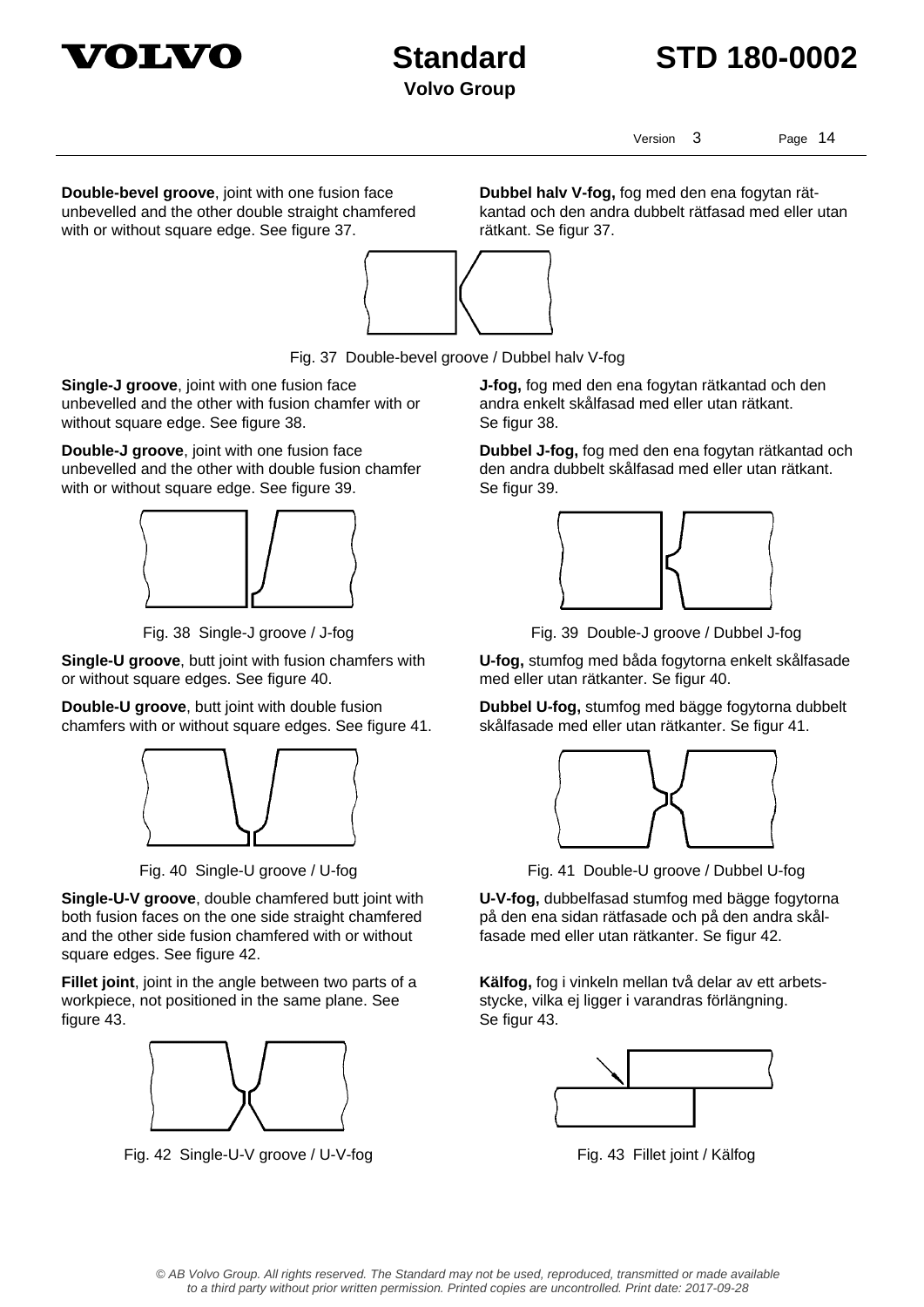



Version 3 Page 15

**Square-T groove**, groove for T-joints with one fusion face unbevelled and the other being a side face of the other part of the workpiece. See figure 44.

**Single-bevel-T groove**, groove for T-joints with one fusion face single straight chamfered with or without square edge and the other being a side face of the other part of the workpiece. See figure 45.



**Double-bevel-T groove**, groove for T-joints, with one fusion face double straight chamfered with or without square edge and the other being a side face of the other part of the workpiece. See figure 46.

**Single-J-T groove**, groove for T-joints, with one fusion face fusion chamfered with or without square edge and the other being a side face of the other part of the workpiece. See figure 47.



Fig. 46 Double-bevel-T groove / T dubbel halv V-fog Fig. 47 Single-J-T groove / TJ-fog

**Double-J-T groove**, groove for T-joints with one fusion face double fusion chamfered with or without square edge and the other being a side face of the other part of the workpiece. See figure 48.



**TI-fog,** fog för T-förband, där den ena fogytan är rätkantad och den andra utgörs av en sidoyta på arbets-

**T-1/2 V-fog,** fog för T-förband, där den ena fogytan är enkelt rätfasad med eller utan rätkant och den andra utgörs av en sidoyta på arbetsstyckets andra del.

styckets andra del. Se figur 44.

Se figur 45.

andra del. Se figur 46. **TJ-fog,** fog för T-förband, där den ena fogytan är skålfasad med eller utan rätkant och den andra utgörs av en sidoyta på arbetsstyckets andra del. Se figur 47.





**T-dubbel J-fog,** fog för T-förband, där den ena fogytan är dubbelt skålfasad med eller utan rätkant och den andra utgörs av en sidoyta på arbetsstyckets andra del. Se figur 48.



Fig. 48 Double-J-T groove / T-dubbel J-fog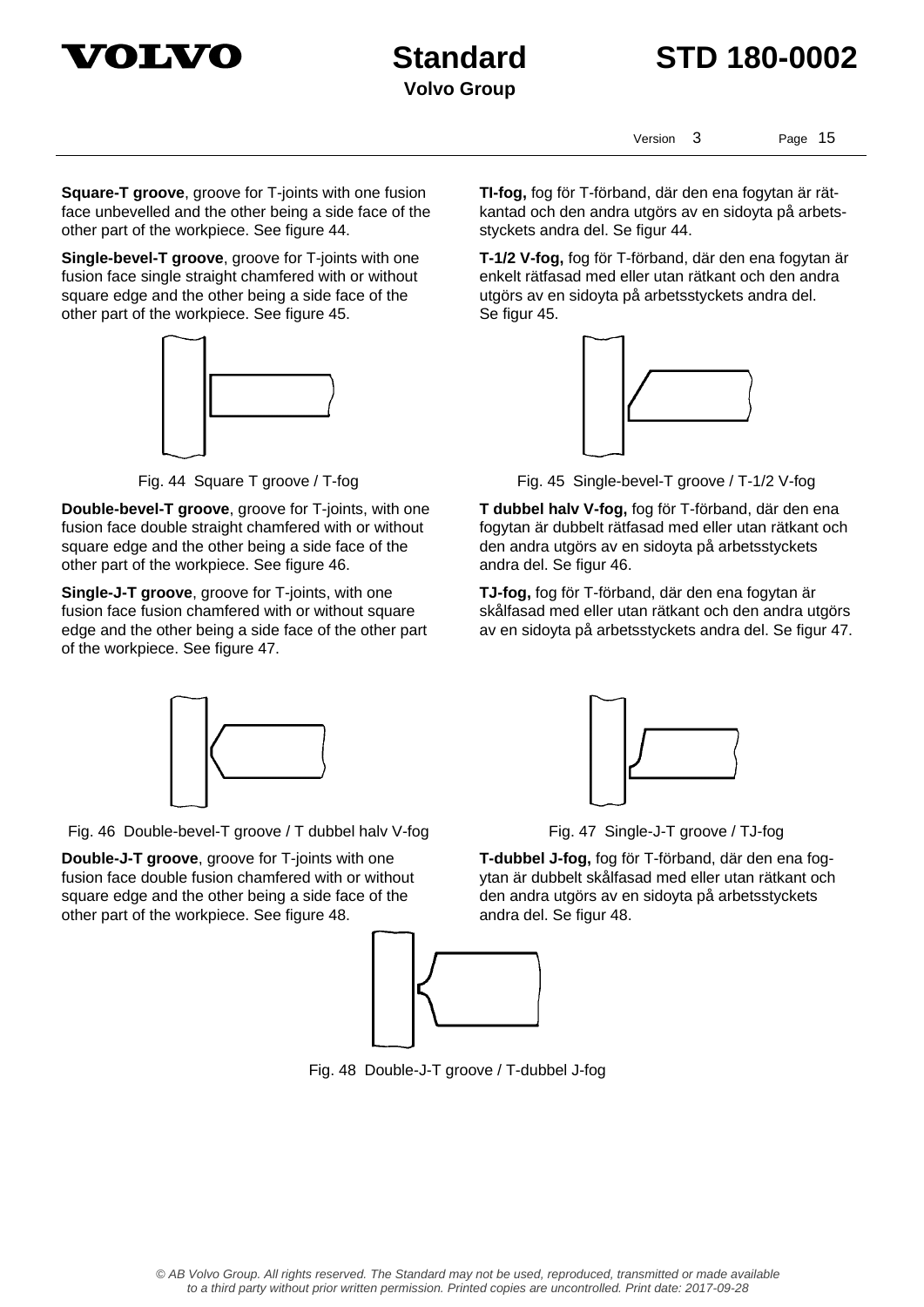



Version 3 Page 16

**Plug and slot joints**, joint between overlapping parts of a workpiece. It is composed of the edge face of a hole in one part and the mating face of the other part.

**Plug joint**, joint with a round hole. See figure 49. **Rundhålsfog,** hålfog med runt hål. Se figur 49.



Fig. 49 Plug joint / Rundhålsfog Fig. 50 Slot joint / Slitsfog

**Double-flanged butt joint**, joint in a workpiece where both edges are bent to give filler metal for a butt weld. See figure 51.



Fig. 51 Double-flanged butt joint / Dubbelflänsad stumfog

**Edge joint**, a joint where the two fusion faces are edge surfaces facing the same direction. See figure 52.

**Corner square groove**, square groove for corner joints. See figure 53.



**Corner single-V groove**, single-V groove for corner joints. See figure 54.

**Corner single bevel groove**, single-bevel groove for corner joints. See figure 55.



**Hålfog,** fog mellan varandra överlappande delar av ett arbetsstycke, bildad av kantytan av ett hål i den ena delen och den av hålet begränsade ytan på den andra delen.

**Slot joint**, joint with a slot. See figure 50. **Slitsfog,** hålfog med avlångt hål. Se figur 50.



**Dubbelflänsad stumfog,** fog i arbetsstycke där bägge kanterna bockats för att lämna tillsatsmaterial till en stumsvets. Se figur 51.

**Kantfog,** fog där två fogytor utgörs av kantytor, vända åt samma håll. Se figur 52.

**Hörn-I-fog,** I-fog för hörnförband. Se figur 53.



Fig. 52 Edge joint / Kantfog Fig.53. Corner square groove / Hörn-I-fog **Hörn-V-fog,** V-fog för hörnförband. Se figur 54.

**Hörn-1/2 V-fog,** ½V-fog för hörnförband. Se figur 55.



Fig. 54 Corner single V-groove / Hörn-V-fog Fig. 54 Corner single bevel groove / Hörn-1/2V-fog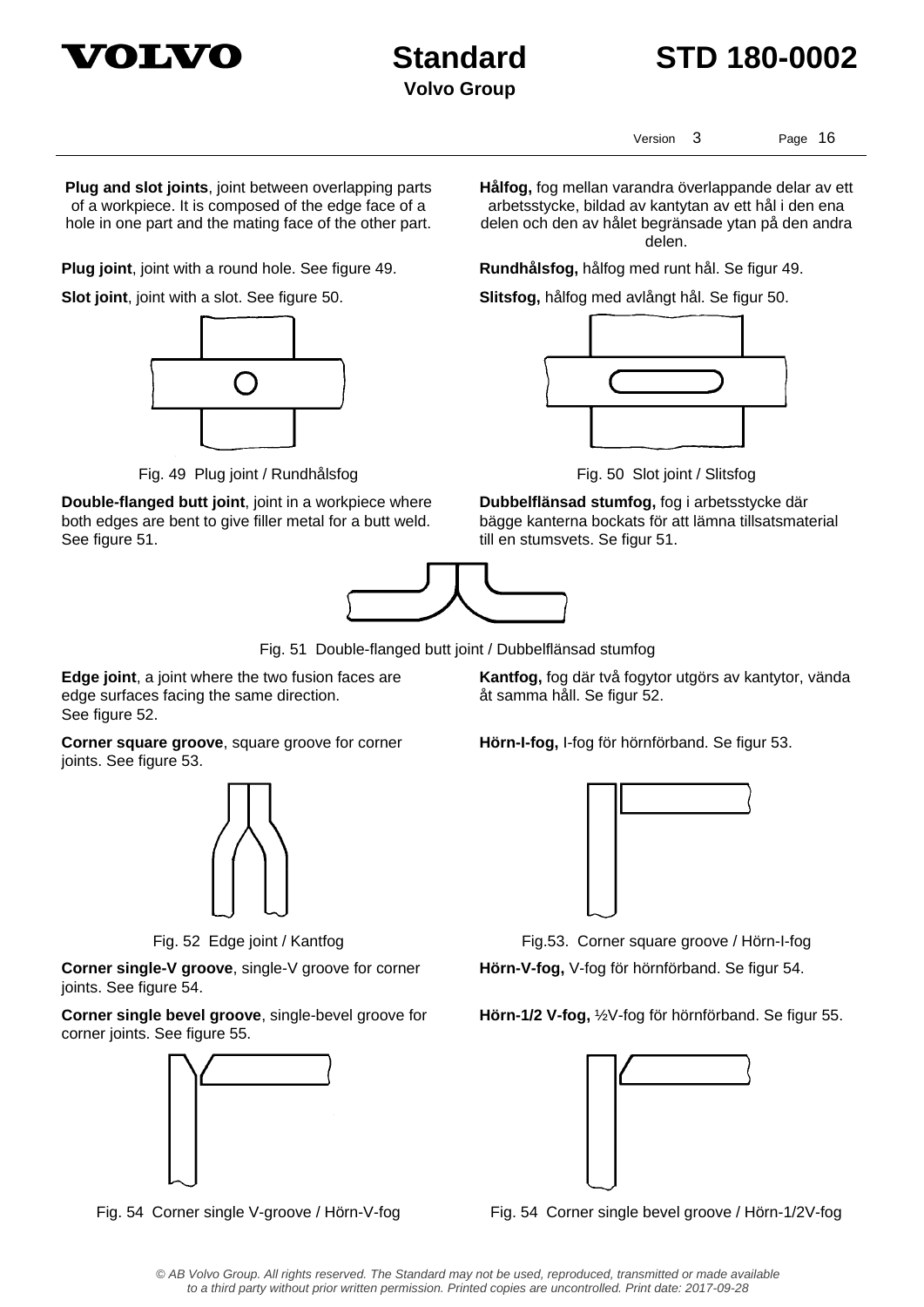



Version 3 Page 17

**Corner joint**, fillet joint for corner joints. See figure 56. **Hörnfog,** kälfog för hörnförband. Se figur 56.



Fig. 56 Hörnfog / Corner joint

**Run, bead**, single longitudinal deposit of filler metal. **Sträng, svetssträng,** enkel längsgående avsättning

**Root run**, first run applied from the top side as a bottom layer.

**Backing run**, first run applied from the root side as a bottom layer.

**Sealing run**, run made from the root side when the top side is fully or partially welded.

**Layer**, spread layer of filler metal, made up of several runs placed close to each other.

**Root face**, the surface of the weld closest to the root in a single-chamfered joint.

**Weld face**, each of the visible faces of the weld in a double-chamfered joint; in other welds, the visible face furthest away from the root.

**Reinforcement**, convex weld face. **Råge**, konvex toppyta av svets.

**Ripple**, fine cavity across the weld face originating from variations in the molten pool when moving **in** the weld direction.

**Parent metal**, the material of the workpiece with the exception of the weld metal. See figure 57.

**Weld metal**, fused parent metal and deposited metal. See figure 57.

**Deposited metal**, the part of the filler metal included in the weld deposit.

**Dilution**, reduction in the content of alloying elements in the weld deposit through influence of the parent metal.

**Rate of dilution**, the content of alloying elements in the weld deposit in relation to the content in the filler metal.

**Burning off,** loss of alloying elements during deposition.

**Recovery** (of an element), increasing the content of alloying elements.

### **4.1.4 The weld and its parts 4.1.4 Svetsen och dess delar**

av tillsatsmaterial.

**Bottensträng, rotsträng,** sträng lagd från toppsidan som första sträng.

**Stödsträng,** sträng lagd från rotsidan som första sträng.

**Baksträng,** sträng lagd från rotsidan sedan toppsidan helt eller delvis färdigsvetsats.

**Final run**, the last run on the top side. **Toppsträng,** sista sträng på toppsidan.

**Skikt,** utbrett lager av tillsatsmaterial, bildat av ett flertal tätt bredvid varandra liggande strängar.

**Rotyta,** vid svets i enkelfasad fog svetsens yta närmast roten.

**Toppyta,** vid svets i dubbelfasad fog vardera av svetsens synliga ytor, vid annan svets dess längst från roten belägna synliga yta.

**Räffla,** fin fördjupning tvärs svetsens toppyta, härrörande från variationer i smältbadet vid dettas rörelse i svetsriktningen.

**Grundmaterial,** materialet i arbetsstycket med undantag av svetsgodset. Se figur 57.

**Svetsgods,** uppsmält grundmaterial jämte eventuellt insmält tillsatsmaterial. Se figur 57.

**Insmält tillsatsmaterial,** den del av tillsatsmaterialet som ingår i svetsgodset.

**Utspädning,** minskning av halten legeringsämnen i svetsgodset genom inverkan av grundmaterialet.

**Utspädningsgrad,** halt av legeringsämnen i svetsgodset i förhållande till halten därav i tillsatsmaterialet.

**Avbränning,** förlust av legeringsämnen under pågående svetsning.

**Upplegering,** ökning av halten av legeringsämnen.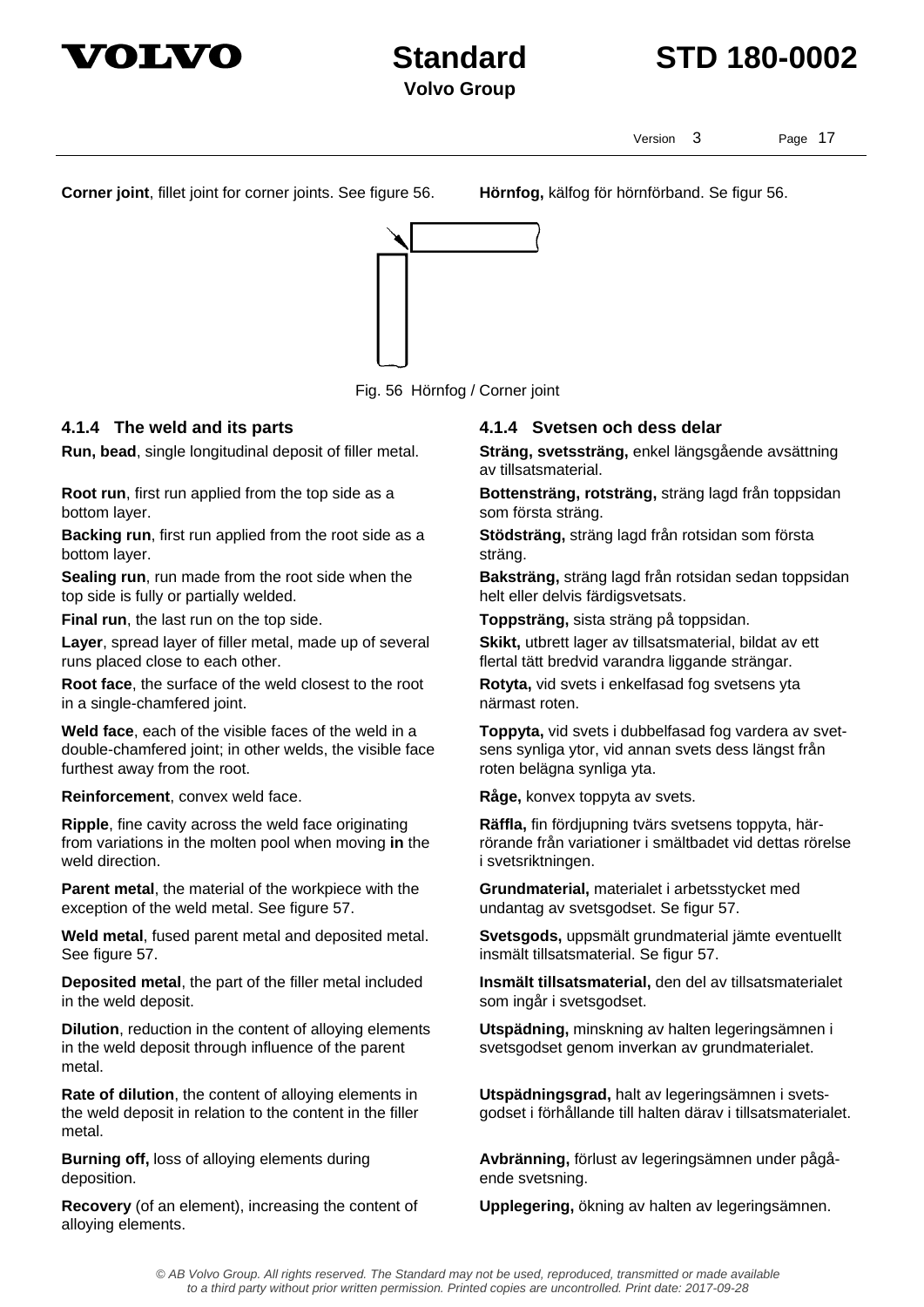

## **Standard STD 180-0002**

Version 3 Page 18

**Weld zone**, weld metal + heat affected zone. See figure 57.

**Heat affected zone (HAZ),** zone of structural change + transformation zone. See figure 57.

**Penetration zone**, the part of the weld metal where there was parent metal before the welding. See figure 57.

**Transformation zone**, the part of the parent metal, affected by the welding heat so that it has undergone a phase transformation. See figure 57.

**Overheated zone**, the part of the transformation zone where coarsening of grain appears.

**Zone of structural change**, the part of the parent metal, affected by the welding heat so that it has undergone a structural change but not a phase transformation. See figure 57.

**Weld junction**, interface between the weld metal and the transformation zone. See figure 57.

**Transformation border**, interface between the transformation zone and the zone of structural change. See figure 57.

**Border of structural change**, interface between the zone of structural change and parent metal not affected by welding. See figure 57.

**Svetspåverkat material,** svetsgods + svetspåverkat grundmaterial. Se figur 57.

**Svetspåverkat grundmaterial,** strukturändringszon + omvandlingszon. Se figur 57.

**Inträngningszon**, den del av svetsgodset, vars plats före svetsningen intagits av grundmaterialet. Se figur 57.

**Omvandlingszon,** den del av grundmaterialet, som av svetsvärmen påverkats så, att det genomgått fasomvandling. Se figur 57.

**Överhettad zon,** den del av omvandlingszonen där kornförstoring uppträder.

**Strukturändringszon,** den del av grundmaterialet, som av svetsvärmen påverkats så, att det undergått strukturändring men ej fasomvandling. Se figur 57.

**Smältgräns,** (ej bindzon), gränsyta mellan svetsgods och omvandlingszon. Se figur 57.

**Omvandlingsgräns,** gränsyta mellan omvandlingszon och strukturändringszon. Se figur 57.

**Strukturändringsgräns,** gränsyta mellan strukturändringszon och ej svetspåverkat grundmaterial. Se figur 57.



Fig. 57 Zones and zone borders / Zoner och zongränser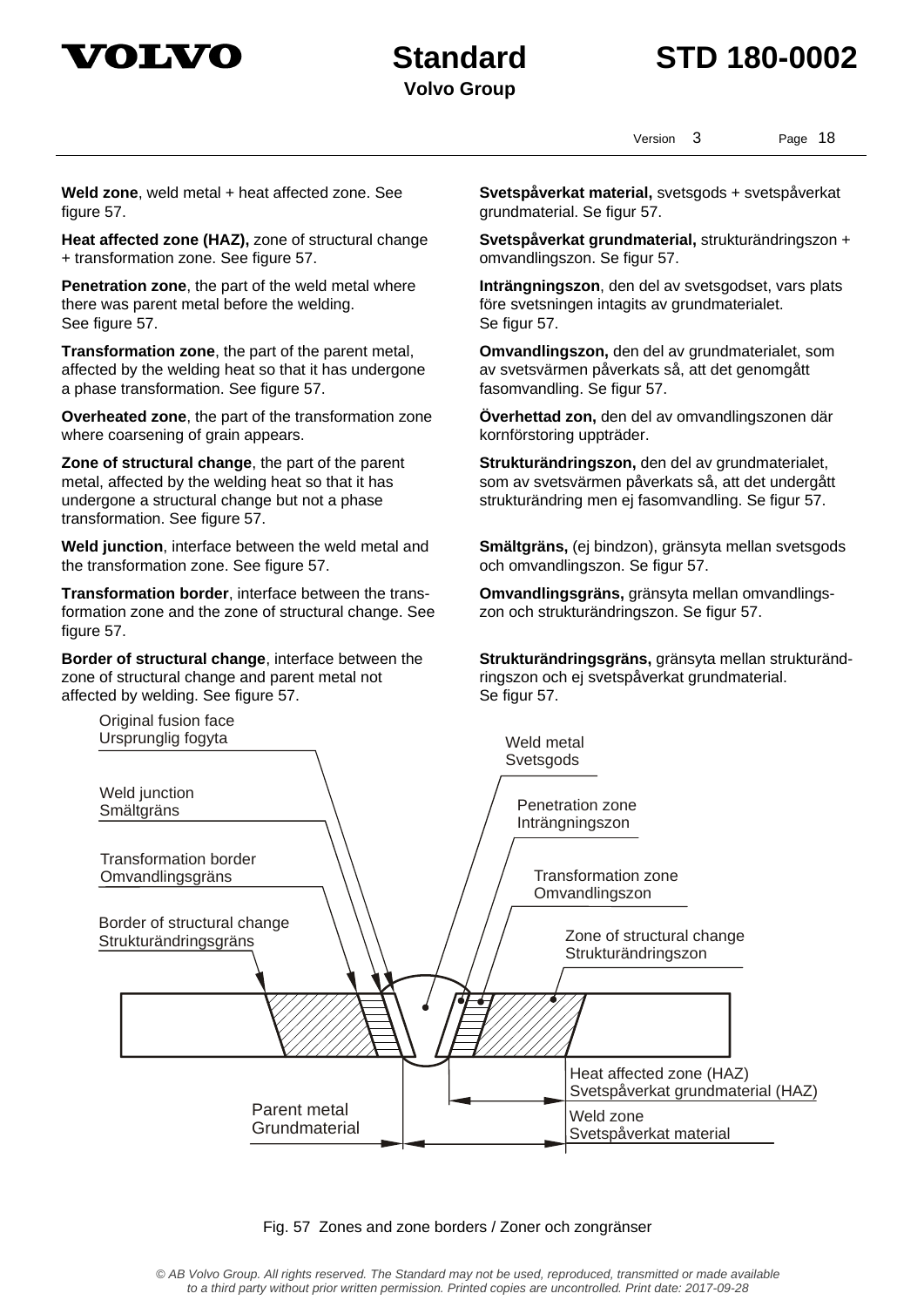



Version 3 Page 19

**Throat, a-dimension,** in fillet welds the height of the largest isosceles triangle that can be inscribed between the fusion faces and the weld face. See figure 58.

**a-mått,** i kälsvets höjden i den största likbenta triangel, som kan inskrivas mellan fogytorna och svetsens toppyta. Se figur 58.





**Weld depth**, **s-dimension**, the minimum forcetransmitting portion of the weld. See figures 58 and 59. For butt weld: the minimum distance from the surface of the part to bottom of the penetration. The s-dimension cannot be greater than the thickness of the thinnest part.

**NOTE** – For blank welding, another definition of "s" than the one above is applied. See STD 5605,516.

**Svetsdjup, s-mått,** minsta kraftöverförande delen av svetsen. Se figur 58 och 59.

För stumsvets: minsta avstånd från detaljens yta till nedersta delen av inträngningen. s-måttet kan inte överstiga tjockleken hos den tunnaste delen.

**ANM.:** För ämnessvetsning tillämpas en annan definition för "s" än den enligt ovan. Se STD 5605,516.



Fig. 59 Weld depth / Svetsdjup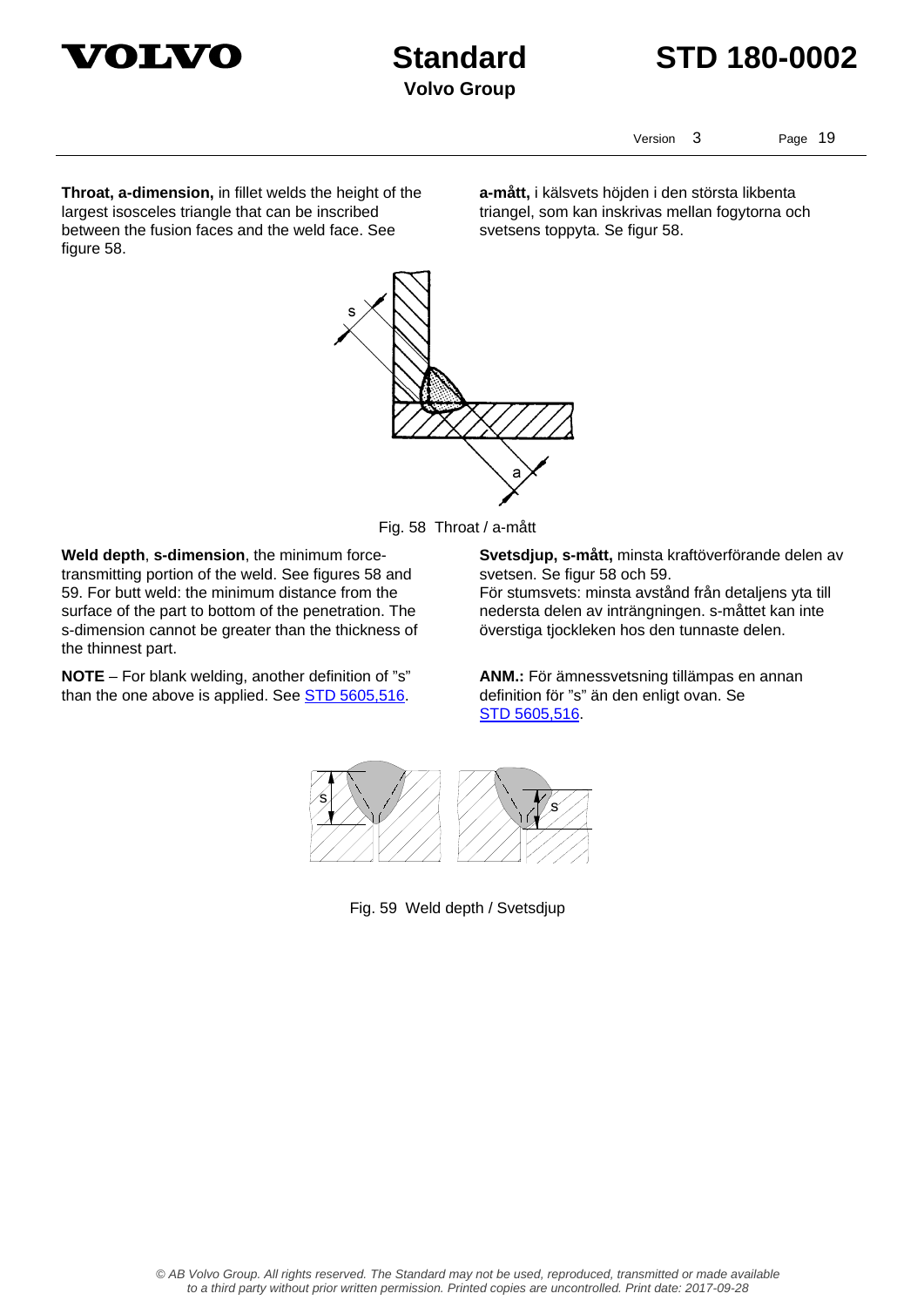



Version 3 Page 20

**i-dimension,** the penetration is the weld's minimum dimension in the gap from the surface of the parent metal. See figure 60.

**i-mått,** inträngningen är svetsens minsta bundna mått i spalten från grundmaterialets yta. Se figur 60.







**Complete penetration**, the state where there is no unwelded part in the root.

**Root reinforcement**, swelling on the root side, made when welding from the top side. See figure 61.

**Root concavity**, longitudinal cavity in the weld on the root side in a complete penetration. See figure 62.



Fig. 61 Root reinforcement / Rotvulst Fig. 62 Root concavity / Valv i roten

**Descaling line**, a visible line in the parent metal on the root side, caused by oxidation.

**Crater**, depression in the molten weld pool, caused by the pressure action of the arc.

**End crater**, remaining crater at the end of a weld run. **Ändkrater,** kvarstående krater i slutet av en svets-

**Lack of fusion**, incomplete binding between weld and parent metal

**Cold lap,** microscopic outer lack of fusion parallel to the parent metal. May arise in connection with spatter, too high welding speed, soiled sheet, etc.

**Incomplete fusion**, incomplete penetration, lack of fusion due to incomplete melting of parent metal or previously deposited filler metal.

**Incomplete flow**, lack of fusion caused by gas formation, slag, etc., which has partly prevented the flow of the molten weld pool.

**Genomsvetsning,** det förhållande att någon osvetsad del ej finnes i roten.

**Rotvulst,** utsvällning på rotsidan, åstadkommen vid svetsning från toppsidan. Se figur 61.

**Valv i roten**, vid genomsvetsning längsgående fördjupning i svetsen på rotsidan. Se figur 62.



**Glödrand,** i grundmaterialet på rotsidan synlig rand, orsakad av att materialet varit glödande.

**Krater**, fördjupning i smältan, orsakad av bågens tryckverkan.

sträng.

**Bindfel,** ofullständig bindning i smältgränsen mellan svets och grundmaterial**.** 

**Kallflytning,** mikroskopiska yttre bindfel orienterade parallellt med grundmaterialet. Kan uppstå i samband med sprut, för hög svetshastighet, smutsig plåt m.m.

**Smältfel,** inträngningsfel, bindfel uppkommet genom ofullständig smältning av grundmaterial eller tidigare nedsmält tillsatsmaterial.

**Flytfel,** bindfel orsakat av gasbildning, slagg etc. som delvis förhindrat sammanflytning.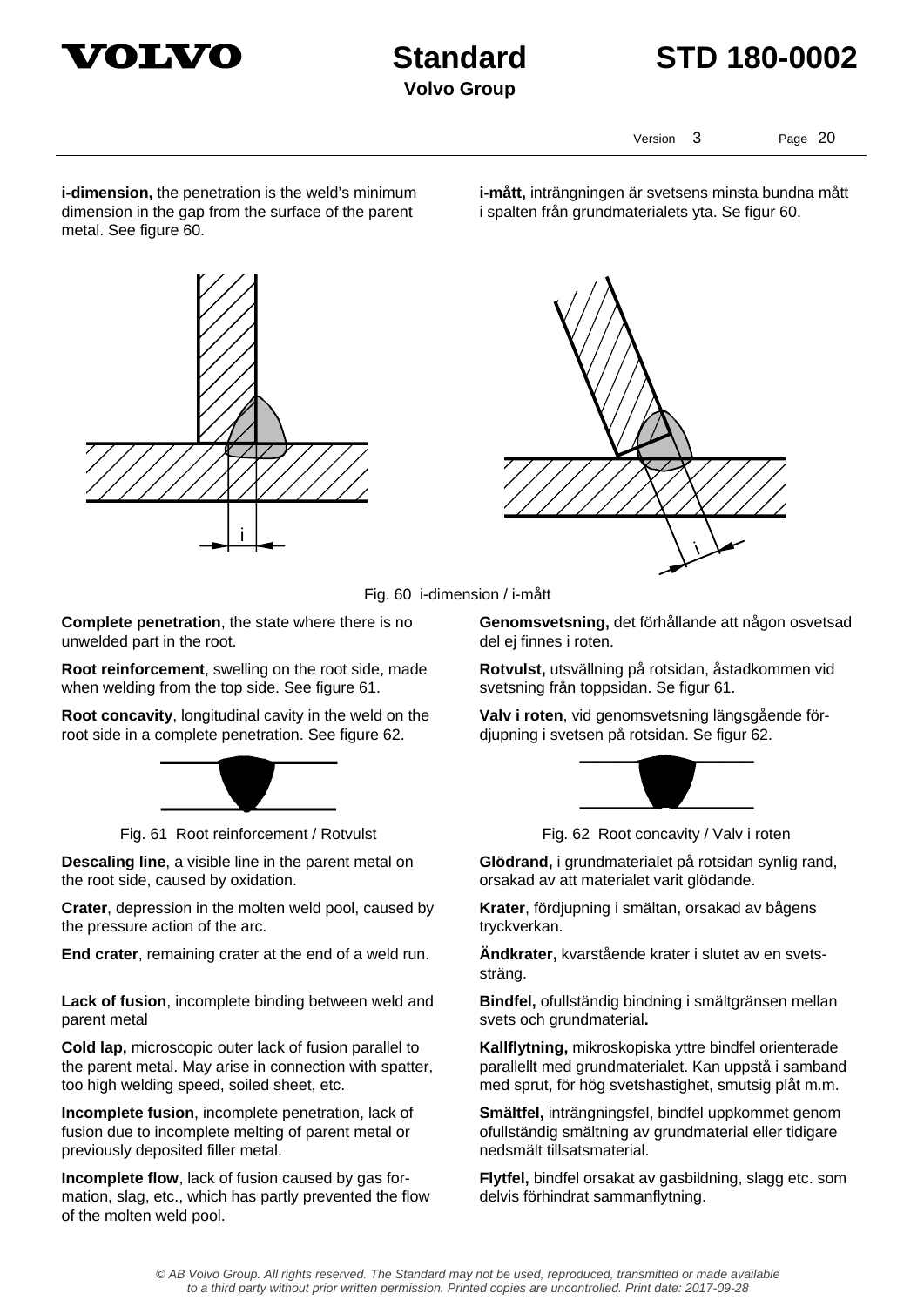

## **Standard STD 180-0002**

Version 3 Page 21

**Överrunnen svets,** yttre bindfel orienterat parallellt

med grundmaterialet. Se figur 63.

**Overlap,** outer lack of fusion parallel to the parent metal. See figure 63.



Fig. 63 Overlap / Överrunnen svets

**Undercut**, groove along the edge of the weld face due to melting of the parent metal. See figure 64.

**Smältdike,** ränna längs kanten av svetsens toppyta uppkommen genom bortsmältning av grundmaterial. Se figur 64.



Fig. 64 Undercut / Smältdike

**Root defect**, defect in the root. **Root defect**, defect in the root.

**Excessive penetration**, the state when big drops of weld deposit are formed on the root side.

**Sagged weld**, completely penetrated weld where the weld deposit in its entirety has sunk below the intended level. See figure 65.

**Genomrinning,** det förhållande att svetsgods samlas på rotsidan i form av större droppar.

**Undansjunken svets,** genomsvetsad svets där svetsgodset i sin helhet sjunkit ned under avsett läge. Se figur 65.



Fig. 65 Sagged weld / Undansjunken svets

**Gas pocket**, closed cavity in the weld deposit. **Blåsa,** sluten hålighet i svetsgodset.

**Pore**, small gas pocket/cavity. **Por,** liten blåsa/hålighet.

**Pore area,** the total circumscribed area of all adjacent pores.

**Accumulation of pores,** group of pores spread inside or outside.

**Surface porosity**, open cavity in the surface of the weld deposit.

**Fish eye**, bright spot in a fracture, usually caused by inclusion of hydrogen.

**Slag,** contaminants formed during the actual welding operation.

**Slag line**, series of small slag inclusions in the longitudinal direction of the weld.

**Pipe**, shrinking cavity usually located to an end crater. **Pipe,** krymphålighet vanligen lokaliserad till ändkrater.

**Porarea.** sammanlagda omskrivna arean av samtliga närliggande porer.

**Porsamling,** grupp av inre eller yttre spridda porer.

**Pores in a line,** line of pores parallel to the weld. **Porer i linje,** rad med porer parallellt med svetsen.

**Ytpor,** öppen hålighet i svetsgodsets yta.

**Fisköga,** i brottyta blank fläck, vanligen orsakad av hydrogeninneslutning.

**Slagg,** föroreningar som uppstått i svetsförloppet.

**Slag inclusion**, slag in the weld. **Slagginneslutning**, slagg i svetsen.

**Slaggstråk,** serie mindre slagginneslutningar i svetsens längdriktning.

**Slag residues,** remaining slag on or next to the weld. **Slaggrester,** kvarstående slagg på eller invid svetsen.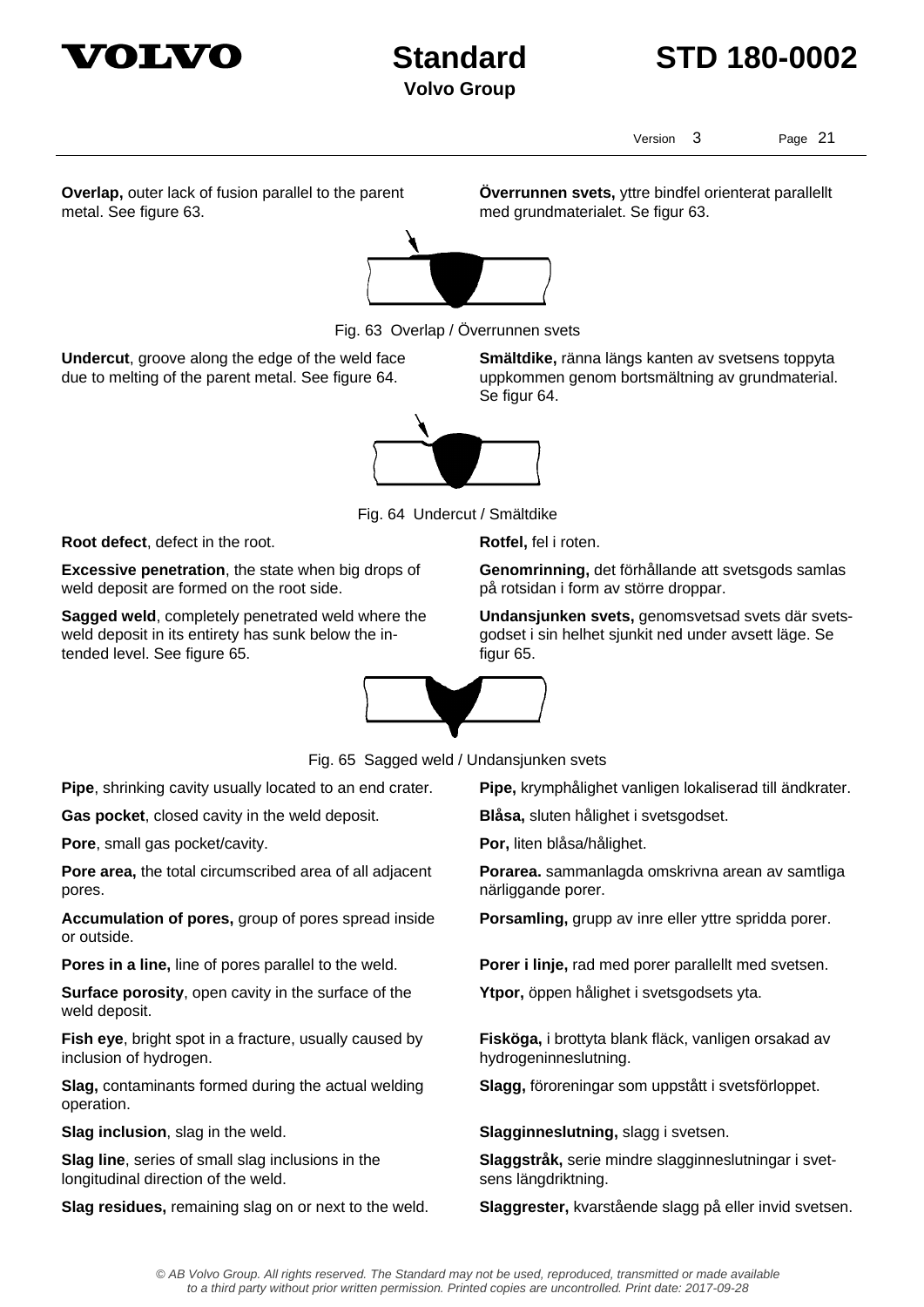

## **Standard STD 180-0002**

Version 3 Page 22

**Edge displacement**, the state when the parts of the workpiece in a butt joint are not in the same plane. See figure 66.

**Kantförskjutning,** vid stumförband det förhållandet att arbetsstyckets delar ej ligger i samma plan. Se figur 66.

**Rotstöd,** fast eller löst underlägg avsett att stödja fogkanterna i roten och hindra smältan att flyta bort.



Fig. 66 Edge displacement / Kantförskjutning

**Backing bar**, fixed or loos support used to support the groove edges in the root and to prevent excessive penetration.

### **4.1.5 Types of weld and welding positions 4.1.5 Svetstyper och svetslägen**

**Butt weld**, weld in a butt joint. **Stumsvets**, svets i stumfog.

**Fillet weld**, weld in a fillet joint. See figure 67. **Kälsvets,** svets i kälfog. Se figur 67.





Fig. 67 Fillet weld / Kälsvets

**Plug weld**, weld in a plug joint. **Pluggsvets,** svets i hålfog.

**Flush weld**, weld with straight weld face in the cross section. See figure 68.

**Convex weld**, weld with convex weld face in the cross section. See figure 69.

**Concave weld**, weld with concave weld face in the cross section. See figure 70.



**Continuous weld**, weld which is continuous (unbroken) in the longitudinal direction.

**Intermittent weld**, weld with intervals in the longitudinal direction. See figure 71.

**Struken svets,** svets med i tvärsnittet rak toppyta. Se figur 68.

**Rågad svets,** svets med i tvärsnittet konvex toppyta. Se figur 69.

**Urgröpt svets,** svets med i tvärsnittet konkav toppyta. Se figur 70.





Fig. 68 Flush weld / Struken svets Fig. 69 Convex weld / Rågad svets Fig. 70 Concave weld / Urgröpt svets

**Fortlöpande svets,** i längdriktningen kontinuerlig (obruten) svets.

**Intermittent svets,** svets med mellanrum i längdriktningen. Se figure 71.



Fig. 71 Intermittent weld / Intermittent svets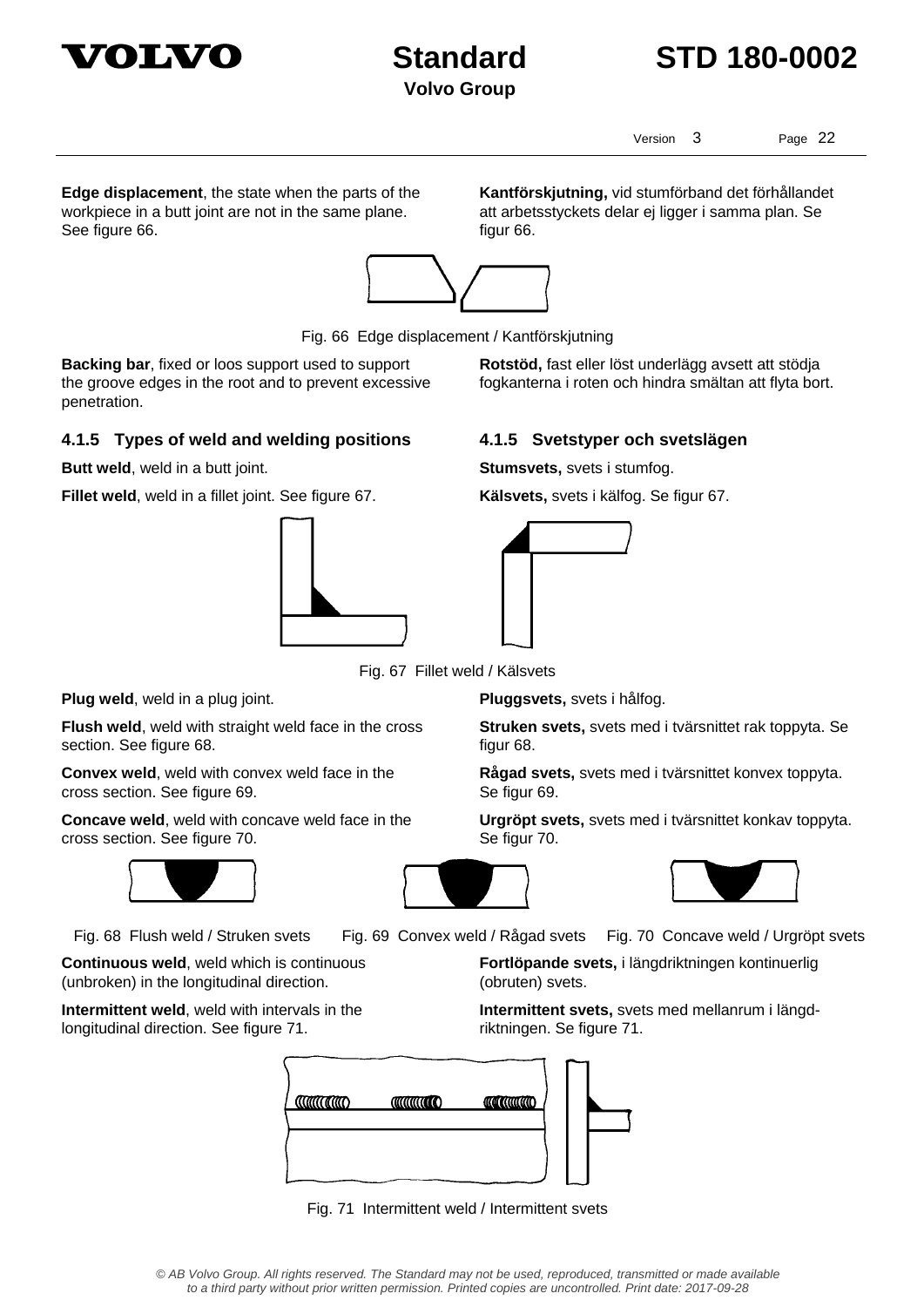



Version 3 Page 23

**Chain intermittent weld**, parallel intermittent fillet welds, where each part weld in one weld is opposite a part weld in the other. See figure 72.

**Kedjesvets,** jämlöpande intermittenta kälsvetsar, där varje delsvets i den ena svetsen ligger mitt emot en delsvets i den andra. Se figur 72.





Fig. 72 Chain intermittent weld / Kedjesvets

**Staggered weld**, parallel intermittent fillet welds, where each part weld in one weld is opposite an unwelded interval in the other. See figure 73.

**Sicksacksvets,** jämlöpande intermittenta kälsvetsar, där varje delsvets i den ena svetsen ligger mitt emot ett osvetsat mellanrum i den andra. Se figur 73.



Fig. 73 Staggered weld / Sicksacksvets

**Weld position,** spatial position during welding. **Svetsläge,** rymdgeometriskt läge vid svetsningen.

**Flat weld**, weld in a horizontal position, weld in an approximately horizontal plane, with the weld face on the upside of the workpiece. See figure 74.

**Overhead position weld**, weld in an overhead position, weld in an approximately horizontal plane, with the weld face on the underside of the workpiece. See figure 75.



**Horizontal weld**, weld in a lying vertical position, a weld in an approximately vertical plane, located in an approximately horizontal direction. See figure 76.

**Standing vertical weld**, weld in a standing vertical position, a weld in an approximately vertical plane, located in an approximately vertical direction. See figure 77.



**Horisontalsvets,** svets i horisontalläge, svets i eller

närheten av horisontalplanet, med toppytan på arbetsstyckets översida. Se figur 74. **Underuppsvets,** svets i underuppläge, svets i eller

närheten av horisontalplanet, med toppytan på arbetsstyckets undersida. Se figur 75.



Fig. 74 Flat weld / Horisontalsvets Fig. 75 Overhead position weld / Underuppsvets

**Liggande vertikalsvets,** svets i liggande vertikalläge, svets i eller i närheten av vertikalplanet, lagd i horisontal eller nära horisontalriktning. Se figur 76.

**Stående vertikalsvets,** svets i stående vertikalläge, svets i eller i närheten av vertikalplanet, lagd i vertikal eller nära vertikal riktning. Se figur 77.



Fig. 76 Horizontal weld / Liggande vertikalsvets Fig. 77 Standing vertical weld / Stående vertikalsvets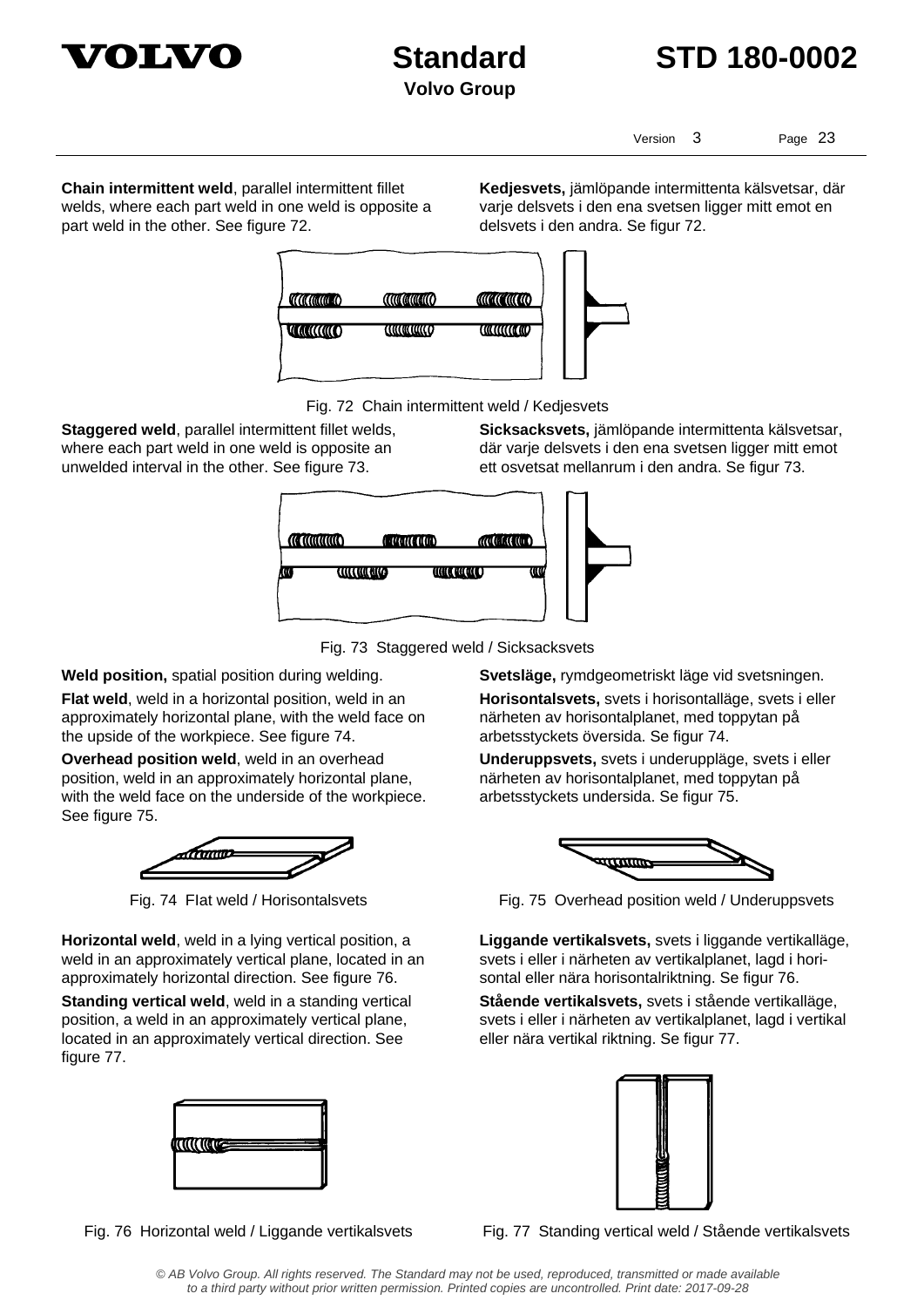



Version 3 Page 24

**Downhand fillet weld**, fillet weld in a horizontal position where the fusion faces form about the same angles to the horizontal plane. See figure 78.

**Standing fillet weld**, fillet weld in a horizontal position, where one fusion face is almost horizontal and the other one almost vertical. See figure 79.



Fig. 78 Downhand fillet weld / Liggande kälsvets Fig. 79 Standing fillet weld / Stående kälsvets

### **4.1.6 Miscellaneous 4.1.6 Övrigt**

**Offset**, angle in the longitudinal direction of the joint between the edges forming the gap. See figure 80.



Fig. 80 Offset / Förvinkel

**Shrinkage angle**, angular deformation in the cross section of the welded joint due to shrinkage when welding. See figure 81.

**Krympvinkel,** vinkeländring i svetsförbandets tvärsnitt på grund av krympning vid svetsning. Se figur 81.



Fig. 81 Shrinkage angle / Krympvinkel

**Preset**, angle intended to compensate the shrinkage angle. See figure 82.



Fig. 82 Preset / Motvinkel

**Toe weld,** borderline between the weld run and the parent metal surface.

**Tapered edge**, equalizing transition in a joint between parts of different thickness. See figure 83.

**Fattningskant,** gränslinje mellan svetssträng och grundmaterialets yta.

**Motvinkel,** vinkel avsedd att kompensera krympvin-

**Avtunning,** utjämnande övergång i förband mellan delar av olika tjocklek. Se figur 83.



Fig. 83 Tapered edge / Avtunning

**Liggande kälsvets,** kälsvets i horisontalläge, där fogytorna bildar ungefär lika vinklar mot horisontalplanet.

**Stående kälsvets,** kälsvets i horisontalläge, där ena fogytan är ungefär vågrät och den andra ungefär lod-

Se figur 78.

rät. Se figur 79.

**Förvinkel,** vinkel i fogens längsled mellan de kanter som bildar spalten. Se figur 80.

keln. Se figur 82.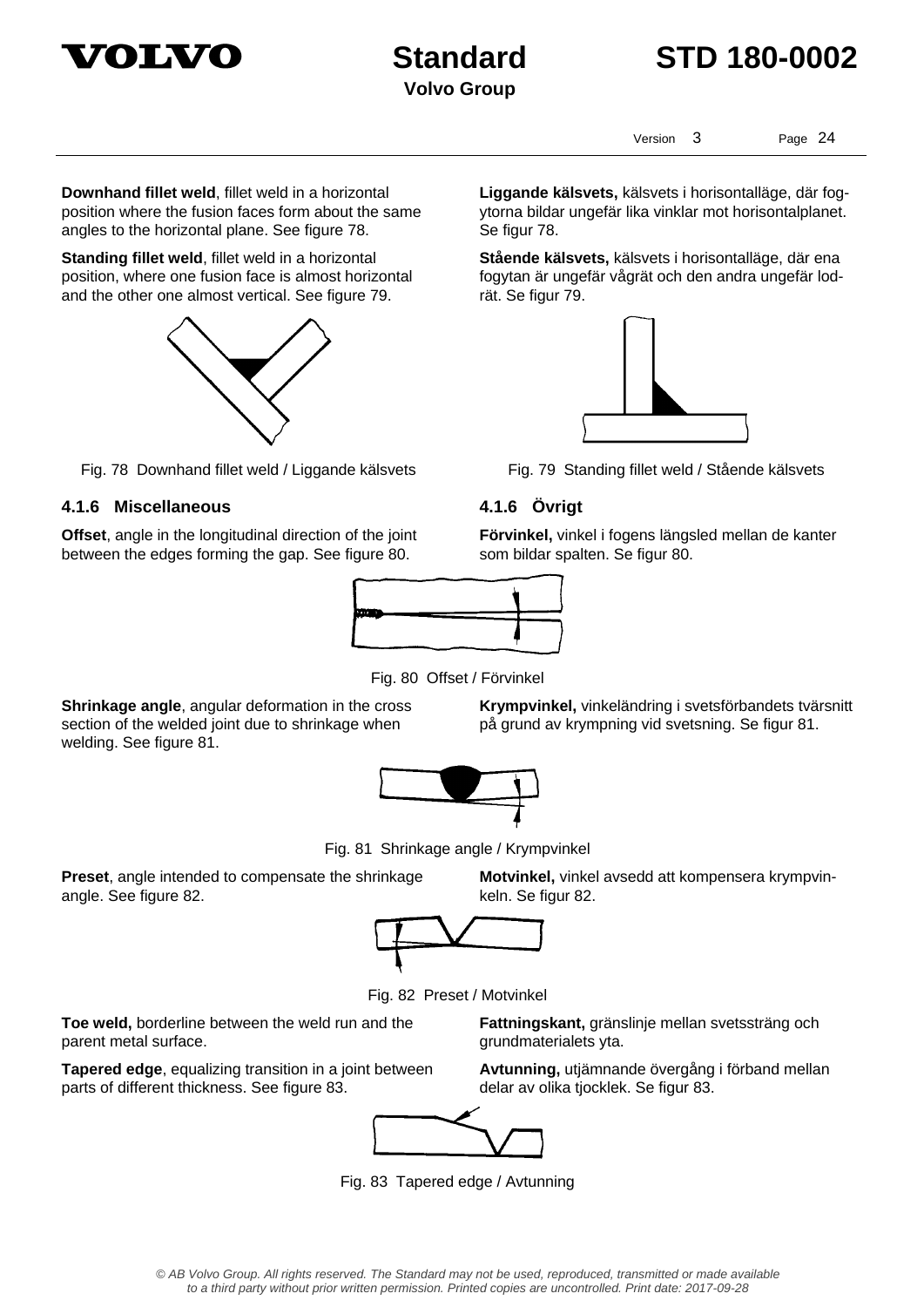



Version 3 Page 25

**Flux**, fusible or gaseous material intended to dissolve oxides etc. and to prevent formation of them.

**Filler metal**, material to be added and fused when welding.

**Electrode**, conductor forming the start face of the arc when welding.

**Welding electrode**, filler metal charged when fusion welding.

**Welding wire**, filler metal in the form of wire, not charged when fusion welding.

**Covered welding wire**, welding wire with cover of flux.

**Effective length of weld**, the length of the weld with exception of end craters.

**Deposition efficiency, net**: the ratio of the weight of deposited metal to the net weight of filler metal consumed.

**Deposition efficiency, gross:** the ratio of the weight of deposited metal to the gross weight of filler metal consumed.

### **4.2.1 Processes 4.2.1 Metoder**

**Oxy-acetylene welding**, gas welding when acetylene and oxygen are being used.

**Oxy-hydrogen welding**, gas welding when hydrogen and oxygen are being used.

### **4.3.1 Processes 4.3.1 Metoder**

**Carbon arc welding**, arc welding with the arc between the workpiece and a carbon electrode (graphite electrode) or between two carbon electrodes.

**Metal arc welding**, arc welding with a melting metal electrode giving filler metal and, where appropriate, also a protecting medium around the arc.

**Submerged arc welding**, metal arc welding with the arc under a cover of flux.

**Gas shielded arc welding**, arc welding where inert or active gas is used as a protective medium.

**Inert gas arc welding**, gas shielded arc welding in an inert-gas protective atmosphere.

**Fluss, flussmedel,** smältbart eller gasformigt material, enbart avsett att upplösa oxider o d samt hindra nybildning av sådana.

**Tillsatsmaterial,** material som vid svetsningen tillföres och smältes.

**Elektrod,** strömledare som vid svetsning utgör bågens ansatsyta.

**Svetselektrod,** vid smältsvetsning strömförande tillsatsmaterial.

**Svetstråd,** vid smältsvetsning ej strömförande tillsatsmaterial i trådform.

**Cored wire**, weld wire filled with flux. **Rörtråd,** svetstråd fylld med flussmedel.

**Belagd svetstråd,** svetstråd med hölje av fluss.

**Nyttig svetslängd,** svetsens längd med undantag för ändkratrar.

**Utbyte, netto:** förhållandet mellan vikten av i svetsen ingående tillsatsmaterial och vikten av den nedsmälta svetstråden eller nedsmälta elektrodkärnan.

**Utbyte, brutto:** förhållandet mellan vikten av i svetsen ingående tillsatsmaterial och den totala vikten av förbrukad svetstråd eller förbrukade elektroder.

### **4.2 Gas welding 4.2 Gassvetsning**

**Oxy-acetylensvetsning,** gassvetsning med användande av acetylen och oxygen.

**Oxy-hydrogensvetsning,** gassvetsning med användande av hydrogen och oxygen.

### **4.3 Arc welding 4.3 Bågsvetsning**

**Kolbågsvetsning,** bågsvetsning med bågen mellan arbetsstycket och en kolelektrod (grafitelektrod) eller mellan två kolelektroder.

**Metallbågsvetsning,** bågsvetsning med smältande metallelektrod, vilken lämnar tillsatsmaterial och förekommande fall även ett skyddande medium kring bågen, utan tillförd skyddsgas.

**Pulverbågsvetsning,** metallbågsvetsning med bågen under ett hölje av svetspulver.

**Gasbågsvetsning,** bågsvetsning där en tillförd inert eller aktiv gas används som skyddande medium.

**Inertsvetsning,** gasbågsvetsning i inert skyddsgas.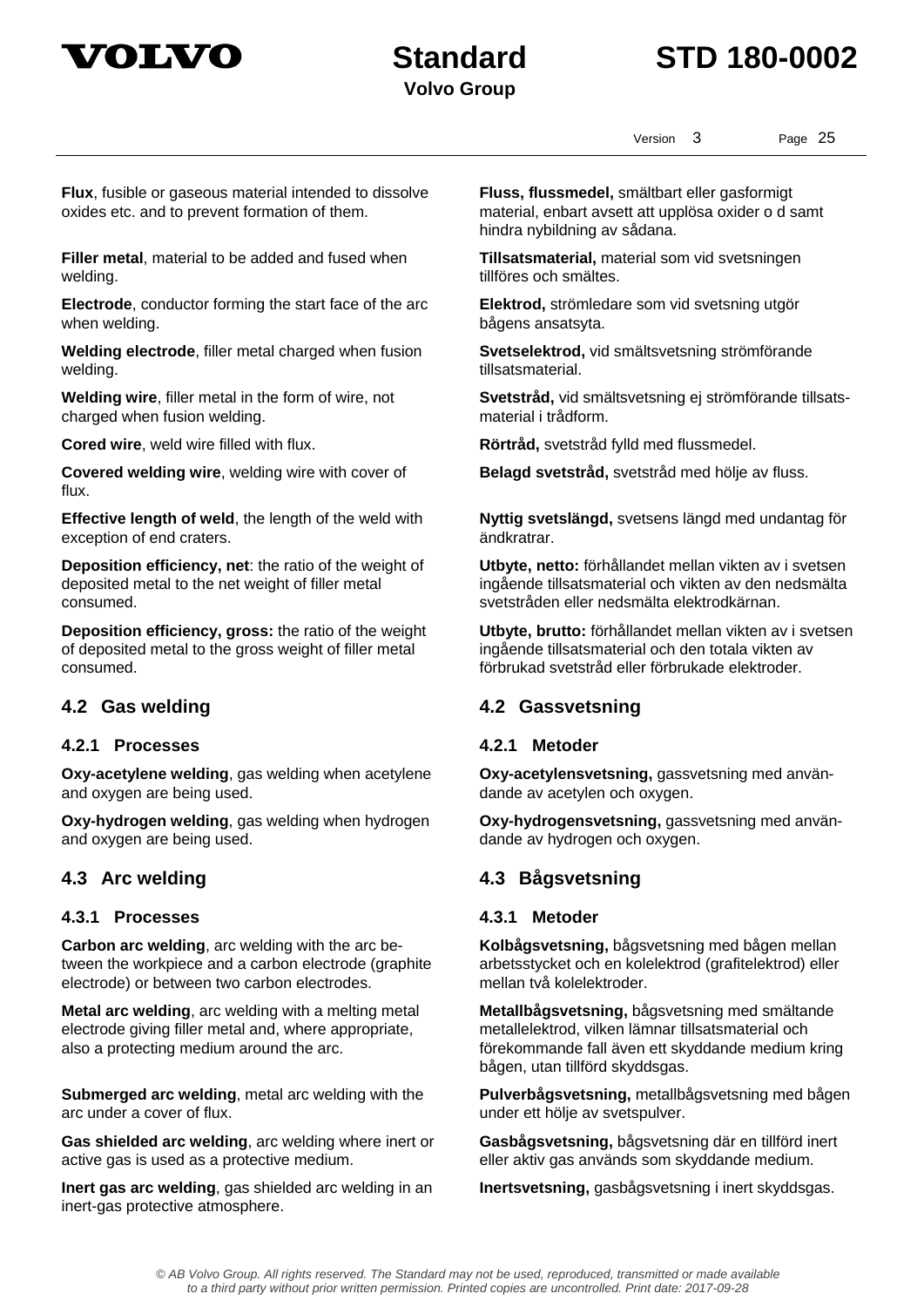

Version 3 Page 26

**Argon welding**, inert gas arc welding in an argon protective atmosphere.

**Gas shielded metal arc welding**, gas shielded arc welding with a melting electrode.

**MIG welding, metal arc inert gas welding**, gas metal arc welding in an inert-gas protective atmosphere with no or almost no other gas added.

**Argon metal arc welding**, metal inert gas arc welding in a protective atmosphere of argon.

**Helium metal arc welding**, metal inert gas arc welding in a protective atmosphere of helium.

**MAG welding, metal-arc active gas welding**, gas metal arc welding in an active protective atmosphere.

Carbon dioxide welding, CO<sub>2</sub> welding, gas metal arc welding in a protective atmosphere of carbon dioxide with no or almost no other gas added.

**Gas mixture arc welding**, gas metal arc welding in a protective atmosphere with a gas mixture, each component of a relatively high content.

**Nitrogen welding**, gas metal arc welding in a protective atmosphere of nitrogen.

**Short arc welding**, gas metal arc welding where a thin electrode is deposited during repeated short circuits of high frequency resulting in big droplets.

**Spray arc welding**, gas metal arc welding with material transport mainly in the form of finely divided droplets.

**Granular flux gas arc welding**, gas metal arc welding with an electrode covered with magnetic powdered flux.

**Gas tungsten arc welding**, gas shielded arc welding with a non-consumable tungsten electrode.

**TIG welding, tungsten inert-gas arc welding**, gas tungsten arc welding in an inert-gas protective atmosphere.

**Argon tungsten welding**, tungsten inert-gas arc welding in a protective argon atmosphere.

**Helium tungsten welding**, tungsten inert-gas arc welding in a protective helium atmosphere.

**Plasma welding**, gas shielded arc welding where the plasma formed in the arc is the main heat source.

**Plasma arc welding**, plasma welding with the arc between the electrode and the workpiece.

**Plasma hybrid welding,** plasma welding with filler metal.

**Argonsvetsning,** inertsvetsning med argon som skyddsgas.

**Gasmetallbågsvetsning,** gasbågsvetsning med smältande elektrod.

**MlG-svetsning, inert metallbågsvetsning,**  gasmetallbågsvetsning i inert skyddsgas med ingen eller ringa tillsats av annan gas.

**Argonmetallbågsvetsning,** inertmetallbågsvetsning där skyddsgasen utgöres av argon.

**Heliummetallbågsvetsning,** inertmetallbågsvetsning där skyddsgasen utgörs av helium.

**MAG-svetsning,** gasmetallbågsvetsning i aktiv skyddsgas.

Kolsyresvetsning, CO<sub>2</sub>-svetsning, gasmetall bågsvetsning där skyddsgasen utgöres av koldioxid med ingen eller ringa tillsats av annan gas.

**Blandgasbågsvetsning,** gasmetallbågsvetsning där skyddsgasen utgöres av gasblandning, där varje komponent ingår med relativt hög halt.

**Nitrogensvetsning,** gasmetallbågsvetsning där skyddsgasen utgöres av nitrogen.

**Kortbågsvetsning,** gasmetallbågsvetsning med klen elektrod, där bågen är så kort, att en växling med hög frekvens erhålles mellan ljusbågsvärme och motståndsvärme i den smälta metallen.

**Spraybågsvetsning,** gasmetallbågsvetsning där materialtransporten sker utan kortslutande droppar och i väsentligen finfördelad form.

**Pulvergasbågsvetsning**, gasmetallbågsvetsning med magnetpulverbelagd elektrod.

**Gasvolframsvetsning,** gasbågsvetsning med ickesmältande elektrod av volfram.

**TlG-svetsning, inertvolframsvetsning,** gasvolframsvetsning i inert skyddsgas.

**Argonvolframsvetsning,** inertvolframsvetsning där skyddsgasen utgöres av argon.

**Heliumvolframsvetsning,** inertvolframsvetsning där skyddsgasen utgöres av helium.

**Plasmasvetsning,** gasbågsvetsning där i bågen bildat plasma utgör den huvudsakliga värmekällan.

**Plasmabågsvetsning,** plasmasvetsning med bågen mellan elektrod och arbetsstycke.

**Plasmahybridsvetsning,** plasmasvetsning med tillsatsmaterial.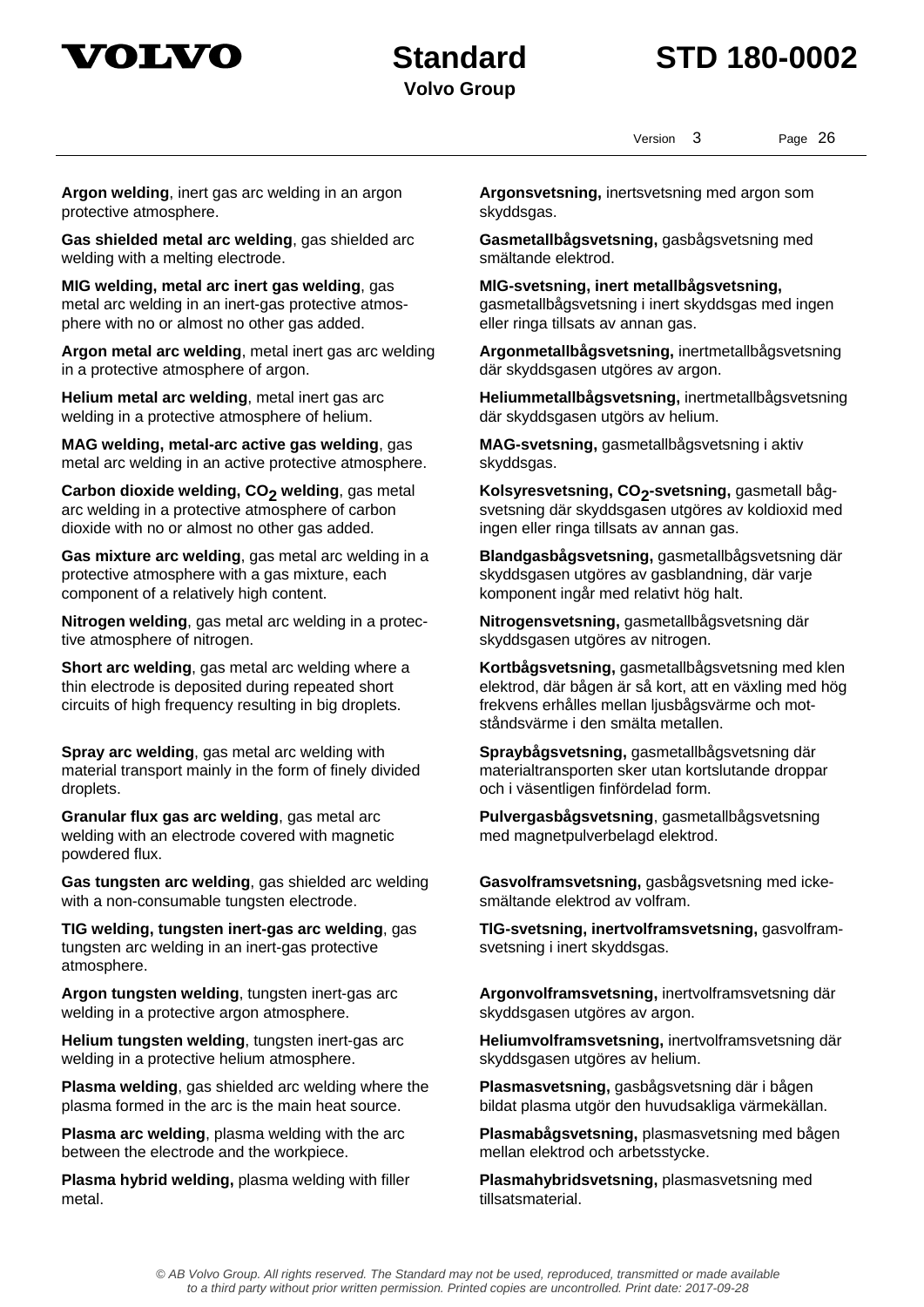



Version 3 Page 27

**Plasma beam welding**, plasma welding with the arc between the electrode and the nozzle.

**Arc spot welding**, gas shielded arc welding where the parts of the workpiece overlap each other and where the weld is limited to one or several spots.

**Atomic hydrogen welding**, gas shielded arc welding with the arc between two tungsten electrodes in hydrogen.

**Flame shielded welding**, gas metal arc welding protected by a welding flame.

**Twin arc,** welding with two wires using a common power source, which provides the same voltage over the wires (the current/wire feed can be differentiated).

**Double wire, g**eneral term for welding with two wires **Dubbeltråd**, samlingsbegrepp för svetsning med två

**Tandem arc,** welding with two wires, both wire feed mechanism and power source completely separated. Possibility to use different parameters and wire dimensions.

**Bare electrode**, solid metal electrode for welding without any protecting medium.

**Covered electrode**, metal electrode provided with a cover of fluxing, alloying, gas forming, slag forming and/or arc stabilizing agents. Depending on the thickness of the cover one can distinguish between thin-covered and thick-covered electrodes.

**Flux**, fluxing, alloying, gas forming, slag forming and/or arc stabilizing powder agent.

**Rod electrode**, straight welding electrode of a definite length.

**Continuous electrode**, welding electrode of undetermined length for machine arc welding.

**Wire electrode (solid wire),** bare welding electrode in the shape of a wire of undetermined length for arc welding.

**Strip electrode**, bare welding electrode in the shape of a strip of undetermined length for machine arc welding.

**Filled electrode**, welding electrode filled with fluxing, alloying, gas forming, slag forming and/or arc stabilizing agent.

**Cored electrode**, filled electrode with the metal in tubular form.

**Plasmastrålsvetsning,** plasmasvetsning med bågen mellan elektrod och munstycke.

**Bågpunktsvetsning,** gasbågsvetsning där arbetsstyckets delar överlappar varandra och där svetsen är begränsad till en eller flera punkter.

**Arcatomsvetsning,** gasbågsvetsning med bågen mellan två volframelektroder i hydrogen.

**Arcogensvetsning,** gasmetallbågsvetsning där skyddet lämnas av en svetslåga.

**Dubbelbåge, s**vetsning med två trådar, gemensam strömkälla vilket ger samma spänning över trådarna (strömmen/matningen kan differentieras).

trådar.

**Forced short arc,** high-speed welding (Rapid arc) **Forcerad kort båge,** höghastighetssvetsning (Rapid arc)

> **Tandembåge,** svetsning med två trådar, helt separerat både matarverk och strömkälla. Möjlighet att använda olika parametrar och tråddimension.

### **4.3.2 Filler metals 4.3.2 Tillsatsmaterial**

**Obelagd elektrod,** massiv metallelektrod för svetsning utan skyddande medium.

**Belagd elektrod,** metallelektrod försedd med ett hölje av flussande, legerande, gasbildande, slaggbildande och/eller bågstabiliserande medel. Allt efter beläggningens tjocklek skiljer man mellan tunnbelagda och tjockbelagda elektroder.

**Svetspulver,** flussande, legerande, gasbildande, slaggbildande och/eller bågstabiliserande medel i pulverform.

**Stavelektrod,** rak svetselektrod med bestämd längd.

**Kontinuerlig elektrod,** vid maskinell bågsvetsning svetselektrod av obestämd längd.

**Trådelektrod (homogentråd),** vid bågsvetsning obelagd svetselektrod form av tråd av obestämd längd.

**Bandelektrod,** vid maskinell bågsvetsning obelagd svetselektrod i form av band av obestämd längd.

**Fylld elektrod,** svetselektrod fylld med flussande, legerande, gasbildande, slaggbildande och/eller bågstabiliserande medel.

**Rörelektrod,** fylld elektrod med metallen rörformig.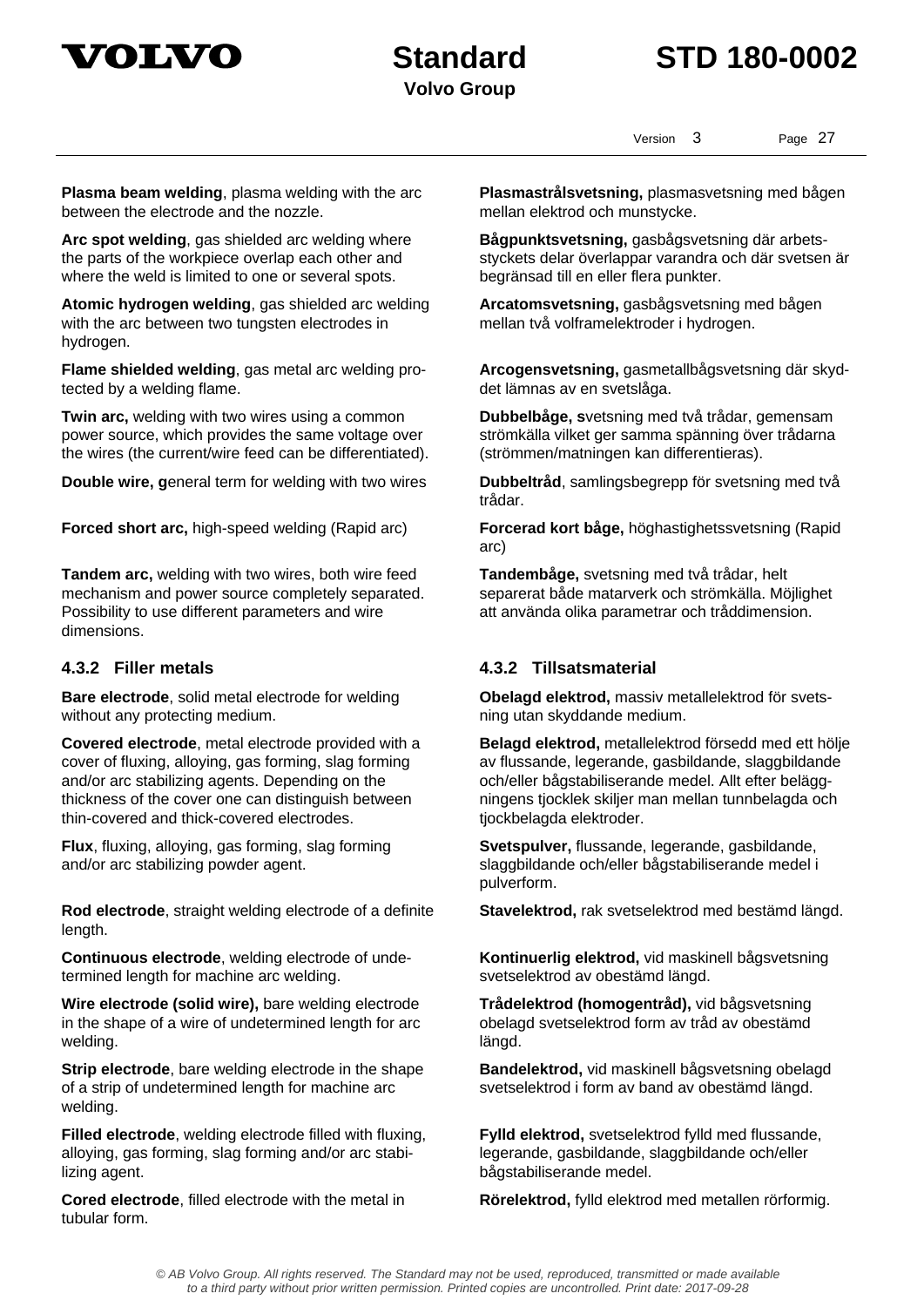



Version 3 Page 28

**Acid electrode**, covered electrode where the cover contains quartz giving acid slag.

**Basic electrode**, covered electrode where the cover contains lime and fluorspar giving basic slag.

**Rutile electrode**, covered electrode where the cover contains the mineral rutile (titanium dioxide).

**Iron powder electrode**, covered rod electrode where the cover contains a substantial amount of iron powder which is added to the weld deposit.

**Deep penetration electrode**, covered rod electrode with a cover allowing especially deep penetration.

### **4.3.3 (Electric) Arc 4.3.3 Båge**

**Short-circuiting arc**, arc where the material transport is essentially carried out in the form of short-circuiting drops.

**Spray arc**, arc where the material transport is essentially carried out in the form of finely divided droplets without short-circuiting.

**Arc length**, during arcing time the distance between an electrode tip and a workpiece or between two electrode tips.

**Arc blow**, unintentional deflection or instability of the arc due to magnetic influence.

### **4.3.4 Miscellaneous 4.3.4 Övrigt**

**Deposited weld metal**, the part of the weld deposit consisting of deposited metal.

### **5 Pressure welding 5 Trycksvetsning**

**Contact area**, area of workpiece or electrode where the welding current will pass.

**Pressure contact area**, contact area between the faying surfaces of the workpiece before welding, when influenced by the electrode force.

**Indentation**, imprint in the surface of the workpiece left by the electrode.

**Area of electrode indentation**, area of the imprint left on the surface of the workpiece by the electrode during welding.

**Depth of indentation**, depth of the imprint on the surface of the workpiece left by the electrode during welding.

**Sur elektrod,** belagd elektrod där höljet innehåller kvarts som ger sur slagg.

**Basisk elektrod**, belagd elektrod där höljet innehåller kalkspat och flusspat som ger basisk slagg.

**Rutilelektrod,** belagd elektrod där höljet innehåller mineralet rutil (titandioxid).

**Högutbyteselektrod,** belagd stavelektrod där beläggningen innehåller stor mängd metall i pulverform, som tillförs svetsgodset.

**Inträngningselektrod,** belagd stavelektrod med beläggningen så avpassad att särskilt stor inträngning erhålls.

**Arc**, electric arc for welding. **Båge,** elektrisk ljusbåge för svetsning.

**Kortslutande båge,** båge där materialtransporten väsentligen sker i form av kortslutande droppar.

**Spraybåge,** båge där materialtransporten sker väsentligen finfördelad form och utan kortslutande droppar.

**Båglängd,** under bågtid avstånd mellan elektrodspets och arbetsstycke eller mellan två elektrodspetsar.

**Blåsverkan,** oavsiktlig avböjning eller instabilitet hos bågen genom magnetisk påverkan.

**Insmält svetsgods,** den del av svetsgodset som utgörs av insmält tillsatsmaterial.

### **5.1 General terms 5.1 Allmänna uttryck**

**Kontaktyta,** yta på arbetsstycke och elektrod där svetsström skall överföras.

**Tryckkontaktyta,** beröringsyta mellan arbetsstyckets fogytor före svetsning under inverkan av elektrodkraften.

**Elektrodintryck,** i arbetsstyckets yta genom elektrodens anliggning bildat intryck.

**Intrycksyta,** ytan av det intryck som elektroden vid svetsning åstadkommit i arbetsstyckets yta.

**Intrycksdjup,** djupet av det intryck som elektroden vid svetsning åstadkommit i arbetsstyckets yta.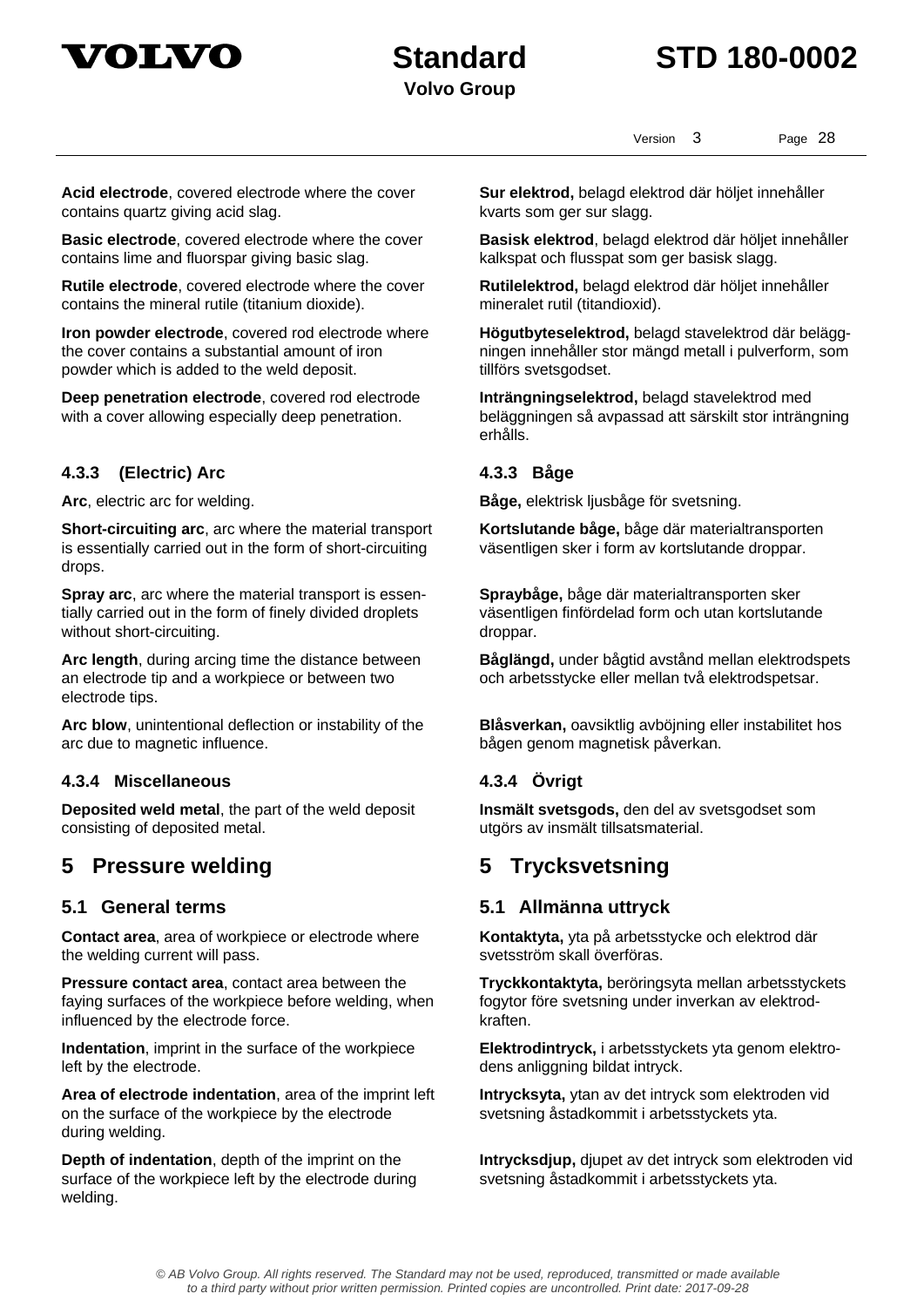



Version 3 Page 29

**Faying surface**, surface of a workpiece intended for welding.

**Weld surface**, the welded part of the faying surface. **Svetsyta,** den del av fogytan som svetsas.

**Weld nugget**, in spot and projection welding, the material at the weld which has at least achieved welding heat.

**Interfacial failure**, fracture through the weld nugget between the sheets on the plane of the interface.

**Slug**, remaining portion of the second half of the workpiece following a destructive test.

**Pick-up**, build-up of material from the contact surface of the electrode on the workpiece and vice versa.

**Upset metal**, upset appearing around the weld when welding a butt joint. See figure 84.

**Flash**, squeezed oxide and melted metal appearing around the weld when flash welding. See figure 85.



Fig. 84 Upset metal / Stukvulst Fig. 85 Flash / Skägg

**Fogyta**, yta på del av arbetsstycke, där svets skall förläggas.

**Svetslins**, vid punkt- och pressvetsning - det material vid svetsstället som under svetsningen uppnått minst välltemperatur.

**Svetsytebrott**, brott genom svetslins i gränssnittet mellan plåtarna.

**Ursliten svets,** efter förstörande provning av svets kvarsittande parti av arbetsstyckets andra del.

**Kletning,** materialöverföring från elektrodens kontaktyta till arbetsstycket och omvänt.

**Stukvulst,** vid svetsning i stumfog kring svetsstället uppstående vulst. Se figur 84.

**Skägg,** vid brännsvetsning kring svetsstället utpressad oxid och smält metall. Se figur 85.

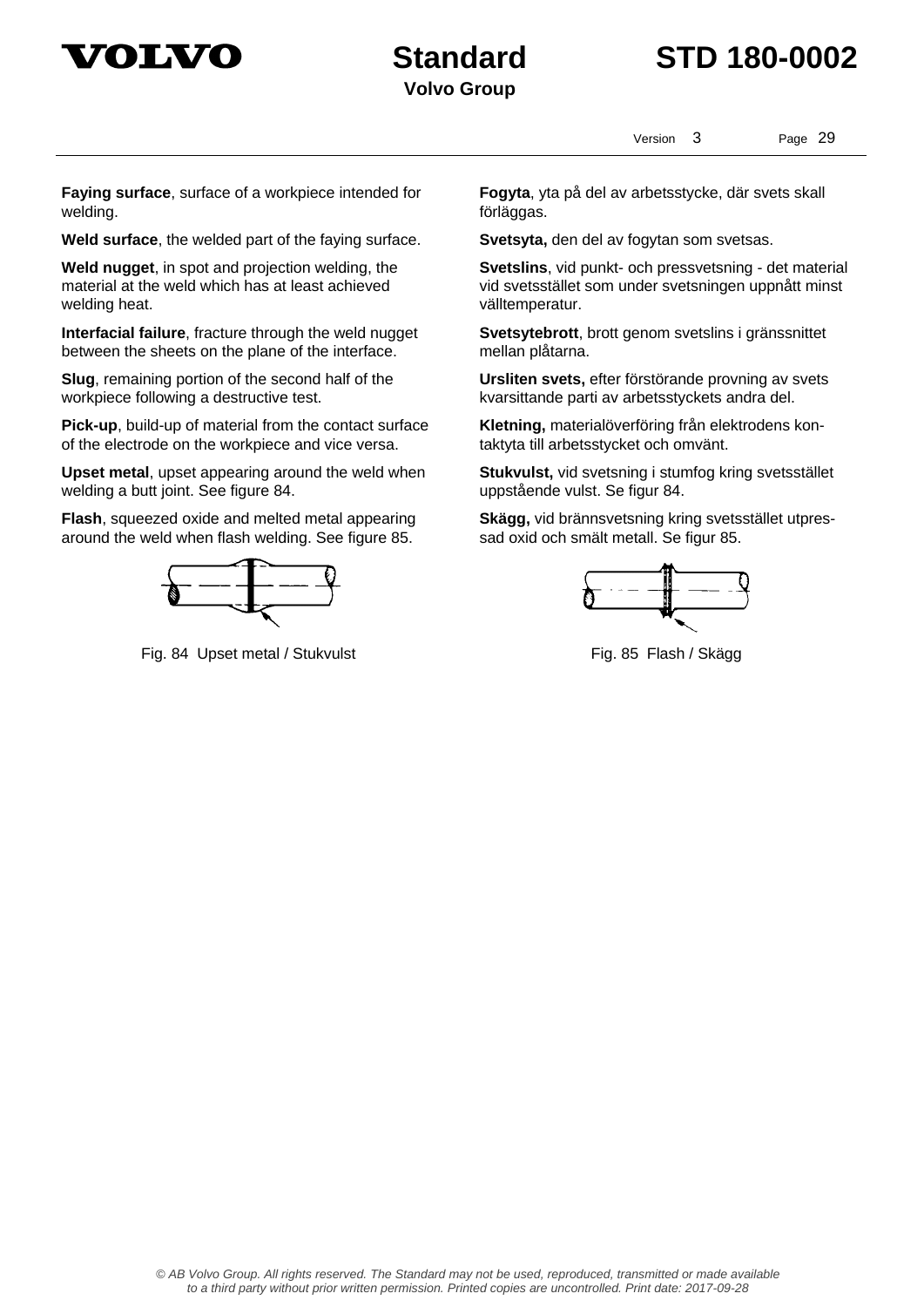

Version 3 Page 30

**Butt joint**, joint where the parts of the workpiece are in the same plane without overlap. The faying surfaces are edge or end faces.

**Lap joint**, joint where the parts of the workpiece are placed side by side with overlap. The faying surfaces are side faces. In most cases, the width of the joint is determined by the opposed edge surfaces. See figure 86.

**Mash joint**, lap joint with such a small overlap that the parts become almost flush when welding. See figure 87.

**Cross joint**, joint between two parts of the workpiece at the point where they intersect. The faying surfaces are usually side or edge faces. See figure 88.

**Corner joint**, joint between the parts of the workpiece at the point where they, in the cross section form one outside and one inside corner. The faying surfaces are either end, side, or edge faces. See figure 89.

**T-joint**, a joint between two parts of the workpiece at the point where they in the cross section form two inside corners. The faying surfaces are usually an end face against a side or edge face. See figure 90.





**Edge joint,** see page 16. **Kantfog**, se sid 16.

**Projection**, projection intended for projection welding. **Vårta,** upphöjning avsedd för pressvetsning.

**Ridge**, continuous bulge intended for projection welding.

## **5.2 Joints and welds 5.2 Fogar och svetsar**

**Stumfog,** fog där arbetsstyckets delar ligger i samma plan utan överlappning. Fogytorna utgörs av kanteller ändytor.

**Överlappsfog,** fog där arbetsstyckets delar ligger sida mot sida med överlappning. Fogytorna utgörs av sidoytor. Vanligen begränsas fogens bredd av åt motsatta håll vända kantytor. Se figur 86.

**Planpressningsfog,** överlappsfog där överlappningen är så liten, att arbetsstyckets delar vid svetsning pressas ned till i stort sett samma plan. Se figur 87.

**Korsfog,** fog mellan två delar av arbetsstycket där dessa korsar varandra. Fogytorna utgörs vanligen av sido- eller kantytor. Se figur 88.

**Hörnfog,** fog mellan arbetsstyckes delar, där dessa tvärsnittet bildar ett yttre och ett inre hörn. Fogytorna utgörs av sido-, kant- eller ändytor. Se figur 89.

**T-fog,** fog mellan två delar av arbetsstycke, där de tvärsnittet bildar två innerhörn. Fogytorna utgörs vanligen av ändyta mot sido- eller kantyta. Se figur 90.



Fig. 86 Lap joint / Överlappsfog Fig. 87 Mash joint / Planpressningsfog



Fig. 88 Cross joint / Korsfog Fig. 89 Corner joint / Hörnfog Fig. 90 T-joint / T-fog

**Vårtlist,** långsträckt förhöjning avsedd för pressvetsning.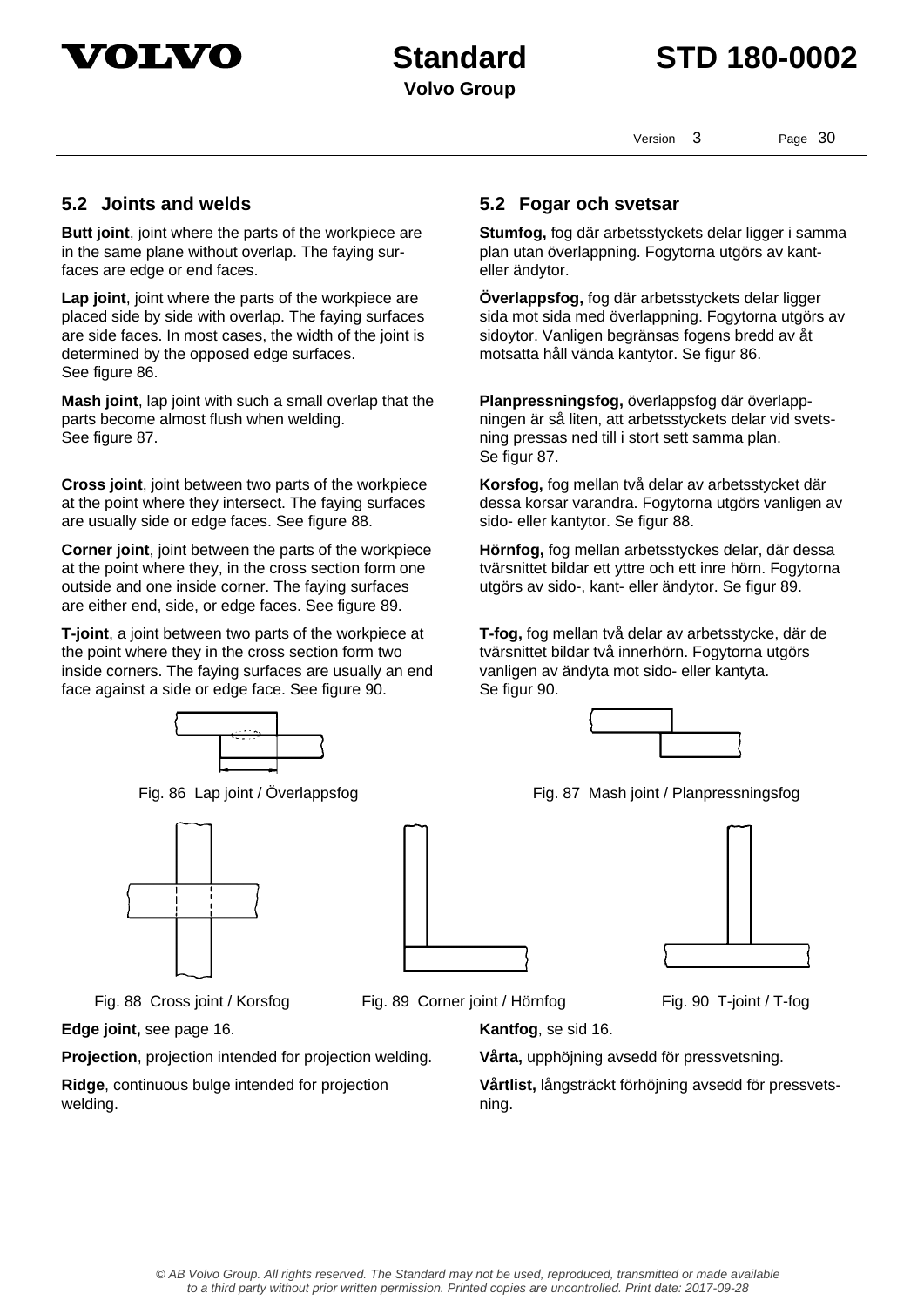



Version 3 Page 31

**Straight line spot weld**, spot welded joint consisting of a row of spot welds. See figure 91.

**Staggered spot weld**, parallel straight line spot welds where the welds in the one row are displaced in relation to the welds in the other row. See figure 92.



**Cross spot weld**, spot weld at a cross joint. **Korspunktsvets**, punktsvets i korsfog.

**Edge seam weld**, seam weld at an edge joint. **Kantsömsvets,** sömsvets i kantfog.

### **5.3.1 Processes 5.3.1 Metoder**

**Spot welding**, resistance welding process in which the overlapping parts of a workpiece are joined with spot formed welds made with rod shaped electrodes with limited contact area.

**Pulsation spot welding**, spot welding with a pulsating current under constant force.

**Direct spot welding**, spot welding in which the electrodes belonging to the same circuit are placed on each side of the workpiece.

**Indirect spot welding**, spot welding in which the electrodes belonging to the same circuit are placed on the same side of the workpiece and are pressed against each part of the work piece. Welding is done with only one electrode.

**Multiple spot welding**, spot welding in which several electrodes perform spot welds at each cycle in the machine.

**Two spot welds in one operation**, spot welding in which two electrodes simultaneously perform two spot welds at each cycle in the machine.

**Series spot welding**, multiple spot welding in which the welding electrodes are arranged in pairs in a series connection.

**Roller spot welding**, resistance welding with roller electrodes and an impulse current, where the feeding speed and pulse frequency are chosen to obtain separate spot welds.

**Projection welding**, resistance welding in which one or more welds are positioned at contact points created for this purpose.

**Radpunktsvets,** punktsvetsförband där svetsarna ligger i en rad. Se figur 91.

**Sicksackpunktsvets,** jämlöpande radpunktsvetsar där svetsarna i den ena raden ligger förskjutna i förhållande till svetsarna i den andra. Se figur 92.



Fig. 91 Straight line spot weld / Radpunktsvets Fig. 92 Staggered spot weld / Sicksackpunktsvets

### **5.3 Resistance welding 5.3 Motståndssvetsning**

**Punktsvetsning,** motståndssvetsning där arbetsstyckets delar överlappar varandra och där punktformiga svetsar utförs med stavformiga elektroder med begränsad kontaktyta.

**Pulspunktsvetsning,** impulspunktsvetsning, punktsvetsning med pulserande ström under bibehållen kraft.

**Direktpunktsvetsning,** punktsvetsning där de till en och samma strömkrets hörande elektroderna befinner sig på varsin sida om arbetsstycket.

**Indirekt punktsvetsning,** punktsvetsning där de till en och samma strömkrets hörande elektroderna befinner sig på samma sida om arbetsstycket och är ansatta mot varsin del av detta. Svetsning sker med endast den ena elektroden.

**Flerpunktsvetsning,** punktsvetsning där för varje arbetscykel i maskinen flera punktsvetsar utförs med var sina elektroder.

**Dubbelpunktsvetsning,** punktsvetsning där för varje arbetscykel i maskinen två punktsvetsar samtidigt utförs med var sina elektroder.

**Seriepunktsvetsning**, flerpunktsvetsning med elektroderna parvis i elektrisk seriekoppling.

**Rullpunktsvetsning,** motståndssvetsning med rullformiga elektroder och impulsström där matningshastighet och pulsfrekvens är så valda, att åtskilda punktsvetsar erhålls.

**Pressvetsning,** motståndssvetsning där en eller flera svetsar är lokaliserade till härför utformade kontaktställen.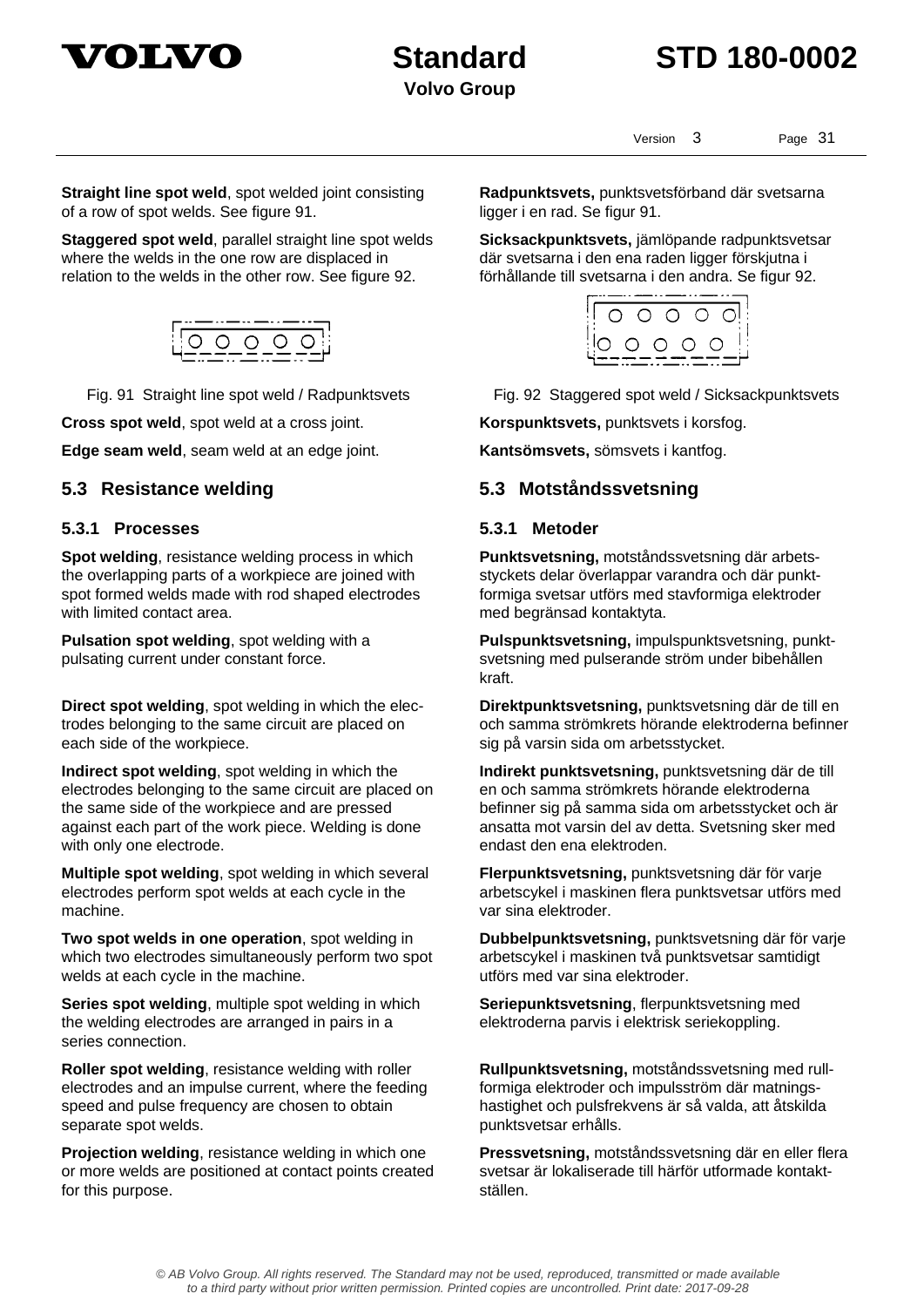

Version 3 Page 32

**Pulsation projection welding**, projection welding with a pulsating current under constant force.

**Seam welding**, resistance welding in which the parts of the workpiece overlap, and welding is performed with roller electrodes to achieve an unbroken seam. Unless otherwise specified, the workpiece is fed at a steady rate.

**Pulsation seam welding**, seam welding with a pulsation current, in which the feeding rate and the pulse frequency are chosen to achieve an unbroken seam.

**Tape butt-seam welding**, resistance welding in which the faying surfaces are placed end to end and welded continuously with roller-type electrodes, placed on each side of the workpiece just opposite the joint. During welding a thin tape is supplied between the workpiece and one or both electrodes.

**Butt seam welding**, resistance welding in which the faying surfaces are placed end to end and welded continuously with roller-type electrodes, placed on the same side of the workpiece and on each side of the joint.

**Wire seam welding**, a variation of seam welding of two overlapped coated workpieces with copper or copper-alloy wires between the electrode wheels and the surfaces of the workpieces to prevent the wear of the electrode surfaces.

**Butt welding**, collective term for the designations "resistance butt welding" and "flash welding".

**Resistance butt welding**, resistance welding in which the ends of the workpiece are in good contact with each other and the final pressure at the weld is relatively low when the weld current is turned on. A uniform upset is created at the weld.

**Flash welding**, resistance welding in which the parts of the workpiece are placed end to end, possibly with some clearance, and in which heat is generated by low, continuous or intermittent pressure to the weld point, to be followed by burning the fusion faces even using a current passing through the contact bridges that continuously arise and are melted down again when the faces are compressed at a controlled speed. The welding process is completed by compressing the parts rapidly at high pressure, so that melted and oxidized products are squeezed out from the joint. The material squeezed out from the joint creates a non-uniform upset with flash.

**Capacitor discharge welding**, resistance welding using stored energy, collected in a capacitor battery and discharged into the transformer of the welding apparatus.

**Pulspressvetsning,** impulspressvetsning ,pressvetsning med pulsström under bibehållen kraft.

**Sömsvetsning,** motståndssvetsning där arbetsstyckets delar överlappar varandra och svetsningen utförs med rullformiga elektroder så att en fortlöpande svets erhålls. Där inte annat sägs, är frammatningen av arbetsstycket kontinuerlig.

**Pulssömsvetsning, impulssömsvetsning,** sömsvetsning med pulsström där matningshastighet och puls-frekvens är så valda att en fortlöpande svets erhålls.

**Foliesömsvetsning,** motståndssvetsning där fogytorna ligger stumt mot varandra och där svetsen utförs fortlöpande med rullformiga elektroder, placerade på varsin sida om arbetsstycket mitt för fogen. Vid svetsningen tillförs ett tunt band mellan arbetsstycket och ena eller båda elektroderna.

**Stumsömsvetsning,** motståndssvetsning där fogytorna ligger stumt mot varandra och där svetsen utförs fortlöpande med rullformiga elektroder, placerade på samma sida om arbetsstycket och på var sin sida om fogen.

**Trådsömsvetsning,** en variant av sömsvetsning där två ytbelagda arbetsstycken, som överlappar varandra svetsas med koppar eller kopparlegerade trådar mellan elektrodhjulen och arbetsstyckena, i syfte att förhindra förslitning av elektrodytorna.

**Stumsvetsning,** sammanfattande term för termerna stuksvetsning och brännsvetsning.

**Stuksvetsning,** motståndssvetsning där arbetsstyckets ändytor är i god kontakt och slutligt, relativt lågt tryck råder i svetsstället när svetsströmmen slås till. Vid den efter värmningen följande stukningen bildas en regelbunden vulst vid svetsstället.

**Brännsvetsning,** motståndssvetsning där arbetsstyckets delar ligger ände mot ände, eventuellt med något spel, och där värmen börjar alstras under lågt, kontinuerligt eller intermittent tryck i svetsstället, varefter fogytorna bränns jämna medelst ström genom de kontaktbryggor som i oupphörlig följd bildas och smälts när ytorna förs samman med styrd hastighet. Svetsförloppet avslutas med hastig hoptryckning med högt tryck, varvid smält och oxiderat material pressas ut från svetsstället. Det från svetsen utpressade materialet bildar en oregelbunden vulst med skägg.

**Kondensatorsvetsning,** motståndssvetsning med lagrad energi, som uppsamlas i ett kondensatorbatteri och urladdas över svetsmaskinens transformator.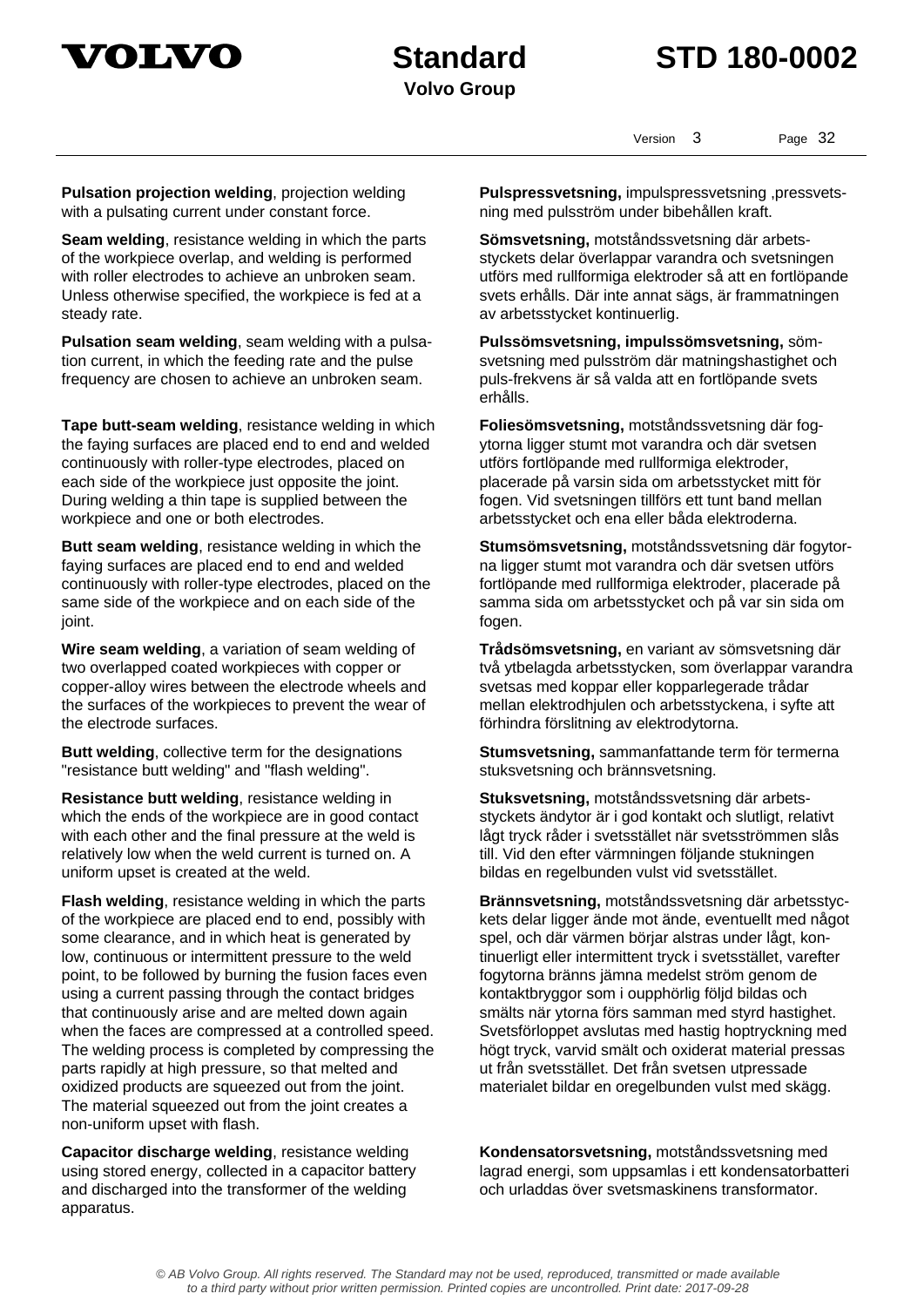

## **Standard STD 180-0002**

Version 3 Page 33

**Push welding**, resistance welding process in which spot or projection welds are made by manually applying force to one electrode and using the workpiece or a backing as the other electrode.

**High-frequency resistance welding, HF resistance welding**, resistance welding in which the heat is produced by a high-frequency current.

### **5.3.2 Miscellaneous 5.3.2 Övrigt**

**Interface of weld nugget**, cross-sectional area of the weld nugget at the contact plane between the parts of the workpiece.

**Nugget diameter**, diameter of the weld nugget. **Punktsvetsdiameter, svetslinsens diameter,** 

**Spacing, pitch**, distance from the centre of one spot weld to the centre of the next.

**Edge distance**, in spot and seam welding, the distance between the centre of the weld to the edge of the workpiece.

### **5.4.1 Process 5.4.1 Metod**

**Stud welding**, welding process where the welding heat is generated when discharging the capacitor, directly or via a transformer, or by a welding rectifier forming an arc between the parts to be joined.

**Stötsvetsning,** motståndssvetsmetod, för utförande av punkt- eller pressvetsar, där kraften appliceras manuellt till den ena elektroden och arbetsstycket eller en elektrodback är den andra elektroden.

**Högfrekvenssvetsning,** motståndssvetsning där värmen alstras av en högfrekvent ström.

**Punktsvetstvärsnitt,** Iinsens tvärsnittsarea i beröringsplanet mellan arbetsstyckets delar.

diameter av punktsvetsens lins.

**Svetsdelning, punktdelning,** centrumavstånd mellan intill varandra liggande punktsvetsar.

**Kantavstånd,** vid punkt- och sömsvetsning avståndet från svetsens centrum till arbetsstyckets kant.

### **5.4 Stud welding 5.4 Bultsvetsning**

**Bultsvetsning,** svetsmetod där svetsvärmen alstras antingen genom urladdning av en kondensator, direkt eller över en transformator, eller av en svetslikriktare som bildar en ljusbåge mellan de delar som skall sammanfogas.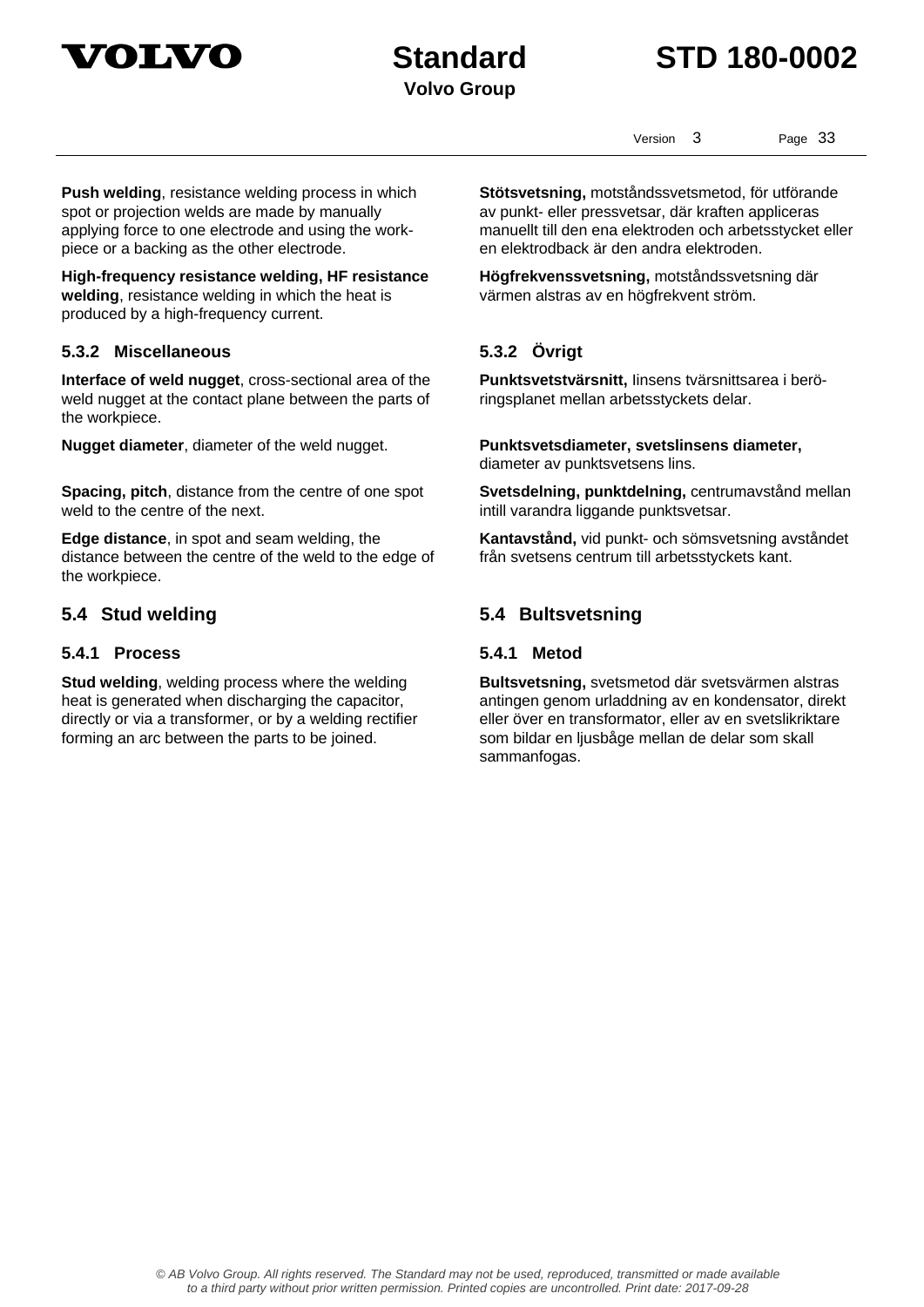



Version 3 Page 34

## **6 Index**

Alfabetiskt register på svenska, se sidan 44.

|                                          |                          | Page           |
|------------------------------------------|--------------------------|----------------|
| a-dimension                              | a-mått                   | 19             |
| Acid electrode                           | Sur elektrod             | 28             |
| <b>Accumulation of pores</b>             | Porsamling               | 21             |
| <b>Additional designations</b>           | Tilläggsbeteckningar     | 6              |
| <b>Additional heating during welding</b> | Varmhållning             | 5              |
| <b>Arc</b>                               | <b>Båge</b>              | 28             |
| Arc blow                                 | <b>Blåsverkan</b>        | 28             |
| Arc length                               | <b>Båglängd</b>          | 28             |
| Arc spot welding                         | Bågpunktsvetsning        | 27             |
| <b>Arc welding</b>                       | <b>Bågsvetsning</b>      | 6,25           |
| <b>Arc strike</b>                        | <b>Tändmärke</b>         | 6              |
| Area of electrode indentation            | Intrycksyta              | 28             |
| Argon metal arc welding                  | Argonmetallbågsvetsning  | 26             |
| Argon tungsten welding                   | Argonvolframsvetsning    | 26             |
| <b>Argon welding</b>                     | Argonsvetsning           | 26             |
| Asymmetric double-V groove               | Osymmetrisk dubbel V-fog | 13             |
| Atomic hydrogen welding                  | Arcatomsvetsning         | 27             |
| <b>Backing bar</b>                       | <b>Rotstöd</b>           | 22             |
| <b>Backing run</b>                       | Stödsträng               | 17             |
| Bare electrode                           | Obelagd elektrod         | 27             |
| <b>Basic electrode</b>                   | <b>Basisk elektrod</b>   | 28             |
| <b>Bevel angle</b>                       | <b>Fasvinkel</b>         | $12 \,$        |
| <b>Bevel depth</b>                       | Fasdjup                  | 12             |
| <b>Bevel profile</b>                     | Fasprofil                | 11             |
| <b>Border of structural change</b>       | Strukturändringsgräns    | 18             |
| <b>Brittle fracture</b>                  | Sprödbrott               | 5              |
| <b>Burning-off</b>                       | Avbränning               | 17             |
| <b>Butt joint</b>                        | <b>Stumfog</b>           | 13, 30         |
| <b>Butt joint</b>                        | <b>Stumförband</b>       | $\overline{7}$ |
| <b>Butt seam welding</b>                 | Stumsömsvetsning         | 32             |
| <b>Butt weld</b>                         | <b>Stumsvets</b>         | 22             |
| <b>Butt welding</b>                      | <b>Stumsvetsning</b>     | 32             |
| <b>Capacitor discharge welding</b>       | Kondensatorsvetsning     | 32             |
| <b>Carbon arc welding</b>                | Kolbågsvetsning          | 25             |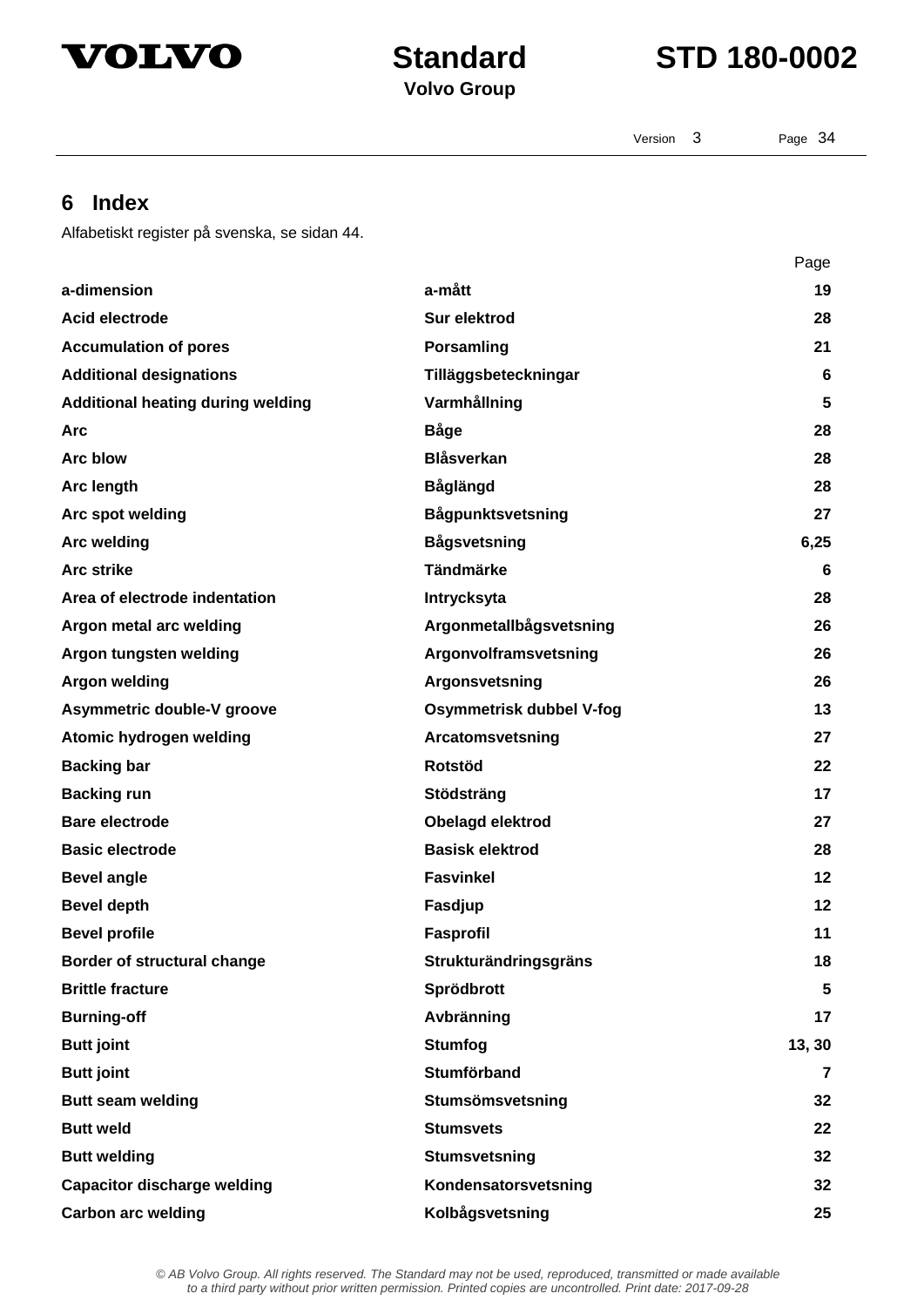



|                                                 | 3<br>Version                                 | Page 35    |
|-------------------------------------------------|----------------------------------------------|------------|
|                                                 |                                              |            |
| Carbon dioxide welding, CO <sub>2</sub> welding | Kolsyresvetsning, CO <sub>2</sub> -svetsning | Page<br>26 |
| <b>Chain intermittent weld</b>                  | <b>Kedjesvets</b>                            | 23         |
| <b>Chamfer</b>                                  | Fas                                          | 10         |
| <b>Closed joint</b>                             | <b>Sluten fog</b>                            | 11         |
| <b>Closed root</b>                              | <b>Sluten rot</b>                            | 13         |
| Cold lap                                        | Kallflytning                                 | 20         |
| <b>Cold pressure welding</b>                    | Kalltrycksvetsning                           | 6          |
| <b>Complete penetration</b>                     | Genomsvetsning                               | 20         |
| <b>Concave weld</b>                             | <b>Urgröpt svets</b>                         | 22         |
| <b>Contact area</b>                             | Kontaktyta                                   | 28         |
| <b>Continuous electrode</b>                     | Kontinuerlig elektrod                        | 27         |
| <b>Continuous weld</b>                          | Fortlöpande svets                            | 22         |
| <b>Convex weld</b>                              | <b>Rågad svets</b>                           | 22         |
| <b>Cored electrode</b>                          | <b>Rörelektrod</b>                           | 27         |
| <b>Cored wire</b>                               | <b>Rörtråd</b>                               | 25         |
| <b>Corner joint</b>                             | Hörnfog                                      | 17,30      |
| <b>Corner joint</b>                             | Hörnförband                                  | 8          |
| <b>Corner single bevel groove</b>               | Hörn-1/2 V-fog                               | 16         |
| <b>Corner single-V groove</b>                   | Hörn-V-fog                                   | 16         |
| Corner square groove                            | Hörn-I-fog                                   | 16         |
| <b>Covered electrode</b>                        | <b>Belagd elektrod</b>                       | 27         |
| <b>Covered welding wire</b>                     | <b>Belagd svetstråd</b>                      | 25         |
| <b>Crack</b>                                    | <b>Spricka</b>                               | 5          |
| <b>Crater</b>                                   | <b>Krater</b>                                | 20         |
| <b>Crater crack</b>                             | Kraterspricka                                | 5          |
| <b>Cross joint</b>                              | Korsfog                                      | 30         |
| <b>Cross joint</b>                              | Korsförband                                  | 9          |
| <b>Cross spot weld</b>                          | <b>Korspunktsvets</b>                        | 31         |
| Deep penetration electrode                      | Inträngningselektrod                         | 28         |
| <b>Deposited metal</b>                          | Insmält tillsatsmaterial                     | 17         |
| <b>Deposited weld metal</b>                     | Insmält svetsgods                            | 28         |
| <b>Deposition efficiency, gross</b>             | Utbyte, brutto                               | 25         |
| Deposition efficiency, net                      | Utbyte, netto                                | 25         |
| Depth of indentation                            | <b>Intrycksdjup</b>                          | 28         |
| <b>Descaling line</b>                           | Glödrand                                     | 20         |
| <b>Diffusion welding</b>                        | Diffusionssvetsning                          | 7          |
| <b>Dilution</b>                                 | Utspädning                                   | 17         |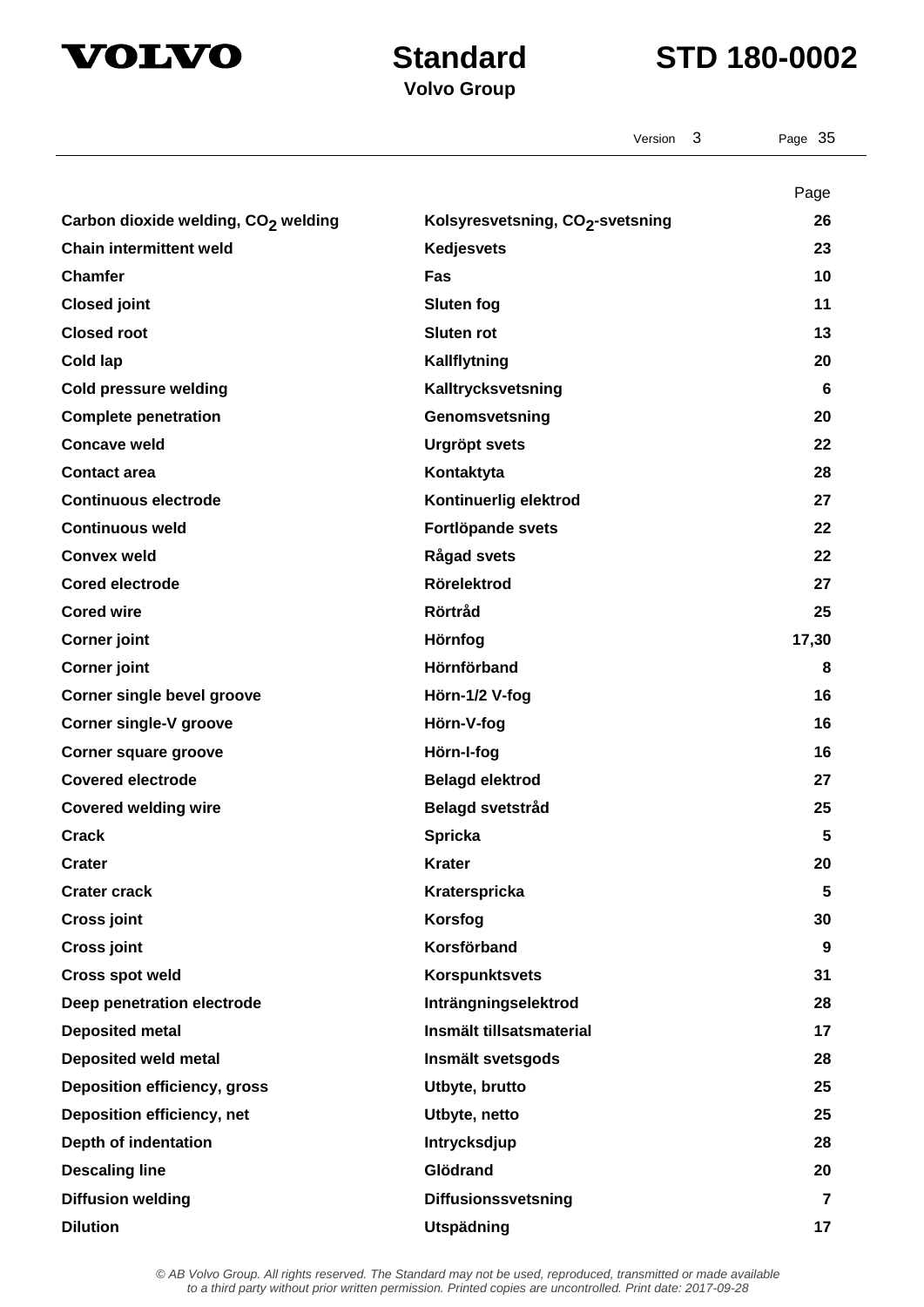

Version 3 Page 36

## **Volvo Group**

|                                 |                                 | Page   |
|---------------------------------|---------------------------------|--------|
| <b>Direct spot welding</b>      | Direktpunktsvetsning            | 31     |
| Double chamfer                  | <b>Dubbelfas</b>                | 11     |
| Double-bevel groove             | Dubbel halv V-fog               | 14     |
| Double-bevel-T groove           | T dubbel halv V-fog             | 15     |
| Double-flanged butt joint       | Dubbelflänsad stumfog           | 16     |
| Double-J groove                 | <b>Dubbel J-fog</b>             | 14     |
| Double-J-T groove               | T-dubbel J-fog                  | 15     |
| Double-U groove                 | <b>Dubbel U-fog</b>             | 14     |
| Double-V groove                 | <b>Dubbel V-fog</b>             | 13     |
| Double wire                     | <b>Dubbeltråd</b>               | 27     |
| <b>Downhand fillet weld</b>     | Liggande kälsvets               | 24     |
| <b>Edge displacement</b>        | Kantförskjutning                | 22     |
| <b>Edge distance</b>            | Kantavstånd                     | 33     |
| Edge joint                      | Kantfog                         | 16, 30 |
| Edge joint                      | Kantförband                     | 9      |
| <b>Edge preparation</b>         | Fogberedning                    | 9      |
| Edge seam weld                  | Kantsömsvets                    | 31     |
| <b>Effective length of weld</b> | Nyttig svetslängd               | 25     |
| <b>Electrode</b>                | <b>Elektrod</b>                 | 25     |
| <b>Electron beam welding</b>    | Elektronstrålesvetsning         | 6      |
| <b>Electroslag welding</b>      | Elektroslaggsvetsning           | 6      |
| <b>End crater</b>               | Ändkrater                       | 20     |
| <b>Excessive penetration</b>    | Genomrinning                    | 21     |
| <b>Faying surface</b>           | Fogyta                          | 29     |
| <b>Filled electrode</b>         | Fylld elektrod                  | 27     |
| <b>Filler metal</b>             | <b>Tillsatsmaterial</b>         | 25     |
| <b>Fillet joint</b>             | Kälfog                          | 12     |
| <b>Fillet joint</b>             | Kälförband fanns ej i registret | 8      |
| <b>Fillet weld</b>              | <b>Kälsvets</b>                 | 22     |
| <b>Final run</b>                | <b>Toppsträng</b>               | 17     |
| Fish eye                        | Fisköga                         | 21     |
| <b>Flame shielded welding</b>   | Arcogensvetsning                | 27     |
| <b>Flame straightening</b>      | Flamriktning                    | 5      |
| <b>Flanged joint</b>            | Flänsat förband                 | 9      |
| <b>Flash</b>                    | <b>Skägg</b>                    | 29     |
| <b>Flash welding</b>            | <b>Brännsvetsning</b>           | 32     |
| <b>Flat weld</b>                | <b>Horisontalsvets</b>          | 23     |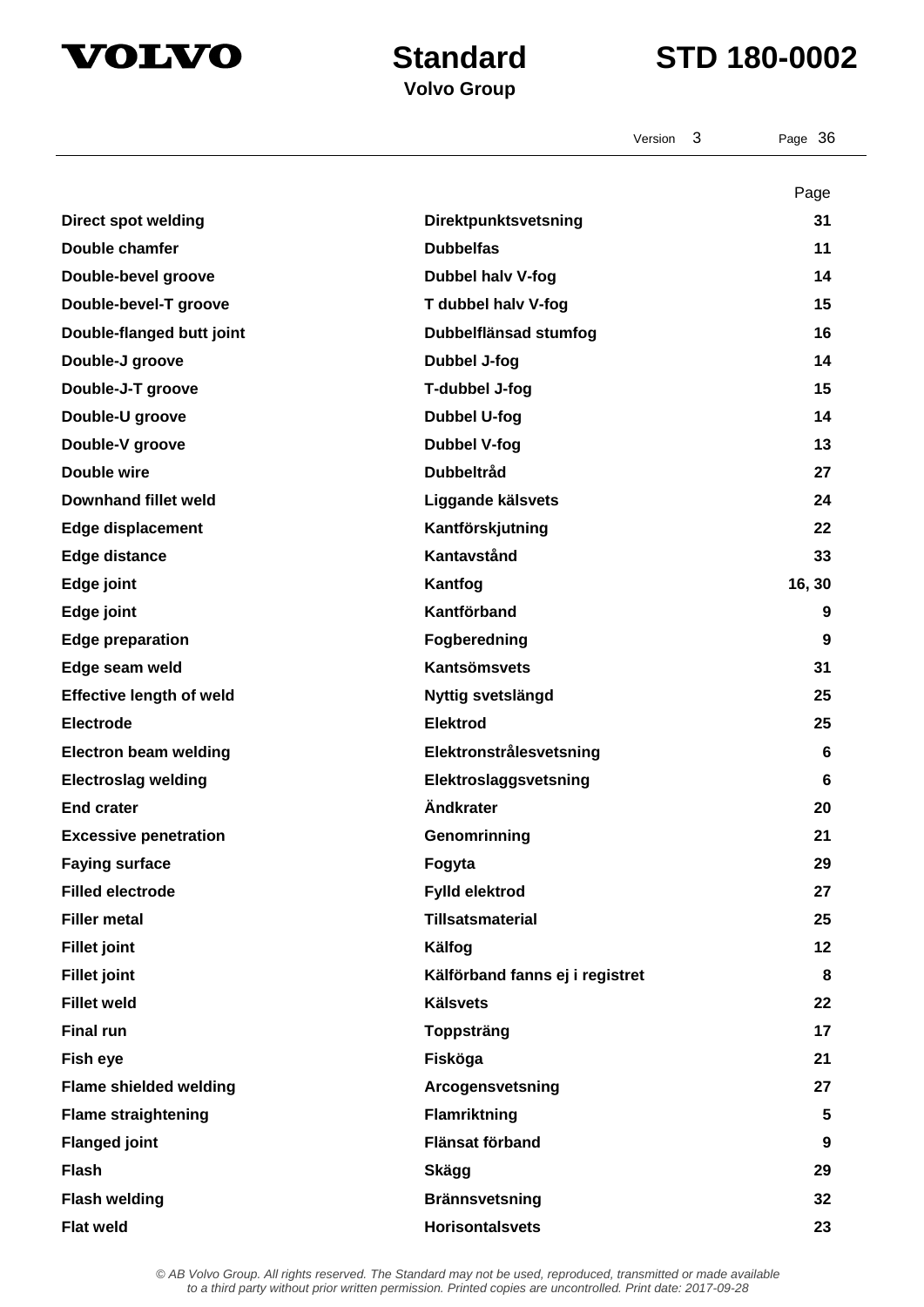



Version 3 Page 37

|                                                             |                               | Page         |
|-------------------------------------------------------------|-------------------------------|--------------|
| <b>Flush weld</b>                                           | <b>Struken svets</b>          | 22           |
| <b>Flux</b>                                                 | Fluss, flussmedel             | 25           |
| <b>Flux</b>                                                 | Svetspulver                   | 27           |
| <b>Forced short arc</b>                                     | Forcerad kortbåge             | 27           |
| <b>Forge welding</b>                                        | Vällning                      | 6            |
| <b>Friction welding</b>                                     | Friktionssvetsning            | 6            |
| <b>Full chamfer</b>                                         | <b>Helfas</b>                 | 10           |
| <b>Fusion chamfer</b>                                       | <b>Skålfas</b>                | 11           |
| <b>Fusion face</b>                                          | Fogyta                        | 10, 26       |
| <b>Fusion thermit welding</b>                               | Termitsmältsvetsning          | 6            |
| <b>Fusion welding</b>                                       | Smältsvetsning                | 6,7          |
| Gas mixture arc welding                                     | Blandgasbågsvetsning          | 26           |
| <b>Gas pocket</b>                                           | <b>Blåsa</b>                  | 21           |
| Gas shielded arc welding                                    | Gasbågsvetsning               | 25           |
| Gas shielded metal arc welding                              | Gasmetallbågsvetsning         | 26           |
| Gas tungsten arc welding                                    | Gasvolframsvetsning           | 26           |
| <b>Gas welding</b>                                          | Gassvetsning                  | 6,25         |
| Granular flux gas arc welding                               | Pulvergasbågsvetsning         | 26           |
| <b>Grinding mark</b>                                        | Slipmärke                     | 5            |
| Groove angle                                                | <b>Fogvinkel</b>              | 12           |
| Groove made by back chipping                                | Rotspår                       | 13           |
| <b>Hard facing</b>                                          | Hårdsvetsning                 | $\mathbf{2}$ |
| <b>Hardening stress</b>                                     | Härdspänning                  | 4            |
| Heat affected zone (HAZ)                                    | Svetspåverkat grundmaterial   | 18           |
| Helium metal arc welding                                    | Heliummetallbågsvetsning      | 26           |
| Helium tungsten welding                                     | Heliumvolframsvetsning        | 26           |
| High-frequency resistance welding, HF<br>resistance welding | Högfrekvenssvetsning          | 33           |
| <b>Horizontal weld</b>                                      | <b>Liggande vertikalsvets</b> | 23           |
| i-dimension                                                 | i-mått                        | 20           |
| Imperfection                                                | <b>Diskontinuitet</b>         | 5            |
| Incomplete flow                                             | <b>Flytfel</b>                | 20           |
| <b>Incomplete fusion</b>                                    | <b>Smältfel</b>               | 20           |
| Indentation                                                 | Elektrodintryck               | 28           |
| Indirect spot welding                                       | Indirekt punktsvetsning       | 31           |
| <b>Induction welding</b>                                    | Induktionssvetsning           | 7            |
| Inert gas arc welding                                       | Inertsvetsning                | 25           |
|                                                             |                               |              |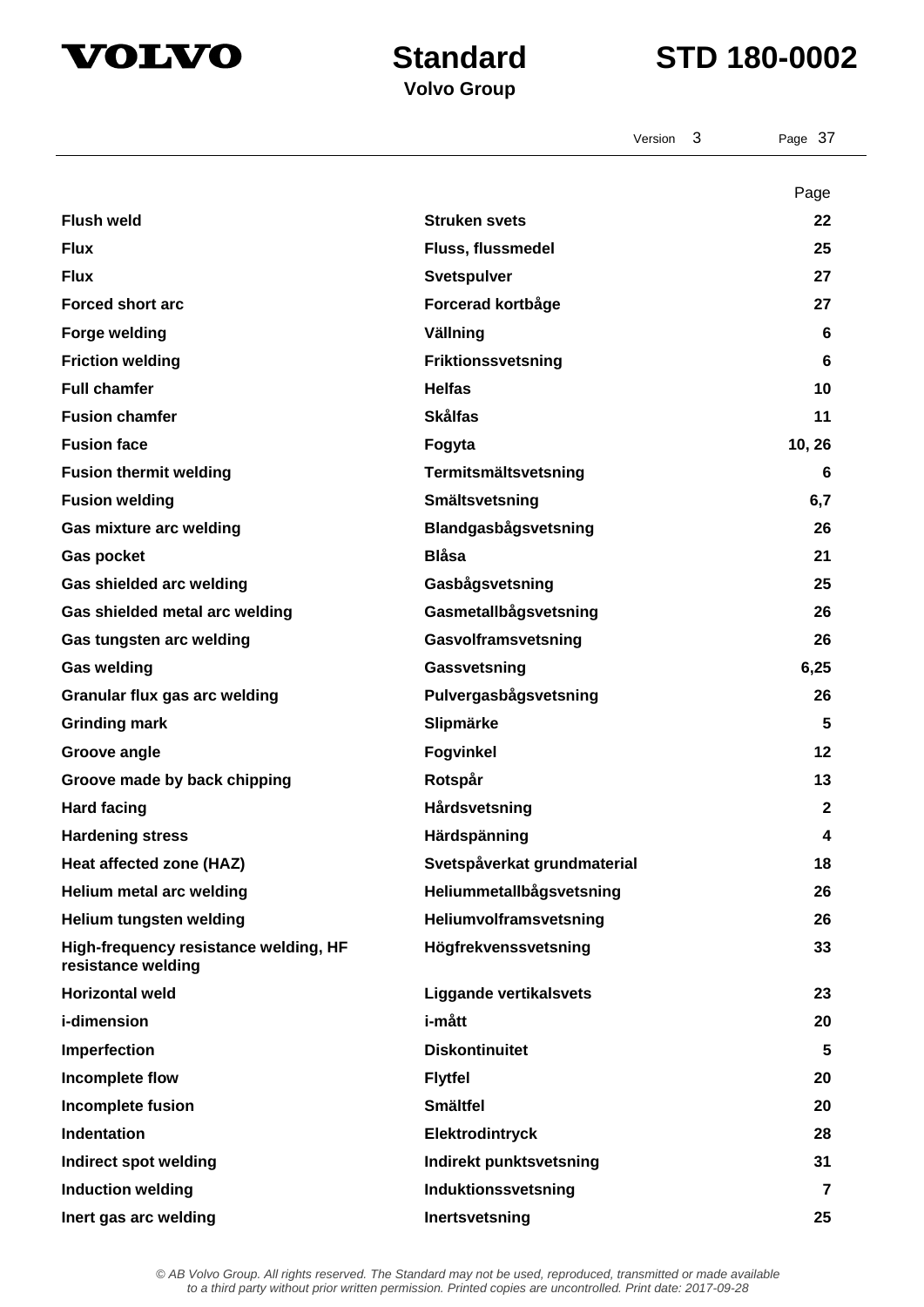

## **Standard STD 180-0002**

|                                           | 3<br>Version                              | Page 38        |
|-------------------------------------------|-------------------------------------------|----------------|
|                                           |                                           | Page           |
| Inner bevel angle                         | <b>Inre fasvinkel</b>                     | $12 \,$        |
| Inner crack                               | Innerspricka                              | 5              |
| Inner groove angle                        | Inre fogvinkel.                           | $12 \,$        |
| Interface of weld nugget                  | Punktsvetstvärsnitt                       | 33             |
| <b>Interfacial failure</b>                | Svetsytebrott                             | 29             |
| <b>Intermittent weld</b>                  | <b>Intermittent svets</b>                 | 22             |
| <b>Internal stress</b>                    | Egenspänning                              | 3              |
| Iron powder electrode                     | Högutbyteselektrod                        | 28             |
| Joggled joint                             | Jogglat förband                           | 9              |
| <b>Joint</b>                              | Fog                                       | 9              |
| Joint between three members               | Treplåtsförband                           | 8              |
| Joint profile                             | Fogprofil                                 | 11             |
| <b>Lack of fusion</b>                     | <b>Bindfel</b>                            | 20             |
| Lap joint                                 | Överlappsfog                              | 30             |
| Lap joint                                 | Överlappsförband                          | $\overline{7}$ |
| <b>Laser welding</b>                      | Lasersvetsning                            | 6              |
| Laser hybrid welding                      | Laserhybridsvetsning                      | 6              |
| Layer                                     | <b>Skikt</b>                              | 17             |
| Longitudinal hardening or hydrogen crack  | Längsgående härd- eller hydrogenspricka   | 5              |
| Longitudinal hot crack in the weld        | Längsgående varmspricka i svets           | 5              |
| <b>Longitudinal stress</b>                | Längsspänning                             | 3              |
| MAG welding, metal-arc active gas welding | <b>MAG-svetsning</b>                      | 26             |
| Mash joint                                | Planpressningsfog                         | 30             |
| <b>Metal arc welding</b>                  | Metallbågsvetsning                        | 25             |
| <b>Micro crack</b>                        | Mikrospricka                              | 5              |
| <b>Micro stress</b>                       | Mikrospänning                             | 4              |
| MIG welding, metal arc inert gas welding  | MIG-svetsning, inertmetallbågsvetsning    | 26             |
| <b>Multiple spot welding</b>              | Flerpunktsvetsning                        | 31             |
| Nitrogen welding                          | Nitrogensvetsning                         | 26             |
| <b>Nugget diameter</b>                    | Punktsvetsdiameter, svetslinsens diameter | 33             |
| <b>Offset</b>                             | <b>Förvinkel</b>                          | 24             |
| Open joint                                | Öppen fog                                 | 11             |
| Open root                                 | Öppen rot                                 | 13             |
| <b>Operating stress</b>                   | Driftspänning                             | $\mathbf{3}$   |
| Outer bevel angle                         | <b>Yttre fasvinkel</b>                    | 12             |
| Outer groove angle                        | <b>Yttre fogvinkel</b>                    | 12             |
| <b>Overhead position weld</b>             | <b>Underuppsvets</b>                      | 23             |
|                                           |                                           |                |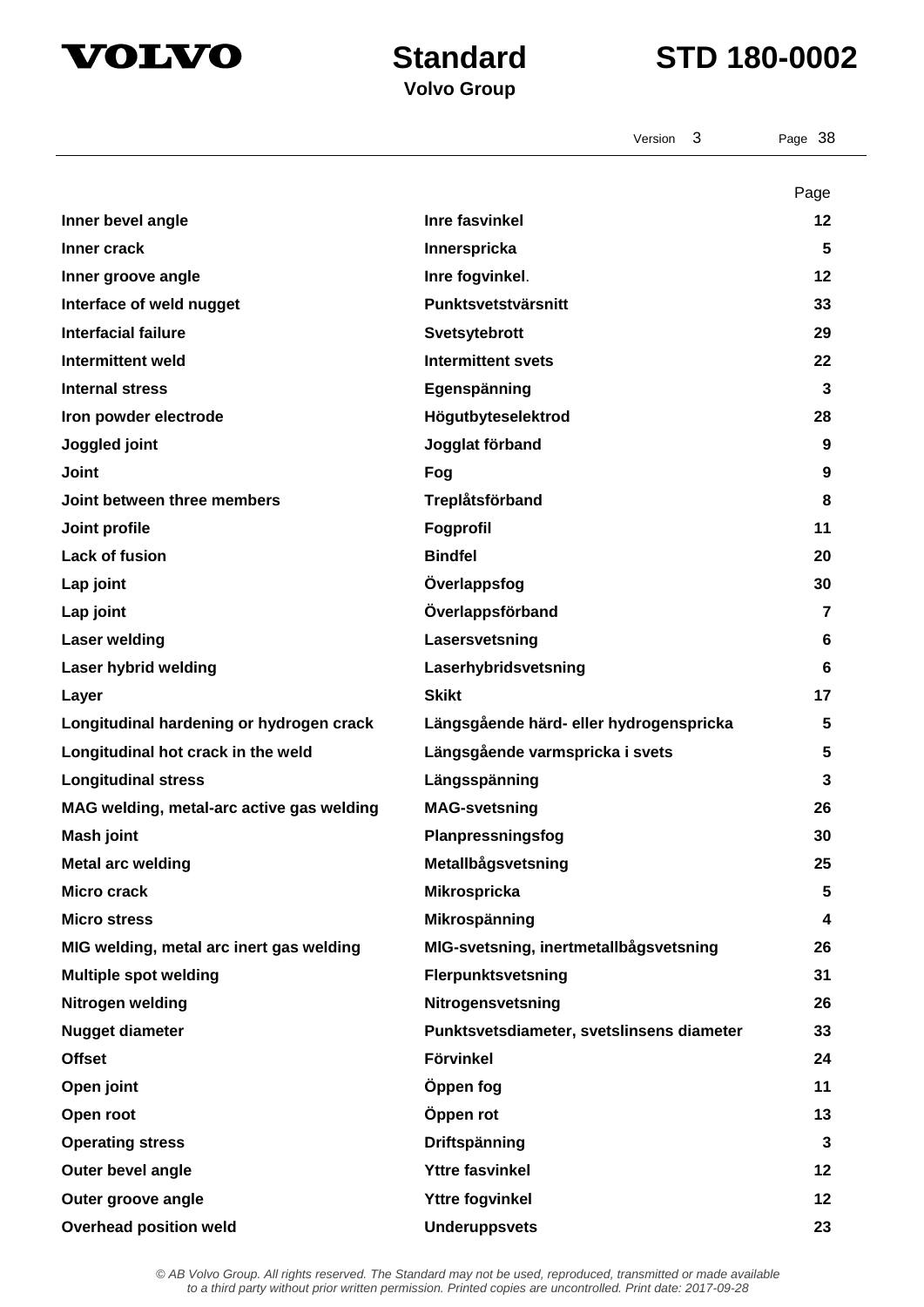



|                                     | 3<br>Version                         | Page 39        |
|-------------------------------------|--------------------------------------|----------------|
|                                     |                                      | Page           |
| <b>Overheated zone</b>              | Överhettad zon                       | 18             |
| Overlap                             | Överrunnen svets                     | 21             |
| Oxy-acetylene welding               | Oxy-acetylensvetsning                | 25             |
| Oxy-hydrogen welding                | Oxy-hydrogensvetsning                | 25             |
| <b>Parent metal</b>                 | <b>Grundmaterial</b>                 | 17             |
| <b>Partial chamfer</b>              | <b>Delfas</b>                        | 10             |
| <b>Penetration zone</b>             | Inträngningszon                      | 18             |
| <b>Perpendicular stress</b>         | Perpendikulärspänning                | 4              |
| Pick-up                             | Kletning                             | 29             |
| <b>Pipe</b>                         | <b>Pipe</b>                          | 21             |
| <b>Plasma arc welding</b>           | Plasmabågsvetsning                   | 26             |
| Plasma beam welding                 | Plasmastrålsvetsning                 | 26             |
| <b>Plasma welding</b>               | Plasmasvetsning                      | 26             |
| Plasma hybrid welding               | Plasmahybridsvetsning                | 26             |
| <b>Plug and slot joints</b>         | Hålfog                               | 16             |
| <b>Plug joint</b>                   | Rundhålsfog                          | 16             |
| Plug weld                           | <b>Pluggsvets</b>                    | 22             |
| Pore                                | Por                                  | 21             |
| Pore area                           | <b>Porarea</b>                       | 21             |
| Pores in a line                     | Porer i linje                        | 21             |
| <b>Preheating</b>                   | Förvärmning                          | 5              |
| <b>Preset</b>                       | <b>Motvinkel</b>                     | 26             |
| <b>Pressure contact area</b>        | Tryckkontaktyta                      | 28             |
| <b>Pressure thermit welding</b>     | Termittrycksvetsning                 | $\overline{7}$ |
| <b>Pressure welding</b>             | <b>Trycksvetsning</b>                | 6              |
| Projection                          | Vårta                                | 30             |
| <b>Projection welding</b>           | Pressvetsning                        | 31             |
| <b>Pulsation projection welding</b> | Pulspressvetsning                    | 32             |
| <b>Pulsation seam welding</b>       | Pulssömsvetsning, impulssömsvetsning | 32             |
| <b>Pulsation spot welding</b>       | Pulspunktsvetsning                   | 31             |
| <b>Push welding</b>                 | Stötsvetsning                        | 33             |
| pWPS                                | pWPS                                 | 4              |
| <b>Rate of dilution</b>             | Utspädningsgrad                      | 17             |
| <b>Reaction stress</b>              | Reaktionsspänning                    | 3              |
| <b>Rebuilding</b>                   | Påsvetsning                          | $\mathbf{2}$   |
| <b>Recovery</b>                     | <b>Upplegering</b>                   | 17             |
| <b>Reinforcement</b>                | Råge                                 | 17             |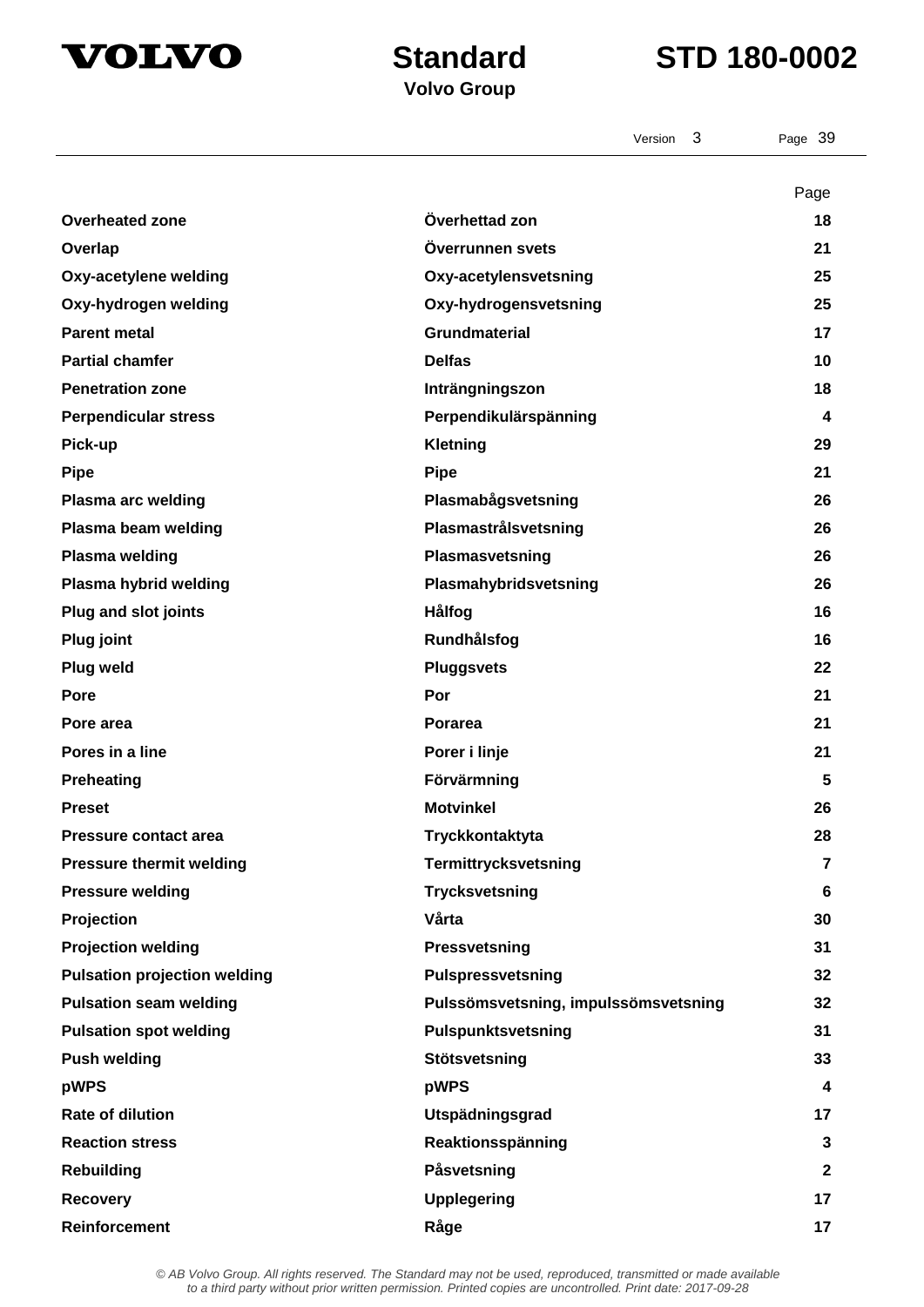



|                                |                           | Version | 3 | Page 40                 |
|--------------------------------|---------------------------|---------|---|-------------------------|
|                                |                           |         |   |                         |
| <b>Residual stress</b>         | Restspänning              |         |   | Page<br>3               |
| <b>Resistance butt welding</b> | <b>Stuksvetsning</b>      |         |   | 32                      |
| <b>Resistance welding</b>      | Motståndssvetsning        |         |   | $\overline{7}$          |
| <b>Rewelding</b>               | Eftersvetsning            |         |   | $\mathbf{2}$            |
| <b>Ridge</b>                   | <b>Vårtlist</b>           |         |   | 30                      |
| <b>Ripple</b>                  | Räffla                    |         |   | 17                      |
| Rod electrode                  | <b>Stavelektrod</b>       |         |   | 27                      |
| <b>Roller spot welding</b>     | Rullpunktsvetsning        |         |   | 31                      |
| Root                           | Rot                       |         |   | 12                      |
| Root concavity                 | Valv i roten              |         |   | 20                      |
| <b>Root defect</b>             | <b>Rotfel</b>             |         |   | 21                      |
| Root face                      |                           |         |   |                         |
|                                | Rotyta                    |         |   | 17<br>11                |
| Root gap<br>Root reinforcement | <b>Spalt</b>              |         |   |                         |
|                                | <b>Rotvulst</b>           |         |   | 20                      |
| Root run                       | Bottensträng, rotsträng   |         |   | 17                      |
| <b>Root side</b>               | <b>Rotsida</b>            |         |   | 10                      |
| Run, bead                      | Sträng, svetssträng       |         |   | 17                      |
| <b>Rutile electrode</b>        | <b>Rutilelektrod</b>      |         |   | 28                      |
| Sagged weld                    | <b>Undansjunken svets</b> |         |   | 21                      |
| Seal weld                      | <b>Tätsvets</b>           |         |   | $\mathbf{2}$            |
| Sealing run                    | <b>Baksträng</b>          |         |   | 17                      |
| Seam welding                   | Sömsvetsning              |         |   | 32                      |
| <b>Series spot welding</b>     | Seriepunktsvetsning       |         |   | 31                      |
| Short arc welding              | Kortbågsvetsning          |         |   | 26                      |
| <b>Short-circuiting arc</b>    | Kortslutande båge         |         |   | 28                      |
| <b>Shrinkage</b>               | <b>Krympning</b>          |         |   | 5                       |
| Shrinkage angle                | Krympvinkel               |         |   | 24                      |
| Shrinkage area                 | Krympyta                  |         |   | $\overline{\mathbf{5}}$ |
| Shrinkage crack                | Krympspricka              |         |   | $\overline{\mathbf{5}}$ |
| <b>Shrinkage stress</b>        | Krympspänning             |         |   | $\mathbf{3}$            |
| Single bevel groove            | Halv V-fog                |         |   | 13                      |
| Single chamfer                 | <b>Enkelfas</b>           |         |   | 10                      |
| Single-bevel-T groove          | $T-1/2$ V-fog             |         |   | 15                      |
| Single-J groove                | J-fog                     |         |   | 14                      |
| Single-J-T groove              | TJ-fog                    |         |   | 15                      |
| Single-U groove                | U-fog                     |         |   | 14                      |
| Single-U-V groove              | U-V-fog                   |         |   | 14                      |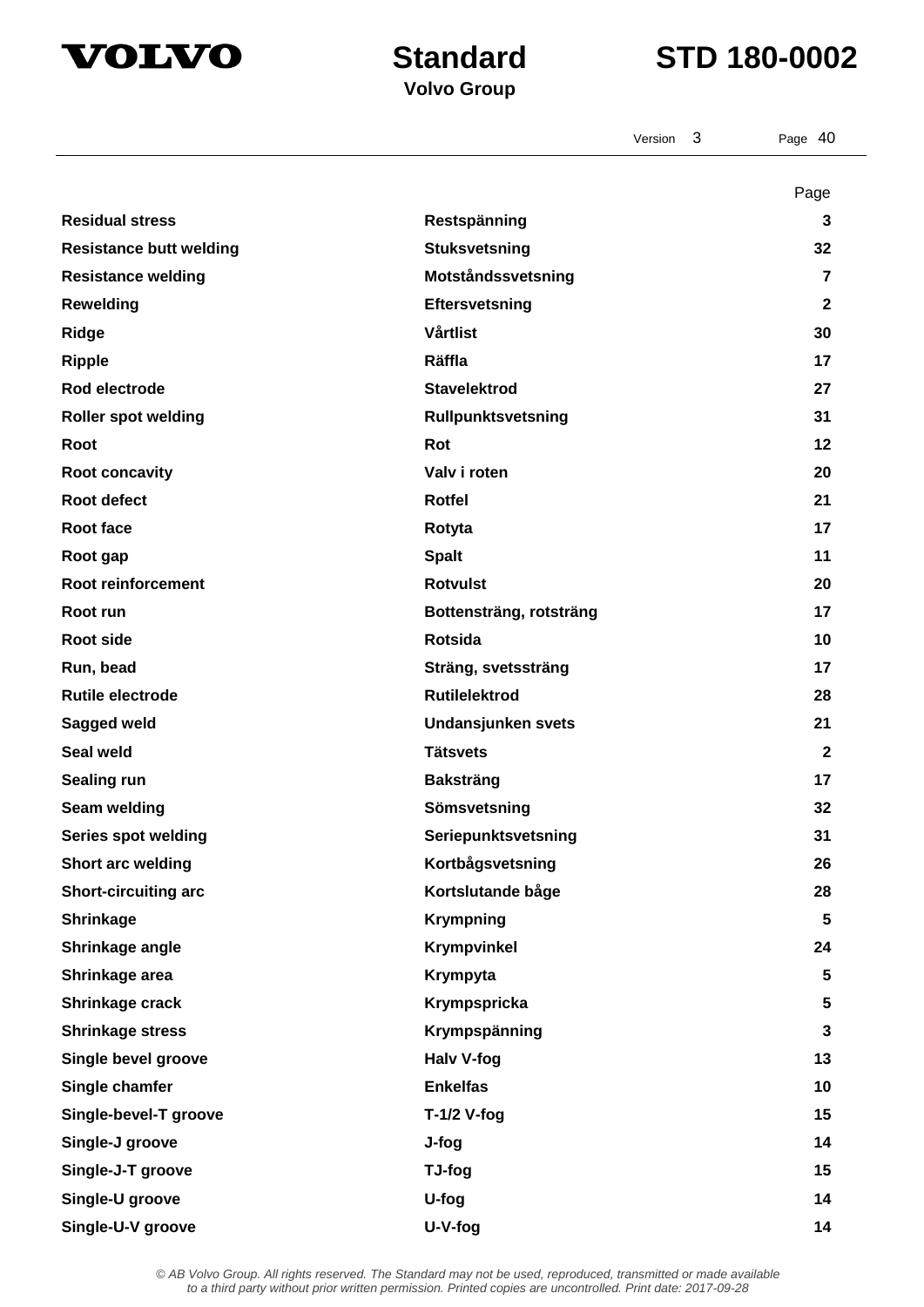



|                                                | 3<br>Version                         | Page 41            |
|------------------------------------------------|--------------------------------------|--------------------|
|                                                |                                      |                    |
| Single-V groove                                |                                      | Page<br>13         |
| <b>Site weld</b>                               | V-fog                                |                    |
|                                                | <b>Montagesvets</b>                  | $\mathbf{2}$<br>21 |
| <b>Slag</b>                                    | <b>Slagg</b>                         | 21                 |
| <b>Slag inclusion</b>                          | Slagginneslutning                    | 21                 |
| <b>Slag line</b>                               | Slaggstråk                           |                    |
| <b>Slag residues</b>                           | <b>Slaggrester</b>                   | 21<br>16           |
| Slot joint                                     | <b>Slitsfog</b>                      |                    |
| Slug                                           | <b>Ursliten svets</b>                | 29                 |
| Spacing, pitch                                 | Svetsdelning, punktdelning           | 33                 |
| <b>Spatter</b>                                 | <b>Sprut</b>                         | 5                  |
| <b>Spot welding</b>                            | Punktsvetsning                       | 31                 |
| Spray arc                                      | Spraybåge                            | 28                 |
| <b>Spray arc welding</b>                       | Spraybågsvetsning                    | 26                 |
| Square edge                                    | <b>Rätkant</b>                       | 11                 |
| <b>Square groove</b>                           | I-fog                                | 13                 |
| <b>Square-T groove</b>                         | TI-fog                               | 15                 |
| <b>Staggered spot weld</b>                     | <b>Sicksackpunktsvets</b>            | 31                 |
| <b>Staggered weld</b>                          | <b>Sicksacksvets</b>                 | 23                 |
| <b>Standing fillet weld</b>                    | Stående kälsvets                     | 24                 |
| <b>Straight line spot weld</b>                 | Radpunktsvets                        | 31                 |
| <b>Stress relief</b>                           | Spänningsutlösning                   | 4                  |
| <b>Stress-relieving</b>                        | Avspänningsglödgning                 | 4                  |
| <b>Strip electrode</b>                         | <b>Bandelektrod</b>                  | 27                 |
| <b>Stuck spot weld</b>                         | Klibbning                            | 5                  |
| <b>Stud welding</b>                            | <b>Bultsvetsning</b>                 | 33                 |
| Submerged arc welding                          | Pulverbågsvetsning                   | 25                 |
| <b>Surface porosity</b>                        | Ytpor                                | 21                 |
| <b>Tack weld</b>                               | <b>Häftsvets</b>                     | $\mathbf{2}$       |
| <b>Tandem arc</b>                              | Tandembåge                           | 27                 |
| Tape butt-seam welding                         | Foliesömsvetsning                    | 32                 |
| <b>Tapered edge</b>                            | <b>Avtunning</b>                     | 24                 |
| <b>Thermal stress</b>                          | Värmespänning                        | $\mathbf{2}$       |
| <b>Throat</b>                                  | a-mått                               | 19                 |
| TIG welding, tungsten inert-gas arc<br>welding | TIG-svetsning, inertvolframsvetsning | 26                 |
| T-joint                                        | T-fog                                | 30                 |
| T-joint                                        | T-förband                            | 8                  |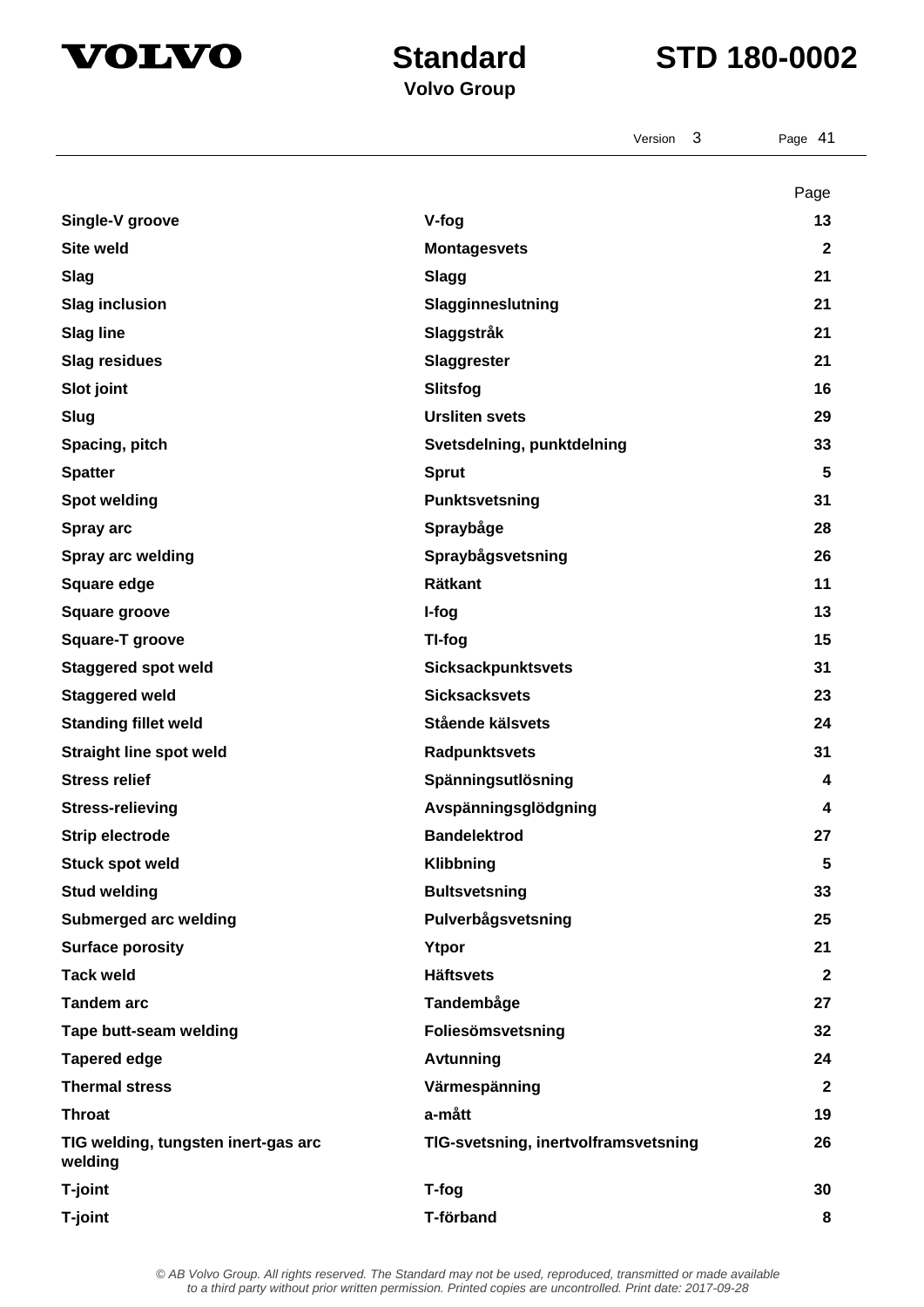

## **Volvo Group**

|                                     | 3<br>Version            | Page 42        |
|-------------------------------------|-------------------------|----------------|
|                                     |                         | Page           |
| <b>Toe weld</b>                     | Fattningskant           | 24             |
| <b>Top side</b>                     | <b>Toppsida</b>         | 10             |
| <b>Transformation border</b>        | <b>Omvandlingsgräns</b> | 18             |
| <b>Transformation zone</b>          | Omvandlingszon          | 18             |
| <b>Transition radius</b>            | Övergångsradie          | 6              |
| Transverse shrinkage crack          | Tvärgående krympspricka | 5              |
| <b>Transverse stress</b>            | Tvärspänning            | 4              |
| <b>Twin arc</b>                     | Dubbel båge             | 27             |
| Two spot welds in one operation     | Dubbelpunktsvetsning    | 31             |
| <b>Ultrasonic welding</b>           | Ultraljudsvetsning      | 7              |
| <b>Undercut</b>                     | <b>Smältdike</b>        | 21             |
| <b>Upset metal</b>                  | <b>Stukvulst</b>        | 29             |
| <b>Vertical weld</b>                | Stående vertikalsvets   | 23             |
| Weld                                | <b>Svets</b>            | $\mathbf{2}$   |
| <b>Weld class</b>                   | <b>Svetsklass</b>       | 5              |
| Weld depth, s-dimension             | Svetsdjup, s-mått       | 19             |
| <b>Weld distortion</b>              | Svetsdeformation        | 5              |
| <b>Weld face</b>                    | Toppyta                 | 17             |
| <b>Weld junction</b>                | <b>Smältgräns</b>       | 18             |
| <b>Weld metal</b>                   | <b>Svetsgods</b>        | 17             |
| Weld metal test                     | <b>Svetsprov</b>        | 3              |
| Weld metal test bar                 | Svetsgodsprovstav       | 3              |
| Weld nugget                         | <b>Svetslins</b>        | 29             |
| <b>Weld position</b>                | Svetsläge               | 23             |
| <b>Weld surface</b>                 | Svetsyta                | 29             |
| Weld test bar                       | Svetsprovstav           | $\mathbf{3}$   |
| <b>Weld zone</b>                    | Svetspåverkat material  | 18             |
| Weldability                         | <b>Svetsbarhet</b>      | 5              |
| <b>Welded joint</b>                 | Svetsförband            | $\overline{7}$ |
| <b>Welded structure</b>             | Svetskonstruktion       | 4              |
| <b>Welder qualification</b>         | Svetsarprövning         | $\mathbf{2}$   |
| <b>Welder test</b>                  | Svetsarprov             | $\mathbf{2}$   |
| Welding                             | <b>Svetsning</b>        | 1              |
| <b>Welding constructional steel</b> | Svetskonstruktionsstål  | 5              |
| <b>Welding electrode</b>            | Svetselektrod           | 25             |
| <b>Welding heat stress</b>          | Svetsvärmespänning      | 3              |
| <b>Welding inherent stress</b>      | Svetsegenspänning       | 3              |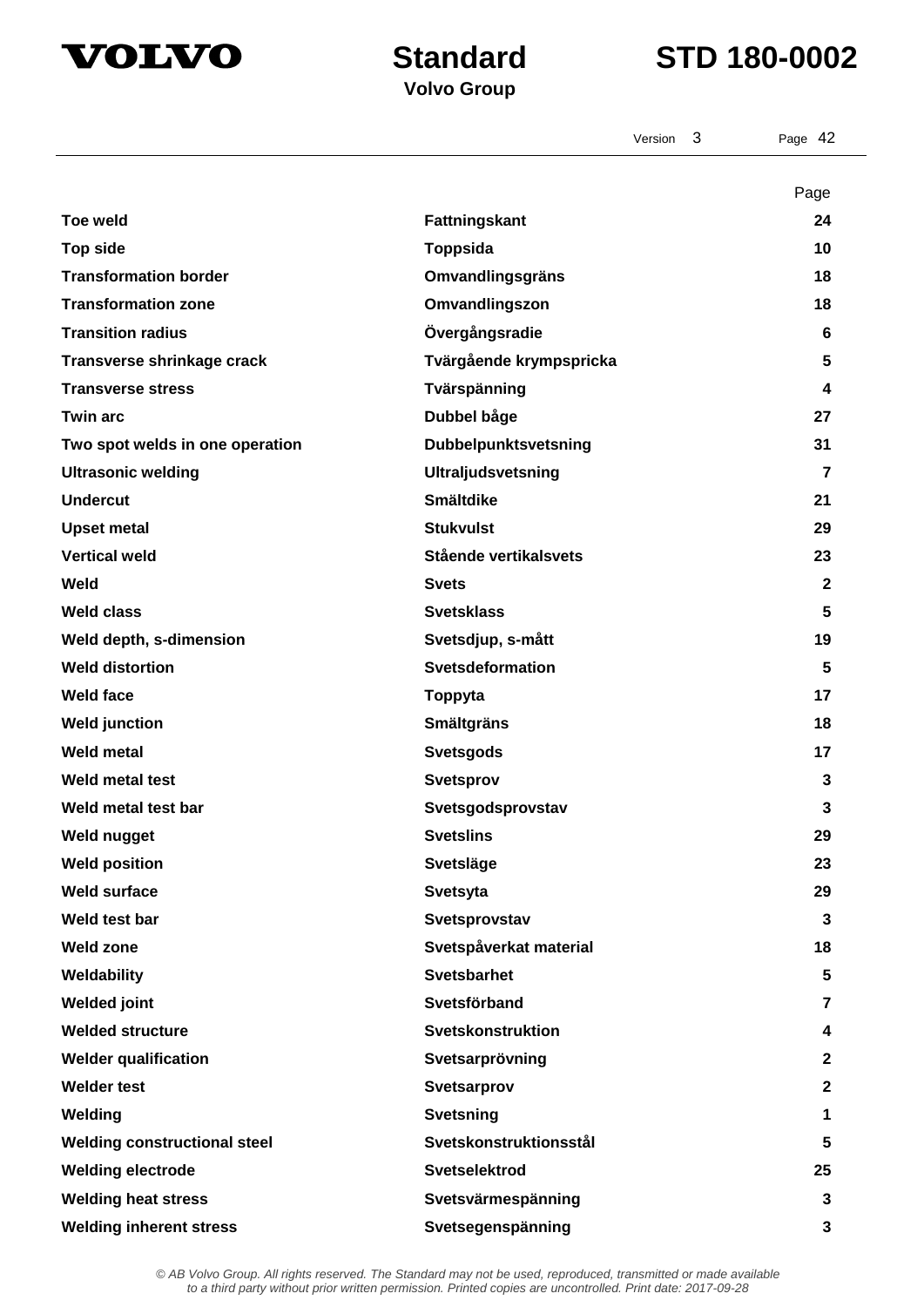



|                           | Version 3           | Page 43     |
|---------------------------|---------------------|-------------|
|                           |                     | Page        |
| <b>Welding plan</b>       | Svetsplan           | 4           |
| <b>Welding procedure</b>  | Svetsförfarande     | $\mathbf 2$ |
| <b>Welding process</b>    | <b>Svetsmetod</b>   | 2           |
| <b>Welding stress</b>     | Svetsspänning       | 3           |
| <b>Welding wire</b>       | Svetstråd           | 25          |
| Wire electrode            | <b>Trådelektrod</b> | 27          |
| Wire seam welding         | Trådsömsvetsning    | 32          |
| <b>WPAR</b>               | <b>WPAR</b>         | 4           |
| <b>WPS</b>                | <b>WPS</b>          | 4           |
| Zone of structural change | Strukturändringszon | 18          |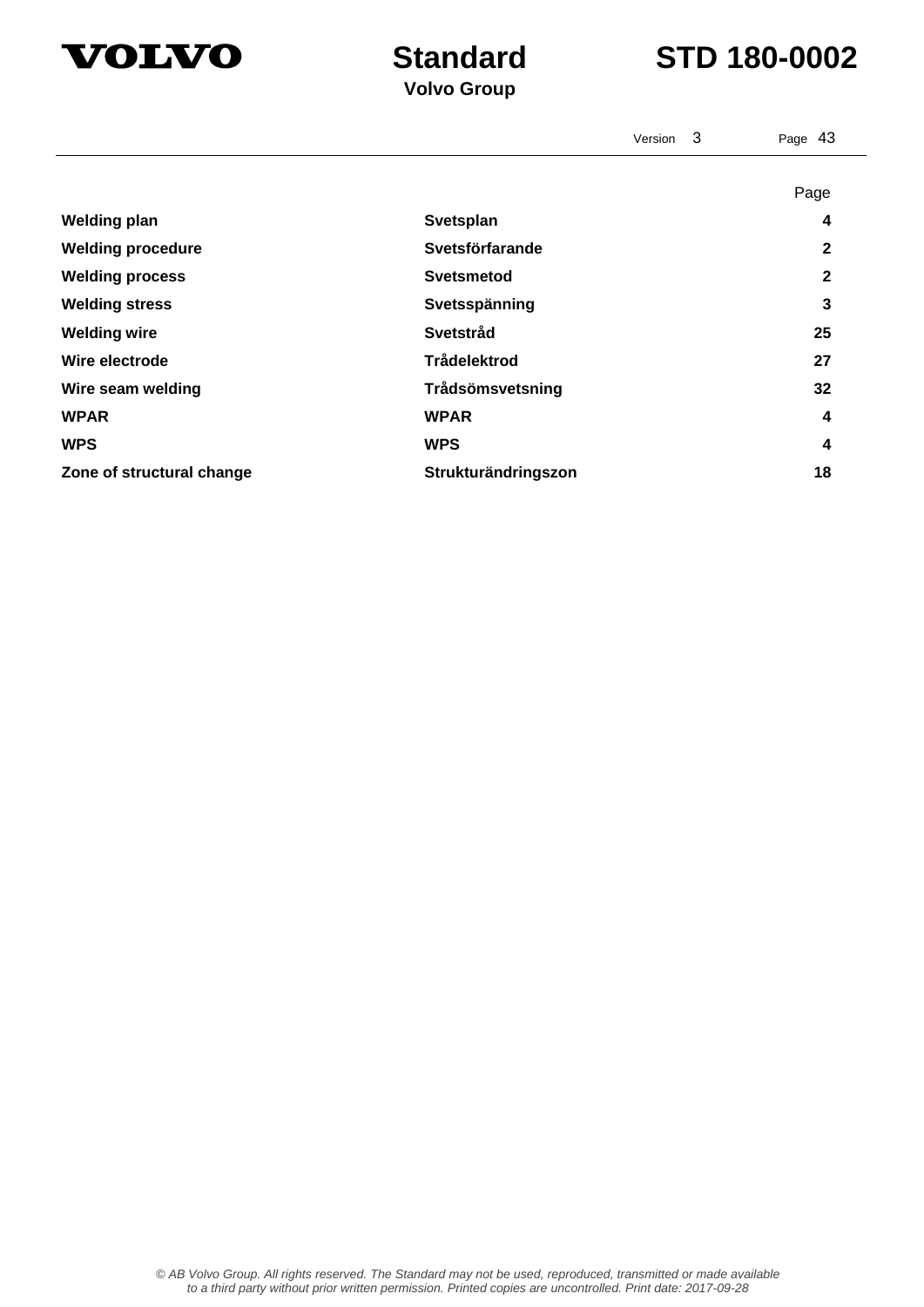



Version 3 Page 44

Sida

## **6 Alfabetiskt register**

Index in English, see page 34.

| a-mått                      | Throat / a-dimension          | 19             |
|-----------------------------|-------------------------------|----------------|
| Arcatomsvetsning            | Atomic hydrogen welding       | 27             |
| Arcogensvetsning            | <b>Flame shielded welding</b> | 27             |
| Argonmetallbågsvetsning     | Argon metal arc welding       | 26             |
| Argonsvetsning              | <b>Argon welding</b>          | 26             |
| Argonvolframsvetsning       | Argon tungsten welding        | 26             |
| Avbränning                  | <b>Burning-off</b>            | 17             |
| Avspänningsglödgning        | <b>Stress-relieving</b>       | 4              |
| Avtunning                   | <b>Tapered edge</b>           | 24             |
| <b>Baksträng</b>            | Sealing run                   | 17             |
| <b>Bandelektrod</b>         | <b>Strip electrode</b>        | 27             |
| <b>Basisk elektrod</b>      | <b>Basic electrode</b>        | 28             |
| <b>Belagd elektrod</b>      | <b>Covered electrode</b>      | 27             |
| <b>Belagd svetstråd</b>     | <b>Covered welding wire</b>   | 25             |
| <b>Bindfel</b>              | <b>Lack of fusion</b>         | 20             |
| Blandgasbågsvetsning        | Gas mixture arc welding       | 26             |
| <b>Blåsa</b>                | Gas pocket                    | 21             |
| <b>Blåsverkan</b>           | <b>Arc blow</b>               | 28             |
| Bottensträng, rotsträng     | Root run                      | 17             |
| <b>Brännsvetsning</b>       | <b>Flash welding</b>          | 32             |
|                             |                               | 33             |
| <b>Bultsvetsning</b>        | <b>Stud welding</b>           |                |
| <b>Båge</b>                 | <b>Arc</b>                    | 28             |
| <b>Båglängd</b>             | Arc length                    | 28             |
| <b>Bågpunktsvetsning</b>    | Arc spot welding              | 27             |
| <b>Bågsvetsning</b>         | <b>Arc welding</b>            | 6,25           |
| <b>Delfas</b>               | <b>Partial chamfer</b>        | 10             |
| <b>Diffusionssvetsning</b>  | <b>Diffusion welding</b>      | $\overline{7}$ |
| <b>Direktpunktsvetsning</b> | <b>Direct spot welding</b>    | 31             |
| <b>Diskontinuitet</b>       | Imperfection                  | 5              |
| Driftspänning               | <b>Operating stress</b>       | 3              |
| Dubbel båge                 | <b>Twin arc</b>               | 27             |
| Dubbel halv V-fog           | Double-bevel groove           | 14             |
| <b>Dubbel J-fog</b>         | Double-J groove               | 14             |
| <b>Dubbeltråd</b>           | Double wire                   | 27             |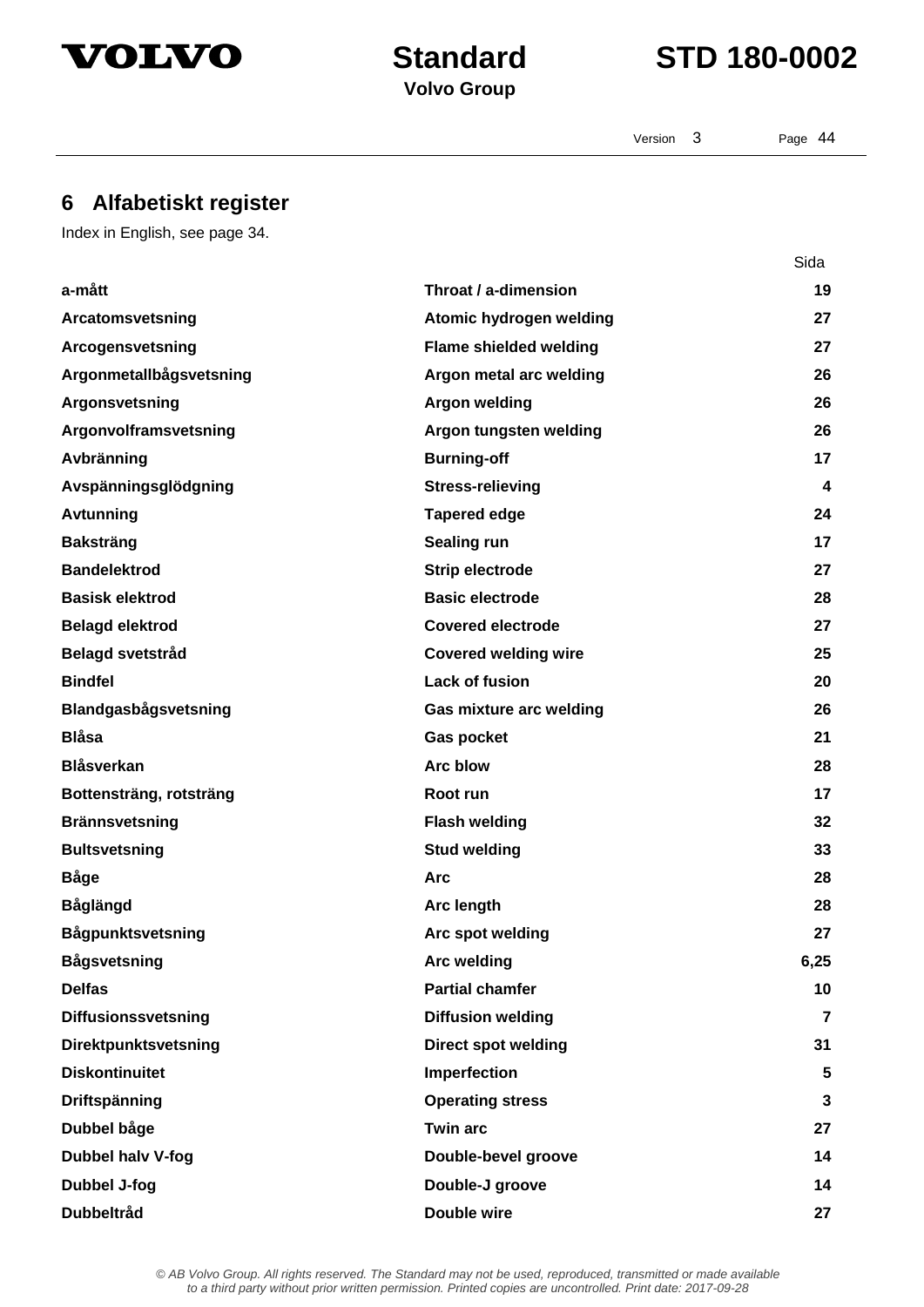

## **Volvo Group**

|                             | 3<br>Version                    | Page 45          |
|-----------------------------|---------------------------------|------------------|
|                             |                                 | Sida             |
| <b>Dubbel U-fog</b>         | Double-U groove                 | 14               |
| <b>Dubbel V-fog</b>         | Double-V groove.                | 13               |
| <b>Dubbelfas</b>            | Double chamfer                  | 11               |
| Dubbelflänsad stumfog       | Double-flanged butt joint       | 16               |
| <b>Dubbelpunktsvetsning</b> | Two spot welds in one operation | 31               |
| <b>Eftersvetsning</b>       | <b>Rewelding</b>                | $\mathbf{2}$     |
| Egenspänning                | <b>Internal stress</b>          | 3                |
| <b>Elektrod</b>             | Electrode                       | 25               |
| Elektrodintryck             | Indentation                     | 28               |
| Elektronstrålesvetsning     | <b>Electron beam welding</b>    | 6                |
| Elektroslaggsvetsning       | <b>Electroslag welding</b>      | 6                |
| <b>Enkelfas</b>             | Single chamfer                  | 10               |
| Fas                         | <b>Chamfer</b>                  | 10               |
| Fasdjup                     | <b>Bevel depth</b>              | 12               |
| Fasprofil                   | <b>Bevel profile</b>            | 11               |
| <b>Fasvinkel</b>            | <b>Bevel angle</b>              | 12               |
| Fattningskant               | <b>Toe weld</b>                 | 24               |
| Fisköga                     | Fish eye                        | 21               |
| Flamriktning                | <b>Flame straightening</b>      | 5                |
| Flerpunktsvetsning          | <b>Multiple spot welding</b>    | 31               |
| Fluss, flussmedel           | <b>Flux</b>                     | 25               |
| <b>Flytfel</b>              | Incomplete flow                 | 20               |
| Flänsat förband             | <b>Flanged joint</b>            | 9                |
| Fog                         | <b>Joint</b>                    | 9                |
| Fogberedning                | <b>Edge preparation</b>         | $\boldsymbol{9}$ |
| Fogprofil                   | Joint profile                   | 11               |
| <b>Fogvinkel</b>            | Groove angle                    | 12               |
| Fogyta                      | <b>Fusion face</b>              | 10,26            |
| Fogyta                      | <b>Faying surface</b>           | 29               |
| Foliesömsvetsning           | Tape butt-seam welding          | 32               |
| Forcerad kortbåge           | <b>Forced short arc</b>         | 27               |
| Fortlöpande svets           | <b>Continuous weld</b>          | 22               |
| Friktionssvetsning          | <b>Friction welding</b>         | 6                |
| Fylld elektrod              | <b>Filled electrode</b>         | 27               |
| Förvinkel                   | <b>Offset</b>                   | 24               |
| Förvärmning                 | <b>Preheating</b>               | 5                |
| Gasbågsvetsning             | Gas shielded arc welding        | 25               |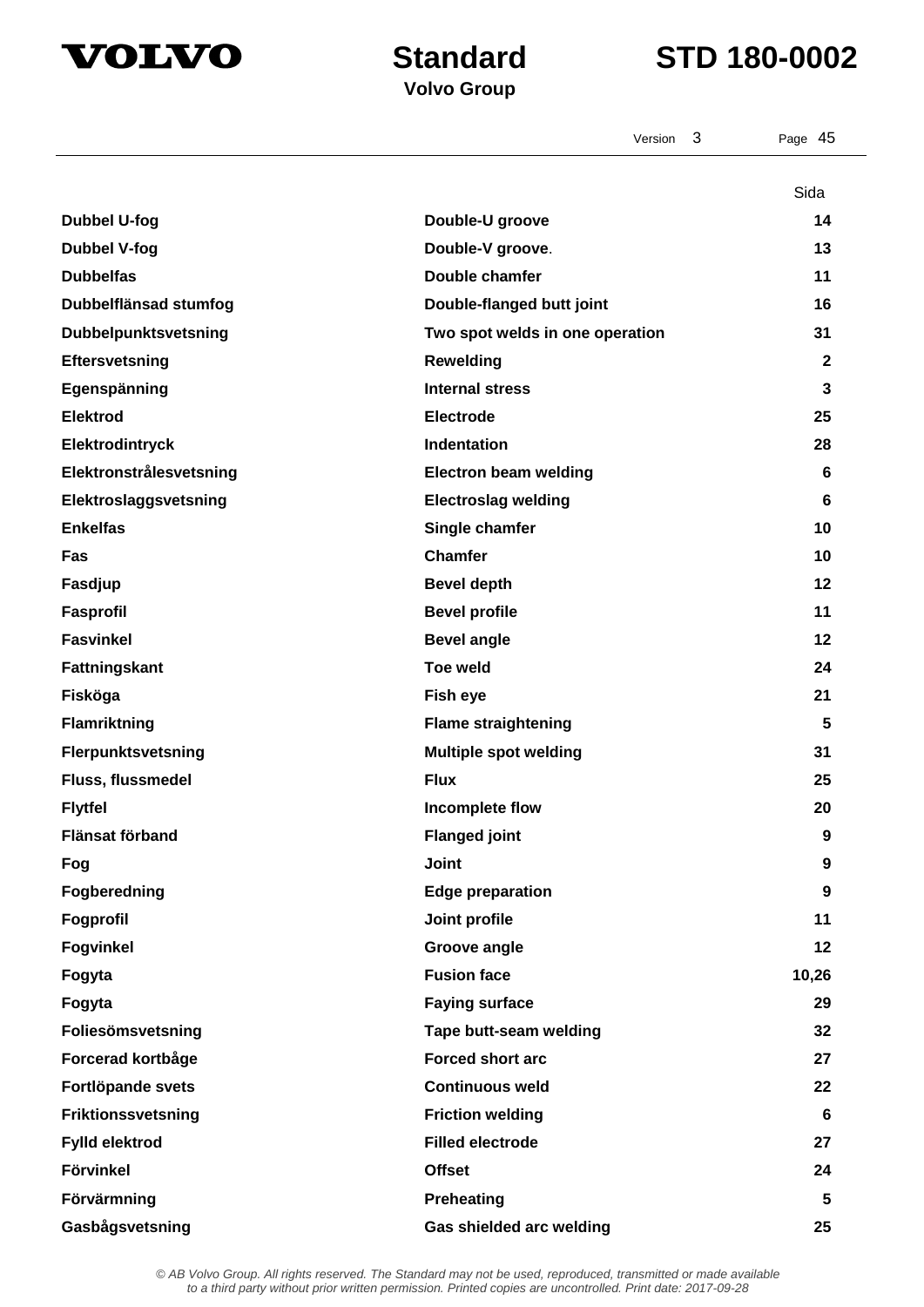

|                           | 3<br>Version                                                | Page 46        |
|---------------------------|-------------------------------------------------------------|----------------|
|                           |                                                             |                |
|                           |                                                             | Sida           |
| Gasmetallbågsvetsning     | Gas shielded metal arc welding                              | 26             |
| Gassvetsning              | <b>Gas welding</b>                                          | 6,25           |
| Gasvolframsvetsning       | Gas tungsten arc welding                                    | 26             |
| Genomrinning              | <b>Excessive penetration</b>                                | 21             |
| Genomsvetsning            | <b>Complete penetration</b>                                 | 20             |
| Glödrand                  | <b>Descaling line</b>                                       | 20             |
| <b>Grundmaterial</b>      | <b>Parent metal</b>                                         | 17             |
| <b>Halv V-fog</b>         | Single bevel groove                                         | 13             |
| <b>Helfas</b>             | <b>Full chamfer</b>                                         | 10             |
| Heliummetallbågsvetsning  | Helium metal arc welding                                    | 26             |
| Heliumvolframsvetsning    | Helium tungsten welding                                     | 26             |
| <b>Horisontalsvets</b>    | <b>Flat weld</b>                                            | 23             |
| Hålfog                    | <b>Plug and slot joints</b>                                 | 16             |
| Hårdsvetsning             | <b>Hard facing</b>                                          | $\mathbf{2}$   |
| <b>Häftsvets</b>          | <b>Tack weld</b>                                            | $\mathbf{2}$   |
| Härdspänning              | <b>Hardening stress</b>                                     | 4              |
| Högfrekvenssvetsning      | High-frequency resistance welding, HF<br>resistance welding | 33             |
| Högutbyteselektrod        | Iron powder electrode                                       | 28             |
| Hörn-1/2 V-fog            | <b>Corner single bevel groove</b>                           | 16             |
| Hörnfog                   | <b>Corner joint</b>                                         | 17,30          |
| Hörnförband               | <b>Corner joint</b>                                         | 8              |
| Hörn-I-fog                | Corner square groove                                        | 16             |
| Hörn-V-fog                | <b>Corner single-V groove</b>                               | 16             |
| I-fog                     | <b>Square groove</b>                                        | 13             |
| i-mått                    | <i>i</i> -dimension                                         | 20             |
| Indirekt punktsvetsning   | <b>Indirect spot welding</b>                                | 31             |
| Induktionssvetsning       | <b>Induction welding</b>                                    | $\overline{7}$ |
| Inertsvetsning            | Inert gas arc welding                                       | 25             |
| Innerspricka              | Inner crack                                                 | 5              |
| Inre fasvinkel            | Inner bevel angle                                           | 12             |
| Inre fogvinkel.           | Inner groove angle                                          | 12             |
| Insmält svetsgods         | <b>Deposited weld metal</b>                                 | 28             |
| Insmält tillsatsmaterial  | <b>Deposited metal</b>                                      | 17             |
| <b>Intermittent svets</b> | <b>Intermittent weld</b>                                    | 22             |
| Intrycksdjup              | Depth of indentation                                        | 28             |
| Intrycksyta               | Area of electrode indentation                               | 28             |
|                           |                                                             |                |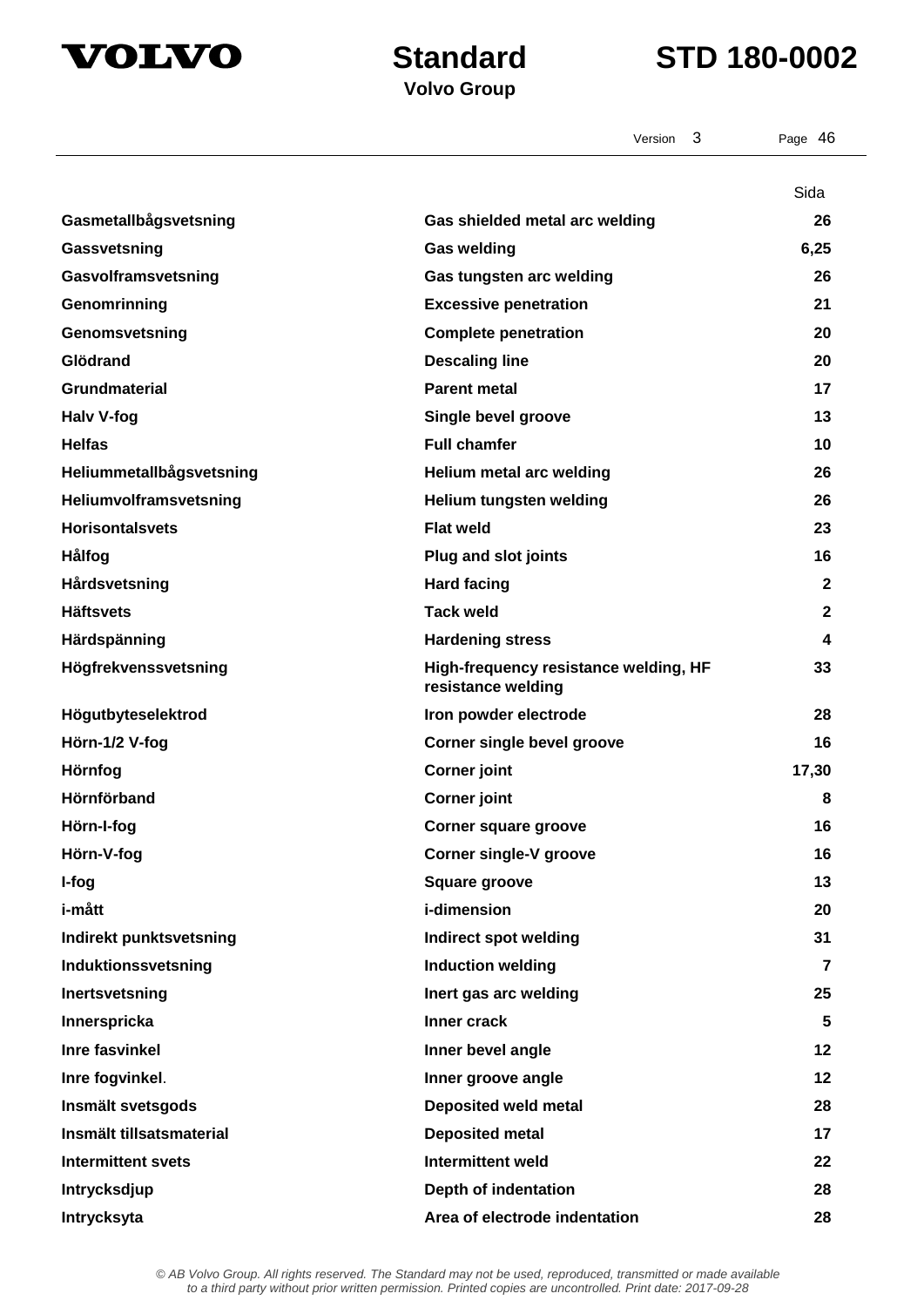



|                                              | 3<br>Version                                    | Page 47 |
|----------------------------------------------|-------------------------------------------------|---------|
|                                              |                                                 | Sida    |
| Inträngningselektrod                         | Deep penetration electrode                      | 28      |
| Inträngningszon                              | <b>Penetration zone</b>                         | 18      |
| J-fog                                        | Single-J groove                                 | 14      |
| Jogglat förband                              | Joggled joint                                   | 9       |
| Kallflytning                                 | Cold lap                                        | 20      |
| Kalltrycksvetsning                           | <b>Cold pressure welding</b>                    | 6       |
| Kantavstånd                                  | <b>Edge distance</b>                            | 33      |
| Kantfog                                      | Edge joint                                      | 16, 30  |
| Kantförband                                  | Edge joint                                      | 9       |
| Kantförskjutning                             | <b>Edge displacement</b>                        | 22      |
| <b>Kantsömsvets</b>                          | Edge seam weld                                  | 31      |
| <b>Kedjesvets</b>                            | <b>Chain intermittent weld</b>                  | 23      |
| <b>Kletning</b>                              | Pick-up                                         | 29      |
| Klibbning                                    | <b>Stuck spot weld</b>                          | 5       |
| Kolbågsvetsning                              | <b>Carbon arc welding</b>                       | 25      |
| Kolsyresvetsning, CO <sub>2</sub> -svetsning | Carbon dioxide welding, CO <sub>2</sub> welding | 26      |
| Kondensatorsvetsning                         | <b>Capacitor discharge welding</b>              | 32      |
| Kontaktyta                                   | <b>Contact area</b>                             | 28      |
| Kontinuerlig elektrod                        | <b>Continuous electrode</b>                     | 27      |
| Korsfog                                      | <b>Cross joint</b>                              | 30      |
| Korsförband                                  | <b>Cross joint</b>                              | 9       |
| <b>Korspunktsvets</b>                        | <b>Cross spot weld</b>                          | 31      |
| Kortbågsvetsning                             | Short arc welding                               | 26      |
| Kortslutande båge                            | <b>Short-circuiting arc</b>                     | 28      |
| <b>Krater</b>                                | <b>Crater</b>                                   | 20      |
| Kraterspricka                                | <b>Crater crack</b>                             | 5       |
| <b>Krympning</b>                             | Shrinkage                                       | 5       |
| Krympspricka                                 | Shrinkage crack                                 | 5       |
| Krympspänning                                | <b>Shrinkage stress</b>                         | 3       |
| Krympvinkel                                  | Shrinkage angle                                 | 24      |
| Krympyta                                     | Shrinkage area                                  | 5       |
| Kälfog                                       | <b>Fillet joint</b>                             | 14      |
| Kälförband                                   | <b>Fillet joint</b>                             | 8       |
| <b>Kälsvets</b>                              | <b>Fillet weld</b>                              | 22      |
| Lasersvetsning                               | <b>Laser welding</b>                            | 6       |
| Laserhybridsvetsning                         | Laser hybrid welding                            | 6       |
| Liggande kälsvets                            | <b>Downhand fillet weld</b>                     | 24      |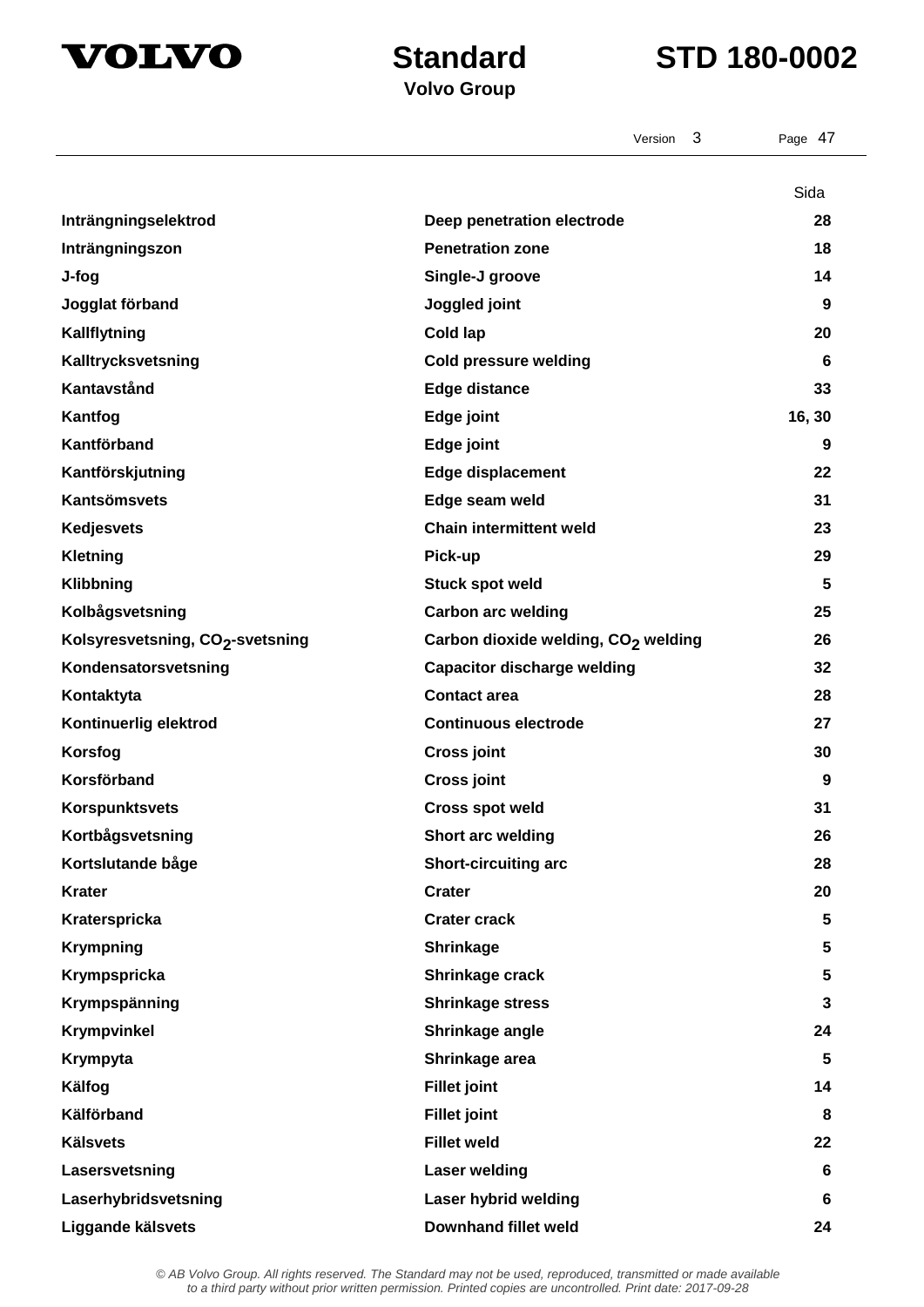



Version 3 Page 48

**Volvo Group** 

|                                         |                                           | Sida         |
|-----------------------------------------|-------------------------------------------|--------------|
| <b>Liggande vertikalsvets</b>           | <b>Horizontal weld</b>                    | 23           |
| Längsgående härd- eller hydrogenspricka | Longitudinal hardening or hydrogen crack  | 5            |
| Längsgående varmspricka i svets         | Longitudinal hot crack in the weld        | 5            |
| Längsspänning                           | <b>Longitudinal stress</b>                | 3            |
| <b>MAG-svetsning</b>                    | MAG welding, metal-arc active gas welding | 26           |
| Metallbågsvetsning                      | <b>Metal arc welding</b>                  | 25           |
| <b>Mikrospricka</b>                     | Micro crack                               | 5            |
| Mikrospänning                           | <b>Micro stress</b>                       | 4            |
| MIG-svetsning, inertmetallbågsvetsning  | MIG welding, metal arc inert gas welding  | 26           |
| <b>Montagesvets</b>                     | <b>Site weld</b>                          | $\mathbf{2}$ |
| Motståndssvetsning                      | <b>Resistance welding</b>                 | 7            |
| <b>Motvinkel</b>                        | <b>Preset</b>                             | 24           |
| Nitrogensvetsning                       | Nitrogen welding                          | 26           |
| Nyttig svetslängd                       | <b>Effective length of weld</b>           | 25           |
| Obelagd elektrod                        | <b>Bare electrode</b>                     | 27           |
| Omvandlingsgräns                        | <b>Transformation border</b>              | 18           |
| Omvandlingszon                          | <b>Transformation zone</b>                | 18           |
| Osymmetrisk dubbel V-fog                | Asymmetric double-V groove                | 13           |
| Oxy-acetylensvetsning                   | Oxy-acetylene welding                     | 25           |
| Oxy-hydrogensvetsning                   | Oxy-hydrogen welding                      | 25           |
| Perpendikulärspänning                   | <b>Perpendicular stress</b>               | 4            |
| <b>Pipe</b>                             | <b>Pipe</b>                               | 21           |
| Planpressningsfog                       | Mash joint                                | 30           |
| Plasmabågsvetsning                      | Plasma arc welding                        | 26           |
| Plasmastrålsvetsning                    | Plasma beam welding                       | 26           |
| Plasmasvetsning                         | Plasma welding                            | 26           |
| Plasmahybridsvetsning                   | Plasma hybrid welding                     | 26           |
| <b>Pluggsvets</b>                       | Plug weld                                 | 22           |
| Por                                     | Pore                                      | 21           |
| Porarea                                 | Pore area                                 | 21           |
| Porer i linje                           | Pores in line                             | 21           |
| Porsamling                              | <b>Accumulation of pores</b>              | 21           |
| Pressvetsning                           | <b>Projection welding</b>                 | 31           |
| Pulspressvetsning                       | <b>Pulsation projection welding</b>       | 32           |
| Pulssömsvetsning, impulssömsvetsning    | <b>Pulsation seam welding</b>             | 32           |
| Pulspunktsvetsning                      | <b>Pulsation spot welding</b>             | 31           |
| Pulverbågsvetsning                      | <b>Submerged arc welding</b>              | 25           |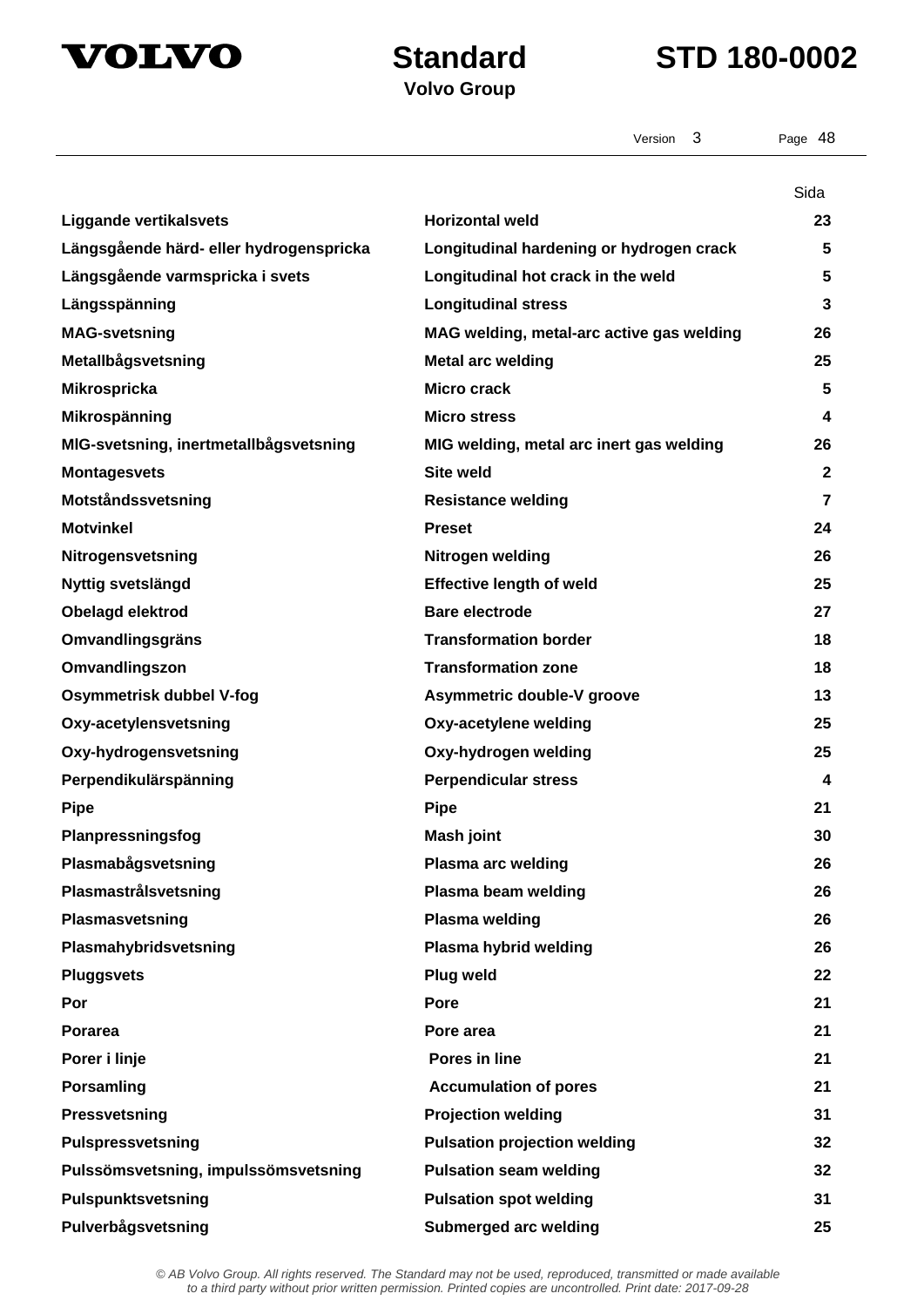

## **Volvo Group**

|                                           | 3<br>Version                         | Page 49      |
|-------------------------------------------|--------------------------------------|--------------|
|                                           |                                      | Sida         |
| Pulvergasbågsvetsning                     | <b>Granular flux gas arc welding</b> | 26           |
| Punktsvetsdiameter, svetslinsens diameter | <b>Nugget diameter</b>               | 33           |
| Punktsvetsning                            | <b>Spot welding</b>                  | 31           |
| Punktsvetstvärsnitt                       | Interface of weld nugget             | 33           |
| pWPS                                      | pWPS                                 | 4            |
| Påsvetsning                               | <b>Rebuilding</b>                    | $\mathbf{2}$ |
| Radpunktsvets                             | <b>Straight line spot weld</b>       | 31           |
| Reaktionsspänning                         | <b>Reaction stress</b>               | 3            |
| Restspänning                              | <b>Residual stress</b>               | 3            |
| Rot                                       | Root                                 | 12           |
| <b>Rotfel</b>                             | Root defect                          | 21           |
| Rotsida                                   | <b>Root side</b>                     | 10           |
| Rotspår                                   | Groove made by back chipping         | 13           |
| Rotstöd                                   | <b>Backing bar</b>                   | 22           |
| <b>Rotvulst</b>                           | Root reinforcement                   | 20           |
| Rotyta                                    | Root face                            | 17           |
| Rullpunktsvetsning                        | <b>Roller spot welding</b>           | 31           |
| Rundhålsfog                               | <b>Plug joint</b>                    | 16           |
| <b>Rutilelektrod</b>                      | <b>Rutile electrode</b>              | 28           |
| <b>Rågad svets</b>                        | <b>Convex weld</b>                   | 22           |
| Råge                                      | <b>Reinforcement</b>                 | 17           |
| Räffla                                    | <b>Ripple</b>                        | 17           |
| <b>Rätkant</b>                            | Square edge                          | 11           |
| Rörelektrod                               | <b>Cored electrode</b>               | 27           |
| Rörtråd                                   | <b>Cored wire</b>                    | 25           |
| Seriepunktsvetsning                       | <b>Series spot welding</b>           | 31           |
| <b>Sicksackpunktsvets</b>                 | <b>Staggered spot weld</b>           | 31           |
| <b>Sicksacksvets</b>                      | <b>Staggered weld</b>                | 23           |
| <b>Skikt</b>                              | Layer                                | 17           |
| <b>Skålfas</b>                            | <b>Fusion chamfer</b>                | 11           |
| Skägg                                     | <b>Flash</b>                         | 29           |
| <b>Slagg</b>                              | Slag                                 | 21           |
| Slagginneslutning                         | <b>Slag inclusion</b>                | 21           |
| Slaggstråk                                | <b>Slag line</b>                     | 21           |
| Slipmärke                                 | <b>Grinding mark</b>                 | 5            |
| Slitsfog                                  | Slot joint                           | 16           |
| <b>Sluten fog</b>                         | <b>Closed joint</b>                  | 11           |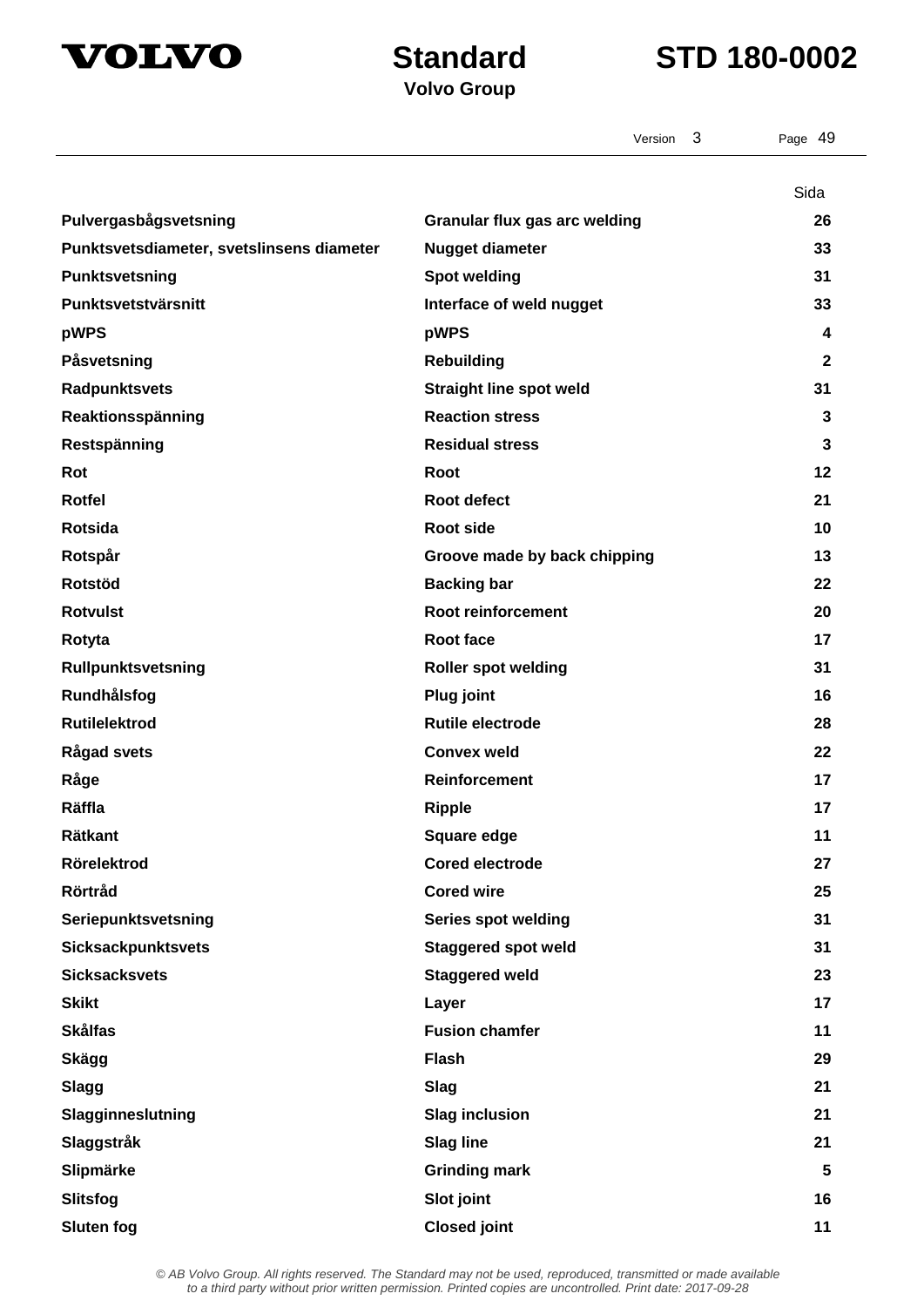



Version 3 Page 50

## **Volvo Group**

|                            |                                | Sida           |
|----------------------------|--------------------------------|----------------|
| <b>Sluten rot</b>          | <b>Closed root</b>             | 13             |
| <b>Smältdike</b>           | <b>Undercut</b>                | 21             |
| <b>Smältfel</b>            | Incomplete fusion              | 20             |
| <b>Smältgräns</b>          | <b>Weld junction</b>           | 18             |
| Smältsvetsning             | <b>Fusion welding</b>          | 6, 7           |
| <b>Spalt</b>               | Root gap                       | 11             |
| Spraybåge                  | Spray arc                      | 28             |
| Spraybågsvetsning          | Spray arc welding              | 26             |
| <b>Spricka</b>             | <b>Crack</b>                   | 5              |
| <b>Sprut</b>               | <b>Spatter</b>                 | 5              |
| Sprödbrott                 | <b>Brittle fracture</b>        | 5              |
| Spänningsutlösning         | <b>Stress relief</b>           | 4              |
| <b>Stavelektrod</b>        | Rod electrode                  | 27             |
| <b>Struken svets</b>       | <b>Flush weld</b>              | 22             |
| Strukturändringsgräns      | Border of structural change    | 18             |
| Strukturändringszon        | Zone of structural change      | 18             |
| Sträng, svetssträng        | Run, bead                      | 17             |
| <b>Stuksvetsning</b>       | <b>Resistance butt welding</b> | 32             |
| <b>Stukvulst</b>           | <b>Upset metal</b>             | 29             |
| <b>Stumfog</b>             | <b>Butt joint</b>              | 13, 30         |
| Stumförband                | <b>Butt joint</b>              | $\overline{7}$ |
| <b>Stumsvets</b>           | <b>Butt weld</b>               | 22             |
| <b>Stumsvetsning</b>       | <b>Butt welding</b>            | 32             |
| Stumsömsvetsning           | <b>Butt seam welding</b>       | 32             |
| Stående kälsvets           | <b>Standing fillet weld</b>    | 24             |
| Stående vertikalsvets      | <b>Vertical weld</b>           | 23             |
| Stödsträng                 | <b>Backing run</b>             | 17             |
| Stötsvetsning              | <b>Push welding</b>            | 33             |
| Sur elektrod               | Acid electrode                 | 28             |
| <b>Svets</b>               | Weld                           | $\mathbf 2$    |
| <b>Svetsarprov</b>         | <b>Welder test</b>             | $\mathbf 2$    |
| Svetsarprövning            | <b>Welder qualification</b>    | $\mathbf 2$    |
| <b>Svetsbarhet</b>         | Weldability                    | 5              |
| Svetsdeformation           | <b>Weld distortion</b>         | 5              |
| Svetsdelning, punktdelning | Spacing, pitch                 | 33             |
| Svetsdjup, s-mått,         | Weld depth, s-dimension        | 19             |
| Svetsegenspänning          | <b>Welding inherent stress</b> | 3              |
|                            |                                |                |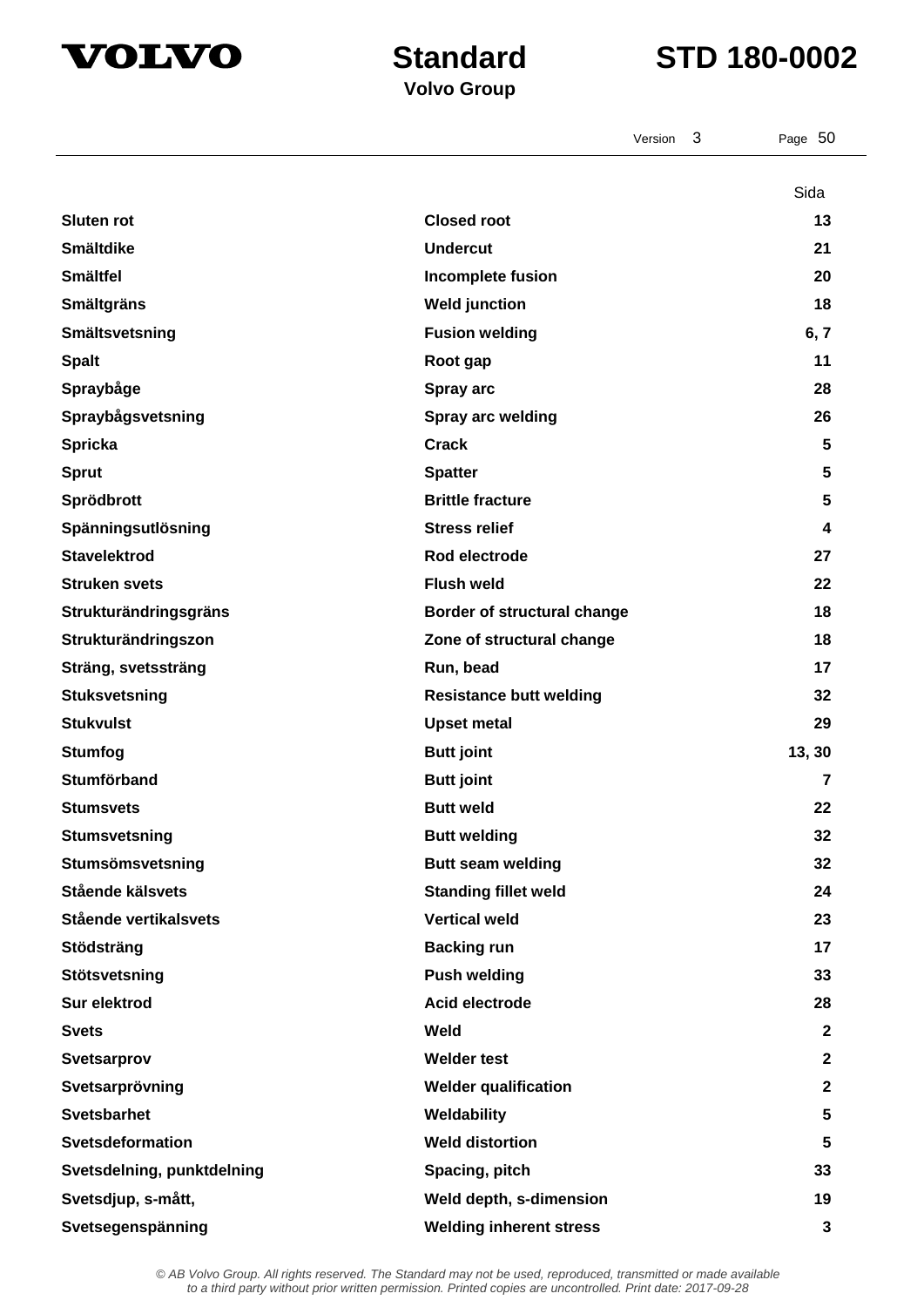

|                             | 3<br>Version                        | Page 51        |
|-----------------------------|-------------------------------------|----------------|
|                             |                                     | Sida           |
| <b>Svetselektrod</b>        | <b>Welding electrode</b>            | 25             |
| Svetsförband                | <b>Welded joint</b>                 | $\overline{7}$ |
| Svetsförfarande             | <b>Welding procedure</b>            | 2              |
| <b>Svetsgods</b>            | <b>Weld metal</b>                   | 17             |
| Svetsgodsprovstav           | Weld metal test bar                 | 3              |
| Svetskonstruktion           | <b>Welded structure</b>             | 4              |
| Svetskonstruktionsstål      | <b>Welding constructional steel</b> | 5              |
| <b>Svetslins</b>            | <b>Weld nugget</b>                  | 29             |
| <b>Svetsläge</b>            | <b>Weld position</b>                | 23             |
| <b>Svetsmetod</b>           | <b>Welding process</b>              | $\mathbf{2}$   |
| <b>Svetsning</b>            | Welding                             | 1              |
| Svetsplan                   | <b>Welding plan</b>                 | 4              |
| <b>Svetsprov</b>            | <b>Weld metal test</b>              | 3              |
| Svetsprovstav               | Weld test bar                       | 3              |
| <b>Svetsklass</b>           | <b>Weld class</b>                   | 5              |
| <b>Svetspulver</b>          | <b>Flux</b>                         | 27             |
| Svetspåverkat grundmaterial | Heat affected zone (HAZ)            | 18             |
| Svetspåverkat material      | <b>Weld zone</b>                    | 18             |
| Svetsspänning               | <b>Welding stress</b>               | 3              |
| Svetstråd                   | <b>Welding wire</b>                 | 25             |
| Svetsvärmespänning          | <b>Welding heat stress</b>          | 3              |
| <b>Svetsyta</b>             | <b>Weld surface</b>                 | 29             |
| Svetsytebrott               | <b>Interfacial failure</b>          | 29             |
| Sömsvetsning                | Seam welding                        | 32             |
| T dubbel halv V-fog         | Double-bevel-T groove               | 15             |
| $T-1/2$ V-fog               | Single-bevel-T groove               | 15             |
| T-dubbel J-fog              | Double-J-T groove                   | 15             |
| Tandembåge                  | <b>Tandem arc</b>                   | 27             |
| Termitsmältsvetsning        | <b>Fusion thermit welding</b>       | 6              |
| Termittrycksvetsning        | <b>Pressure thermit welding</b>     | 7              |
| T-fog                       | T-joint                             | 30             |
| T-förband                   | T-joint                             | 8              |
| TI-fog                      | <b>Square-T groove</b>              | 15             |
| <b>Tillsatsmaterial</b>     | <b>Filler metal</b>                 | 25             |
| Tilläggsbeteckningar        | <b>Additional designations</b>      | 6              |
| TJ-fog                      | Single-J-T groove                   | 15             |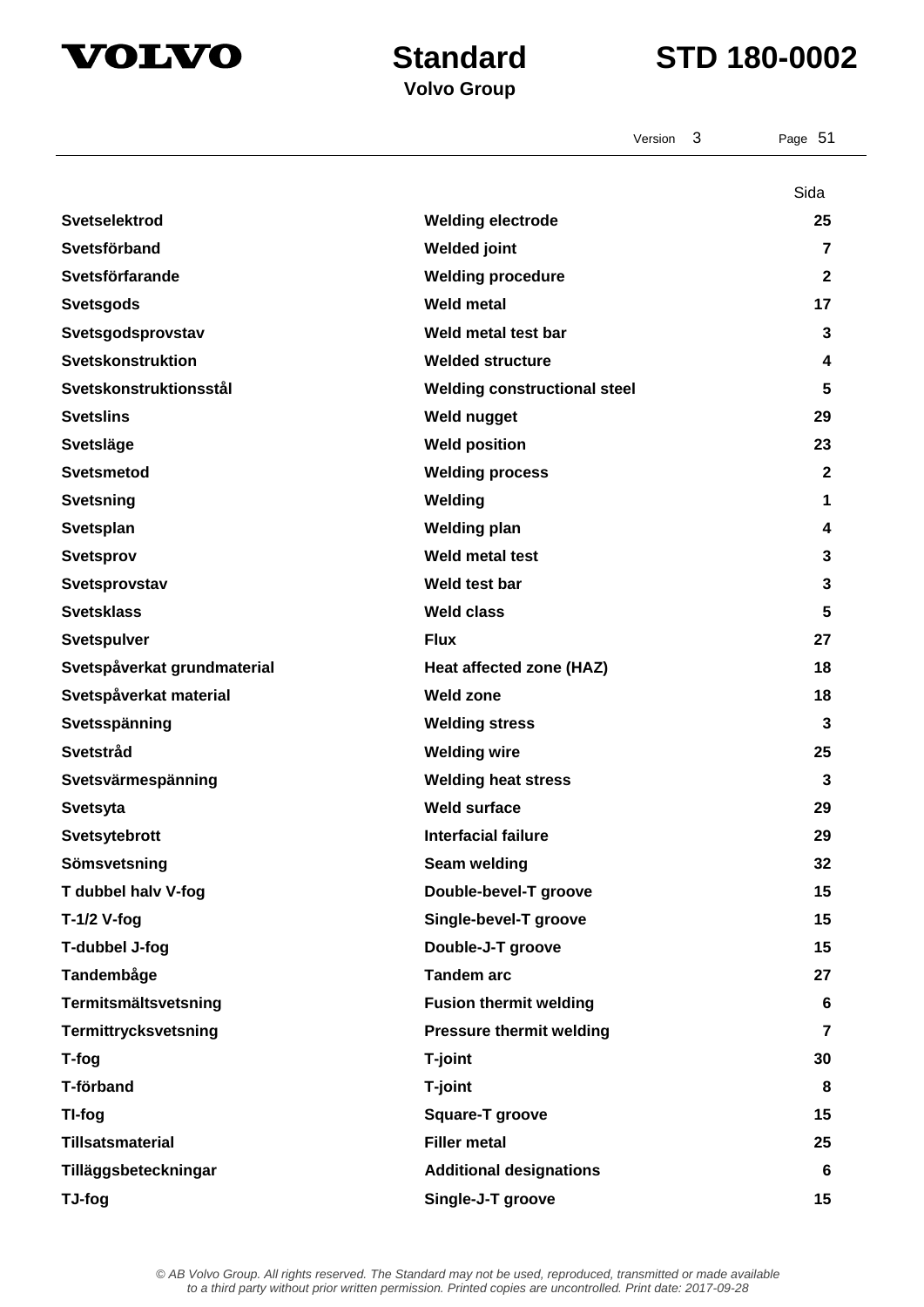



|                                      | 3<br>Version                                   | Page 52        |
|--------------------------------------|------------------------------------------------|----------------|
|                                      |                                                | Sida           |
| TIG-svetsning, inertvolframsvetsning | TIG welding, tungsten inert-gas arc<br>welding | 26             |
| <b>Toppsida</b>                      | <b>Top side</b>                                | 10             |
| <b>Toppsträng</b>                    | <b>Final run</b>                               | 17             |
| Toppyta                              | <b>Weld face</b>                               | 17             |
| Treplåtsförband                      | Joint between three members                    | 8              |
| Tryckkontaktyta                      | <b>Pressure contact area</b>                   | 28             |
| <b>Trycksvetsning</b>                | <b>Pressure welding</b>                        | 6              |
| <b>Trådelektrod</b>                  | Wire electrode                                 | 27             |
| Trådsömsvetsning                     | Wire seam welding                              | 32             |
| Tvärgående krympspricka              | Transverse shrinkage crack                     | 5              |
| Tvärspänning                         | <b>Transverse stress</b>                       | 4              |
| <b>Tändmärke</b>                     | <b>Arc strike</b>                              | 6              |
| <b>Tätsvets</b>                      | Seal weld                                      | $\mathbf{2}$   |
| U-fog                                | Single-U groove                                | 14             |
| <b>Ultraljudsvetsning</b>            | <b>Ultrasonic welding</b>                      | 7              |
| Undansjunken svets                   | Sagged weld                                    | 21             |
| <b>Underuppsvets</b>                 | <b>Overhead position weld</b>                  | 23             |
| <b>Upplegering</b>                   | <b>Recovery</b>                                | 17             |
| <b>Urgröpt svets</b>                 | <b>Concave weld</b>                            | 22             |
| <b>Ursliten svets</b>                | Slug                                           | 29             |
| Utbyte, brutto                       | <b>Deposition efficiency, gross</b>            | 25             |
| Utbyte, netto                        | Deposition efficiency, net                     | 26             |
| <b>Utspädning</b>                    | <b>Dilution</b>                                | 17             |
| Utspädningsgrad                      | <b>Rate of dilution</b>                        | 17             |
| U-V-fog                              | Single-U-V groove                              | 14             |
| Valv i roten                         | Root concavity                                 | 20             |
| Varmhållning                         | <b>Additional heating during welding</b>       | 5              |
| V-fog                                | Single-V groove                                | 13             |
| Vårta                                | Projection                                     | 30             |
| Vårtlist                             | <b>Ridge</b>                                   | 30             |
| Vällning                             | <b>Forge welding</b>                           | 6              |
| Värmespänning                        | <b>Thermal stress</b>                          | $\overline{2}$ |
| <b>WPAR</b>                          | <b>WPAR</b>                                    | 4              |
| <b>WPS</b>                           | <b>WPS</b>                                     | 4              |
| Ytpor                                | <b>Surface porosity</b>                        | 21             |
| <b>Yttre fasvinkel</b>               | Outer bevel angle                              | 12             |